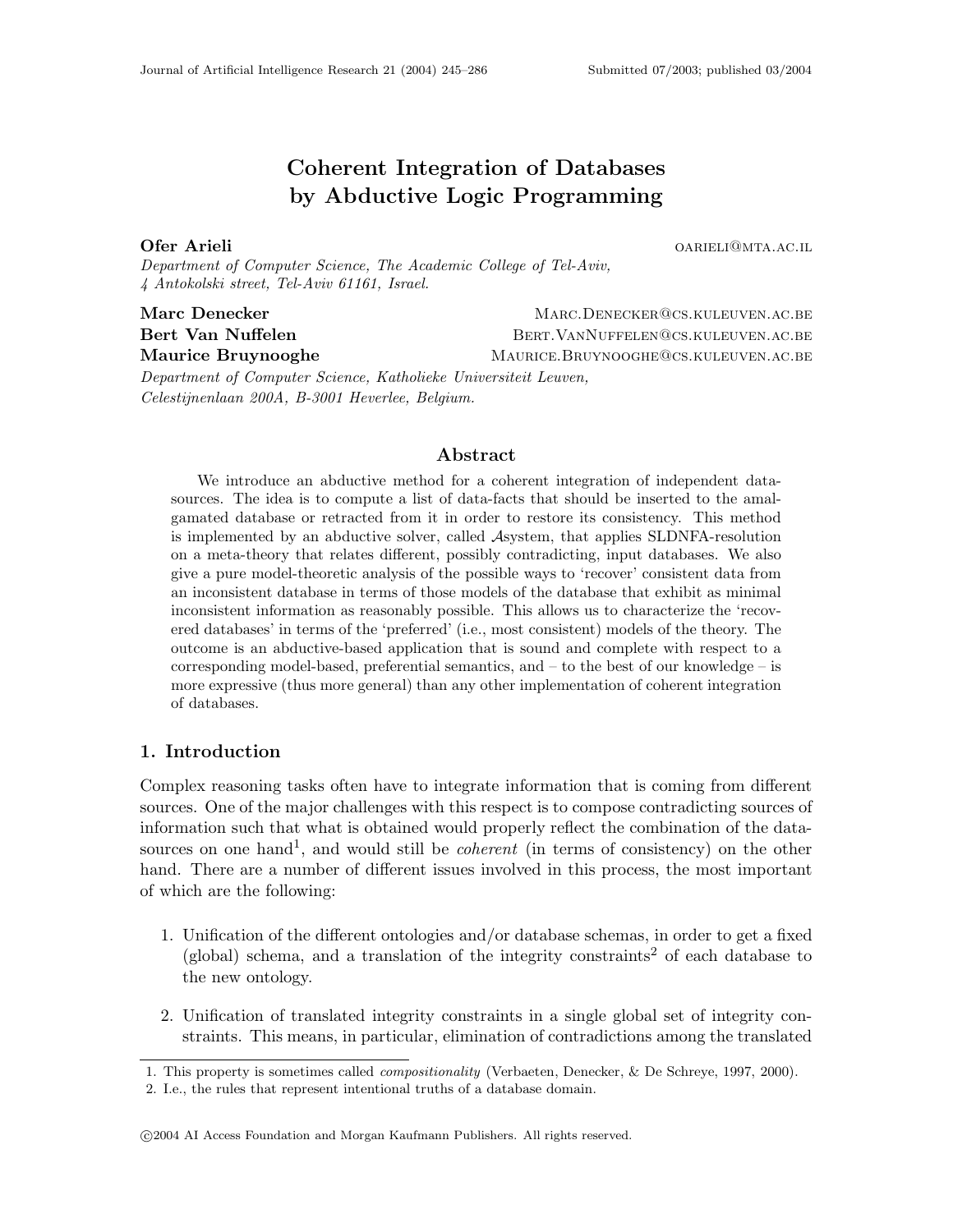integrity constraints, and inclusion of any global integrity constraint that is imposed on the integration process.

3. Integration of databases w.r.t. the unified set of integrity constraints, computed according to the previous item.

Each one of the issues mentioned above has its own difficulties and challenges. For instance, the first issue is considered, e.g., by Ullman (2000) and Lenzerini (2001, 2002), where questions such as how to express the relations between the 'global database schema' and the source (local) schemas, and how this influences query processing with respect to the global schema (Bertossi, Chomicki, Cortés, & Gutierrez, 2002), are dealt with<sup>3</sup>.

The second issue above is concerned with the construction of a single, classically consistent, set of integrity constraints, applied on the integrated data. In database context, it is common to assume that such a set is pre-defined, and consists of global integrity constraints that are imposed on the integration process itself (Bertossi et al., 2002; Lenzerini, 2002). In such case there is no need to derive these constraints from the local databases. When different integrity constraints are specified in different local databases, it is required to integrate not only the database instances (as specified in issue 3 above), but also the integrity constraints themselves (issue 2). The reason for separating these two topics is that integrity constraints represent truths that should be valid in all situations, while a database instance exhibits an extensional truth, i.e., an actual situation. Consequently, the policy of resolving contradictions among integrity constraints is often different than the one that is applied on database facts, and often the former is applied before the latter.

Despite their different nature, both issues are based on some formalisms that maintain contradictions and allow to draw plausible conclusions from inconsistent situations. Roughly, there are two approaches to handle this problem:

- Paraconsistent formalisms, in which the amalgamated data may remain inconsistent, but the set of conclusions implied by it is not explosive, i.e.: not every fact follows from an inconsistent database, and so the inference process does not become trivial in the presence of contradictions. Paraconsistent procedures for integrating data, like those of Subrahmanian (1994) and de Amo, Carnielli, and Marcos (2002), are often based on a paraconsistent reasoning systems, such as LFI (Carnielli & Marcos, 2001), annotated logics (Subrahmanian, 1990; Kifer & Lozinskii, 1992; Arenas, Bertossi, & Kifer, 2000), or other non-classical proof procedures (Priest, 1991; Arieli & Avron, 1996; Avron, 2002; Carnielli & Marcos, 2002)<sup>4</sup>.
- *Coherent* (consistency-based) methods, in which the amalgamated data is revised in order to restore consistency (see, e.g., Baral, Kraus, & Minker, 1991; Baral, Kraus, Minker, & Subrahmanain, 1992; Benferhat, Dubois, & Prade, 1995; Arenas, Bertossi,

<sup>3.</sup> For surveys on schema matching and related aspects, see also (Batini, Lenzerini, & Navathe, 1986) and (Rahm & Bernstein, 2001).

<sup>4.</sup> See also (Decker, 2003) for a historical perspective and some computational remarks on this kind of formalisms.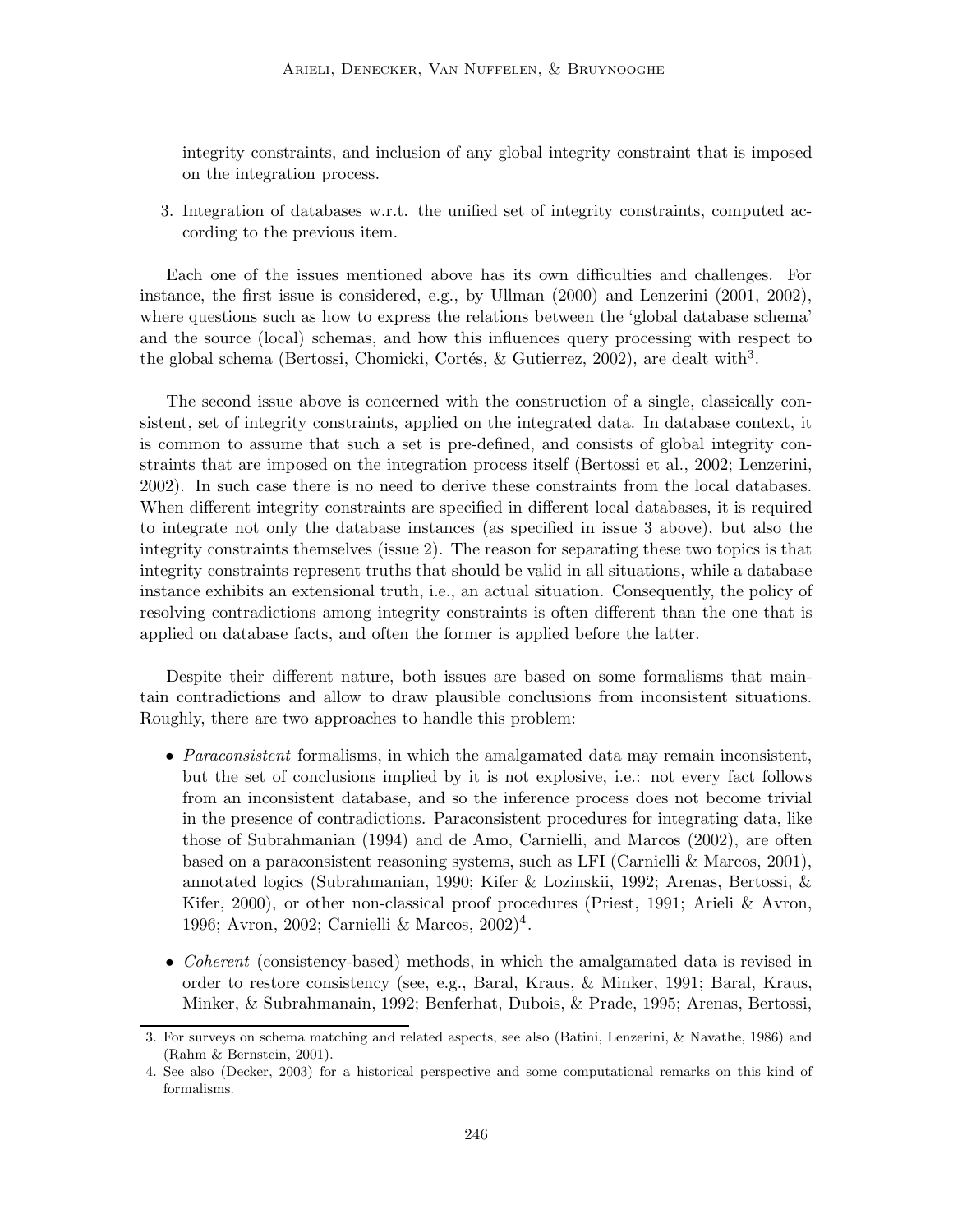& Chomicki, 1999; Arieli & Avron, 1999; Greco & Zumpano, 2000; Liberatore & Schaerf, 2000; Bertossi & Schwind, 2002; Arieli, Denecker, Van Nuffelen, & Bruynooghe, 2004). In many cases the underlying formalisms of these approaches are closely related to the theory of belief revision (Alchourrón, Gärdenfors,  $\&$  Makinson, 1995; Gärdenfors  $\&$  Rott, 1995). In the context of database systems the idea is to consider consistent databases that are 'as close as possible' to the original database. These 'repaired' instances of the 'spoiled' database correspond to plausible and compact ways of restoring consistency.

In this paper we follow the latter approach, and consider abductive approaches that handle the third issue above, namely: coherent methods for integrating different data-sources (with the same ontology) w.r.t. a consistent set of integrity constraints<sup>5</sup>. The main difficulty in this process stems from the fact that even when each local database is consistent, the collective information of all the data-sources may not remain consistent anymore. In particular, facts that are specified in a particular database may violate some integrity constraints defined elsewhere, and so this data might contradict some elements in the unified set of integrity constraints. Moreover, as noted e.g. in (Lenzerini, 2001; Cali, Calvanese, De Giacomo, & Lenzerini, 2002), the ability to handle, in a plausible way, incomplete and inconsistent data, is an inherent property of any system for data integration with integrity constrains, no matter which integration phase is considered. Providing proper ways of gaining this property is a major concern here as well.

Our goal is therefore to find ways to properly 'repair' a combined (unified) database, and restore its consistency. For this, we consider a pure declarative representation of the composition of distributed data by a meta-theory, relating a number of different input databases (that may contradict each other) with a consistent output database. The underlying language of the theory is that of abductive logic programming (Kakas, Kowalski, & Toni, 1992; Denecker & Kakas, 2000). For reasoning with such theories we use an abductive system, called Asystem (Kakas, Van Nuffelen, & Denecker, 2001; Van Nuffelen & Kakas, 2001), which is an abductive solver implementing SLDNFA-resolution (Denecker & De Schreye, 1992, 1998). The composing system is implemented by abductive reasoning on the meta-theory. In the context of this work, we have extended this system with an optimizing component that allows us to compute preferred coherent ways to restore the consistency of a given database. The system that is obtained induces an operational semantics for database integration. In the sequel we also consider some model-theoretic aspects of the problem, and define a preferential semantics (Shoham, 1988) for it. According to this semantics, the repaired databases are characterized in terms of the preferred models (i.e., the most-consistent valuations) of the underlying theory. We relate these approaches by showing that the Asystem is sound and complete w.r.t. the model-based semantics. It is also noted that our framework supports reasoning with various types of special information, such as timestamps and source identification. Some implementation issues and experimen-

<sup>5.</sup> In this sense, one may view this work as a method for restoring the consistency of a single inconsistent database. We prefer, however, to treat it as an integration process of multiple sources, since it also has some mediating capabilities, such as source identification, making priorities among different data-sources, etc. (see, e.g., Section 4.6).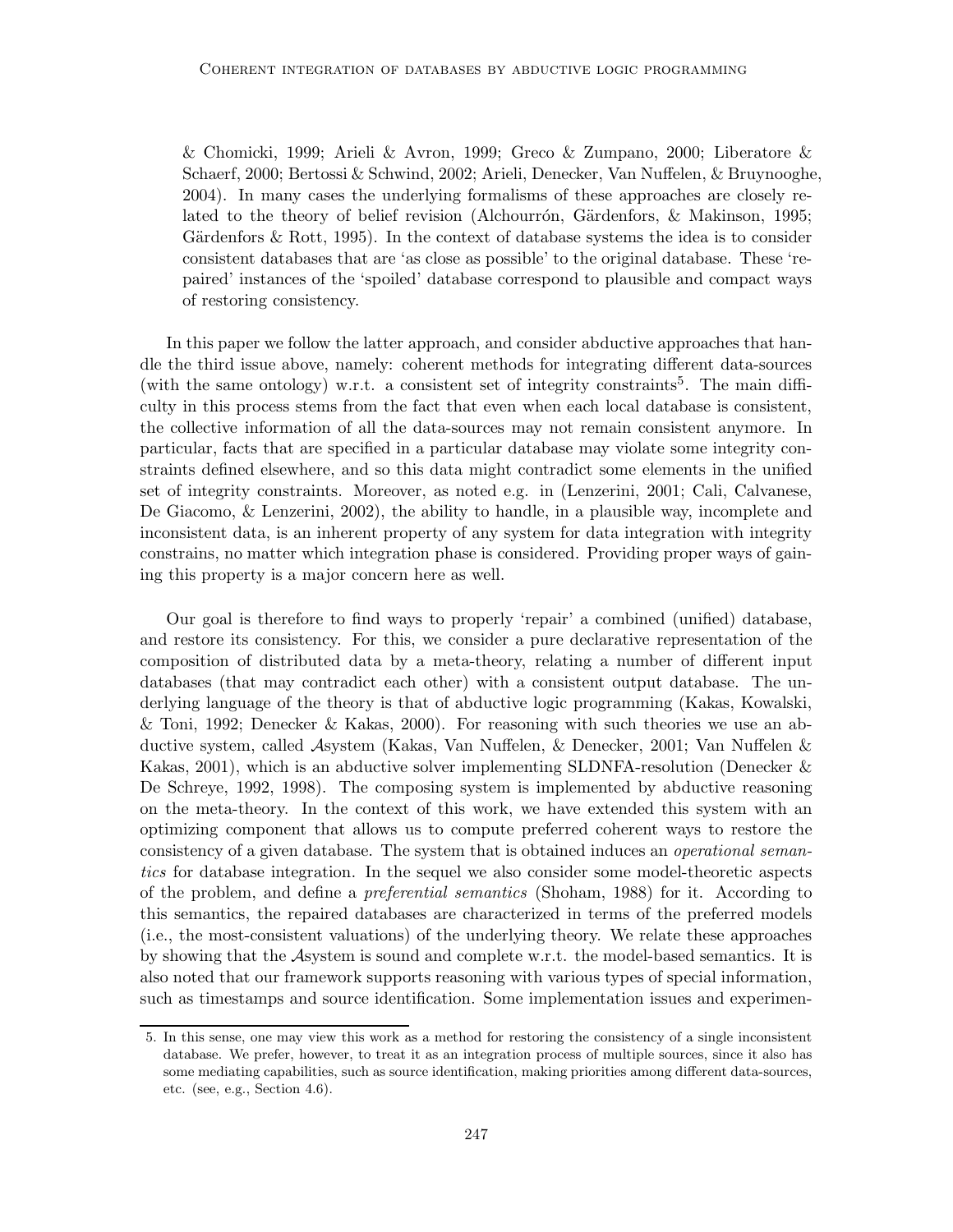tal results are discussed as well.

The rest of this paper is organized as follows: in the next section we formally define our goal, namely: a coherent way to integrate different data-sources. In Section 3 we set up a semantics for this goal in terms of a corresponding model theory. Then, in Section 4 we introduce our abductive-based application for database integration. This is the main section of this paper, in which we also describe how a given integration problem can be represented in terms of meta logic programs, show how to reason with these programs by abductive computational models, present some experimental results, consider proper ways of reasoning with several types of special data, and show that our application is sound and complete with respect to the model-based semantics, considered in Section 3. Section 5 contains an overview of some related works, and in Section 6 we conclude with some further remarks, open issues, and future work<sup>6</sup>.

# 2. Coherent Integration of Databases

We begin with a formal definition of our goal. In this paper we assume that we have a first-order language  $L$ , based on a fixed database schema  $S$ , and a fixed domain  $D$ . Every element of D has a unique name. A *database instance*  $\mathcal D$  consists of atoms in the language L that are instances of the schema S. As such, every instance  $\mathcal D$  has a finite active domain, which is a subset of D.

**Definition 1** A *database* is a pair  $(\mathcal{D}, \mathcal{IC})$ , where  $\mathcal D$  is a database instance, and  $\mathcal IC$ , the set of *integrity constraints*, is a finite and classically consistent set of formulae in L.

Given a database  $\mathcal{DB} = (\mathcal{D}, \mathcal{IC})$ , we apply to it the closed word assumption, so only the facts that are explicitly mentioned in  $\mathcal D$  are considered true. The underlying semantics corresponds, therefore, to minimal Herbrand interpretations.

**Definition 2** The minimal Herbrand model  $\mathcal{H}^{\mathcal{D}}$  of a database instance  $\mathcal{D}$  is the model of  $D$  that assigns true to all the ground instances of atomic formulae in  $D$ , and false to all the other atoms.

There are different views on a database. One view is that it is a logic theory consisting of atoms and, implicitly, the closed world assumption (CWA) that indicates that all atoms not in the database are false. Another common view of a database is that it is a structure that consists of a certain domain and corresponding relations, representing the state of the world. Whenever there is a complete knowledge and all true atoms are represented in the database, both views coincide: the unique Herbrand model of the theory is the intended structure. However, in the context of independent data-sources, the assumption that each local database represents the state of the world is obviously false. However, we can still view a local database as an incomplete theory, and so treating a database as a theory rather than as a structure is more appropriate in our case.

<sup>6.</sup> This is a combined and extended version of (Arieli, Van Nuffelen, Denecker, & Bruynooghe, 2001) and (Arieli, Denecker, Van Nuffelen, & Bruynooghe, 2002).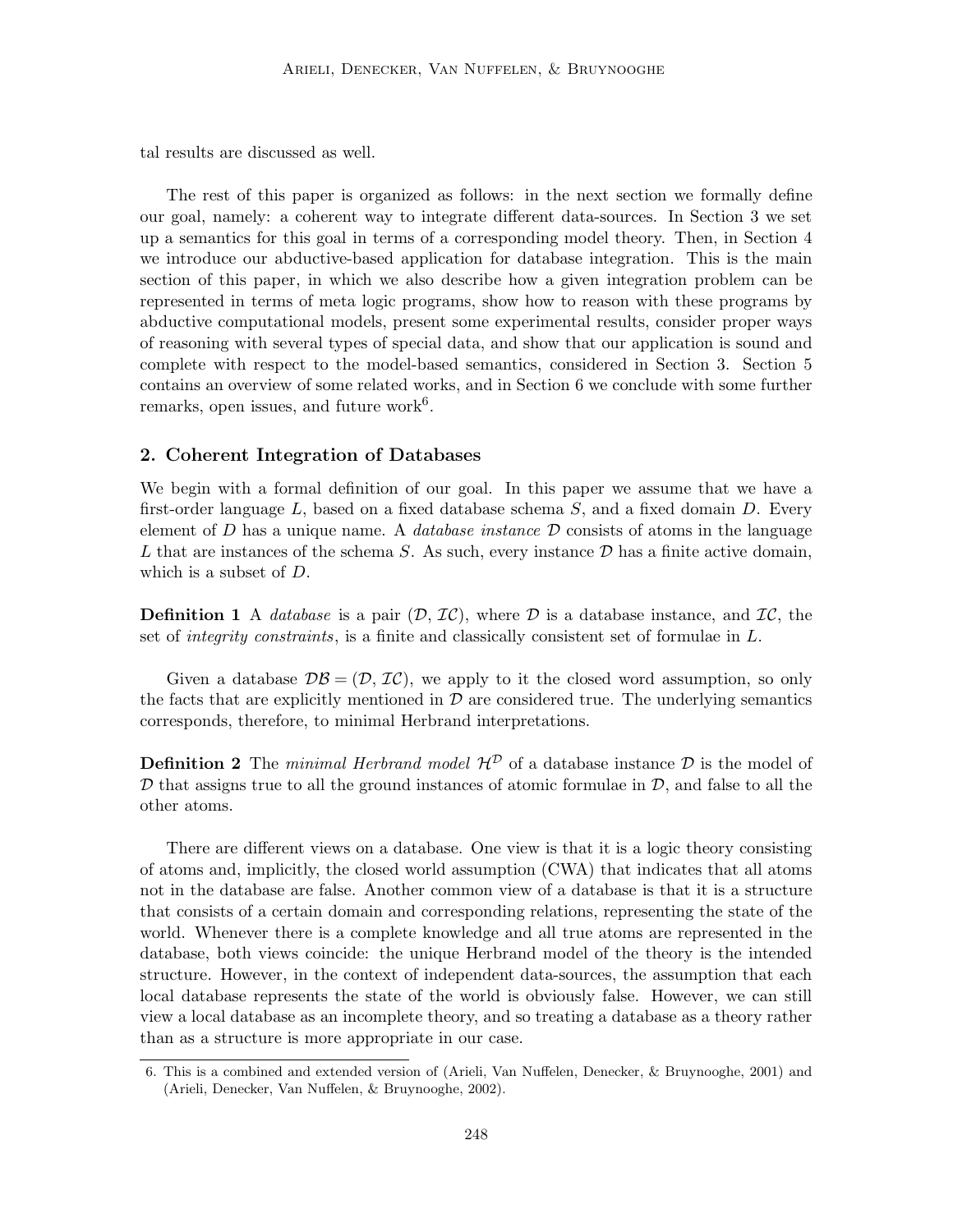**Definition 3** A formula  $\psi$  follows from a database instance D (alternatively, D entails  $\psi$ ; notation:  $\mathcal{D} \models \psi$  if the minimal Herbrand model of  $\mathcal{D}$  is also a model of  $\psi$ .

**Definition 4** A database  $\mathcal{DB} = (\mathcal{D}, \mathcal{IC})$  is consistent if every formula in  $\mathcal{IC}$  follows from  $\mathcal D$ (notation:  $\mathcal{D} \models \mathcal{IC}$ ).

Our goal is to integrate *n* consistent local databases,  $\mathcal{DB}_i = (\mathcal{D}_i, \mathcal{IC}_i)$   $(i = 1, \ldots n)$  to one consistent database that contains as much information as possible from the local databases. The idea, therefore, is to consider the union of the distributed data, and then to restore its consistency in such a way that as much information as possible will be preserved.

**Notation 1** Let  $\mathcal{DB}_i = (\mathcal{D}_i, \mathcal{IC}_i), i = 1, \ldots n$ , and let  $\mathcal{I}(\mathcal{IC}_1, \ldots, \mathcal{IC}_n)$  be a classically consistent set of integrity constraints. We denote:

$$
U\mathcal{DB} = (\bigcup_{i=1}^n \mathcal{D}_i, \mathcal{I}(\mathcal{IC}_1, \ldots, \mathcal{IC}_n)).
$$

In the notation above,  $\mathcal I$  is an operator that combines the integrity constraints and eliminates contradictions (see, e.g., Alferes, Leite, Pereira, & Quaresma, 2000; Alferes, Pereira, Przymusinska, & Przymusinski, 2002). As we have already noted, how to choose this operator and how to apply it on a specific database is beyond the scope of this paper. In cases that the union of all the integrity constraints is classically consistent, it makes sense to take  $I$  as the union operator. Global consistency of the integrity constraints is indeed a common assumption in the database literature (Arenas et al., 1999; Greco & Zumpano, 2000; Greco, Greco, & Zumpano, 2001; Bertossi et al., 2002; Konieczny & Pino Pérez, 2002; Lenzerini, 2002), but for the discussion here it is possible to take, instead of the union, any operator I for consistency restoration.

A key notion in database integration is the following:

**Definition 5** A repair of a database  $\mathcal{DB} = (\mathcal{D}, \mathcal{IC})$  is a pair (Insert, Retract), such that:

- 1. Insert ∩  $\mathcal{D} = \emptyset$ ,
- 2. Retract  $\subseteq \mathcal{D}^7$ ,
- 3. ( $D$ ∪ Insert \ Retract,  $\mathcal{IC}$ ) is a consistent database.

Intuitively, Insert is a set of elements that should be inserted into  $D$  and Retract is a set of elements that should be removed from  $\mathcal D$  in order to have a consistent database.

As noted above, repair of a given database is a key notion in many formalisms for data integration. In the context of database systems, this notion was first introduced by Arenas, Bertossi, and Chomicki (1999), and later considered by many others (e.g., Greco & Zumpano, 2000; Liberatore & Schaerf, 2000; Franconi, Palma, Leone, Perri, & Scarcello, 2001; Bertossi et al., 2002; Bertossi & Schwind, 2002; de Amo et al., 2002; Arenas, Bertossi, & Chomicki, 2003; Arieli et al., 2004). Earlier versions of repairs and inclusion-based consistency restoration may be traced back to Dalal (1988) and Winslett (1988).

<sup>7.</sup> Note that by conditions (1) and (2) it follows that Insert ∩ Retract= $\emptyset$ .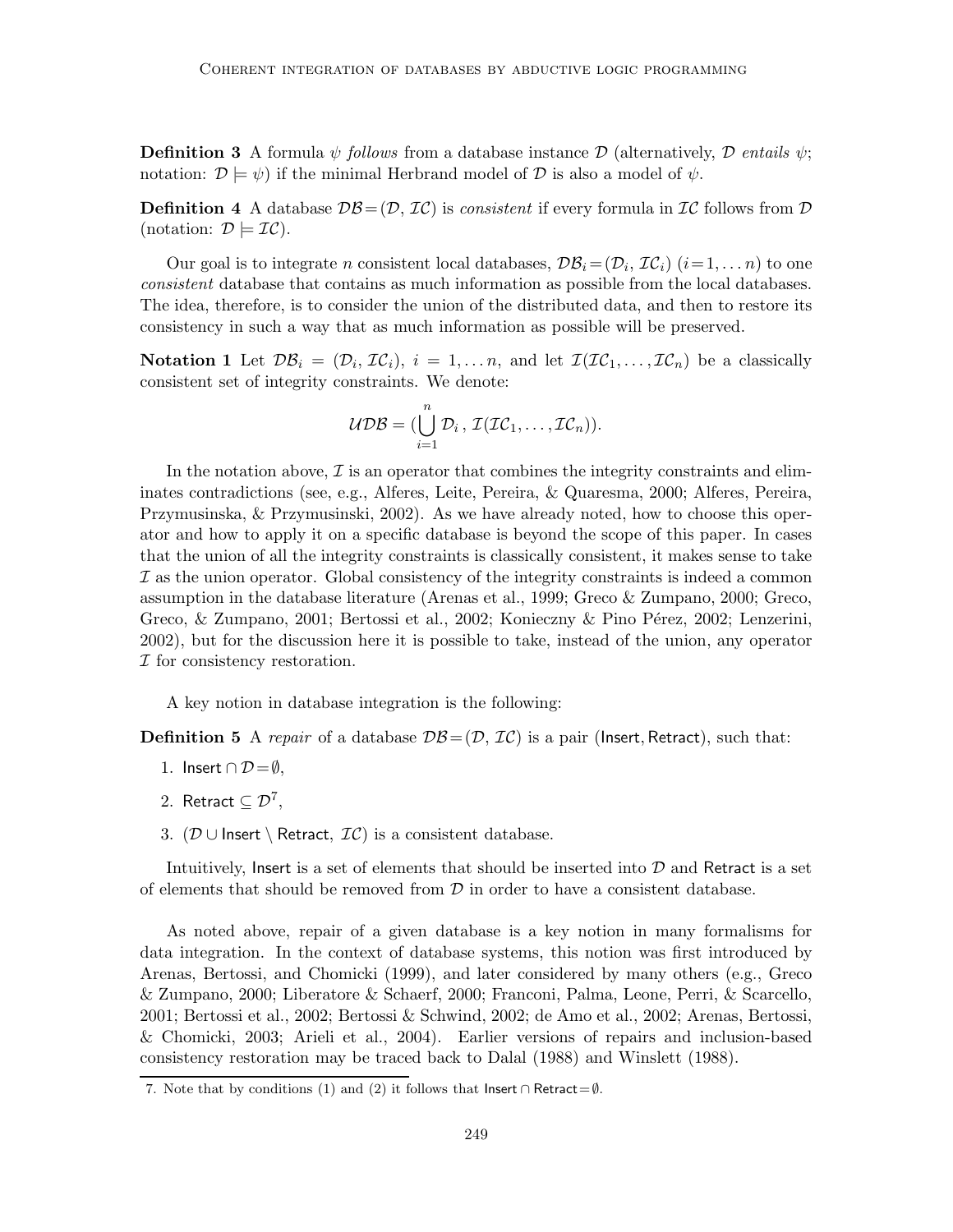**Definition 6** A repaired database of  $\mathcal{DB} = (\mathcal{D}, \mathcal{IC})$  is a consistent database of the form ( $D$  ∪ Insert \ Retract,  $IC$ ), where (Insert, Retract) is a repair of  $DB$ .

As there may be many ways to repair an inconsistent database<sup>8</sup>, it is often convenient to make preferences among the possible repairs, and consider only the most preferred ones. Below are two common preference criteria for preferring a repair (Insert, Retract) over a repair (Insert′ , Retract′ ):

Definition 7 Let (Insert, Retract) and (Insert', Retract') be two repairs of a given database.

- set inclusion preference criterion : (Insert', Retract')  $\leq_i$  (Insert, Retract), if  $\mathsf{Insert} \subseteq \mathsf{Insert}'$  and  $\mathsf{Retract} \subseteq \mathsf{Retract}'.$
- $minimal \; cardinality \; preference \; criterion: \; (Insert',<sub>Retract') \leq_c (Insert,Retract), \; if</sub>$ </sub>  $|\mathsf{Insert}| + |\mathsf{Retract}| \leq |\mathsf{Insert}'| + |\mathsf{Retract}'|.$

Set inclusion is also considered in (Arenas et al., 1999; Greco & Zumpano, 2000; Bertossi et al., 2002; Bertossi & Schwind, 2002; de Amo et al., 2002; Arenas et al., 2003; Arieli et al., 2004, and others), minimal cardinality is considered, e.g., in (Dalal, 1988; Liberatore & Schaerf, 2000; Arenas et al., 2003; Arieli et al., 2004).

In what follows we assume that the preference relation  $\leq$  is a fixed pre-order that represents some preference criterion on the set of repairs (and we shall omit subscript notations in it whenever possible). We shall also assume that if  $(\emptyset, \emptyset)$  is a valid repair, it is the ≤-least (i.e., the 'best') one. This corresponds to the intuition that a database should not be repaired unless it is inconsistent.

**Definition 8** A  $\le$ -preferred repair of DB is a repair (lnsert, Retract) of DB, s.t. for every  $\text{repair (Insert',Retract') of } \mathcal{DB}, \text{ if (Insert,Retract)} \leq (\text{Insert}',Retract') \text{ then (Insert}',Retract') \leq$ (Insert, Retract). The set of all the  $\leq$ -preferred repairs of  $\mathcal{DB}$  is denoted by !( $\mathcal{DB}, \leq$ ).

**Definition 9** A  $\leq$ -repaired database of DB is a repaired database of DB, constructed from a  $\le$ -preferred repair of DB. The set of all the  $\le$ -repaired databases is denoted by:

 $\mathcal{R}(\mathcal{DB}, \leq) = \{ (\mathcal{D} \cup \text{Insert} \setminus \text{Retract}, \mathcal{IC}) \mid (\text{Insert}, \text{Retract}) \in \{(\mathcal{DB}, \leq)\}.$ 

Note that if  $\mathcal{DB}$  is consistent and  $\leq$  is a preference relation, then  $\mathcal{DB}$  is the only  $\leq$ repaired database of itself (thus, there is nothing to repair in this case, as expected).

Note 1 It is usual to refer to the  $\leq$ -preferred databases of DB as the consistent databases that are 'as close as possible' to  $\mathcal{DB}$  itself (see, e.g., Arenas, Bertossi, & Chomicki, 1999; Liberatore & Schaerf, 2000; de Amo, Carnielli, & Marcos, 2002; Konieczny & Pino Pérez, 2002; Arenas, Bertossi, & Chomicki, 2003; Arieli, Denecker, Van Nuffelen, & Bruynooghe, 2004). Indeed, let

$$
\mathtt{dist}(\mathcal{D}_1,\mathcal{D}_2) = (\mathcal{D}_1 \setminus \mathcal{D}_2) \cup (\mathcal{D}_2 \setminus \mathcal{D}_1).
$$

<sup>8.</sup> Some repairs may be trivial and/or useless, though. For instance, one way to eliminate the inconsistency in  $(D, \mathcal{IC}) = (\{p, q, r\}, \{\neg p\})$  is by deleting every element in D, but this is certainly not the optimal way of restoring consistency in this case.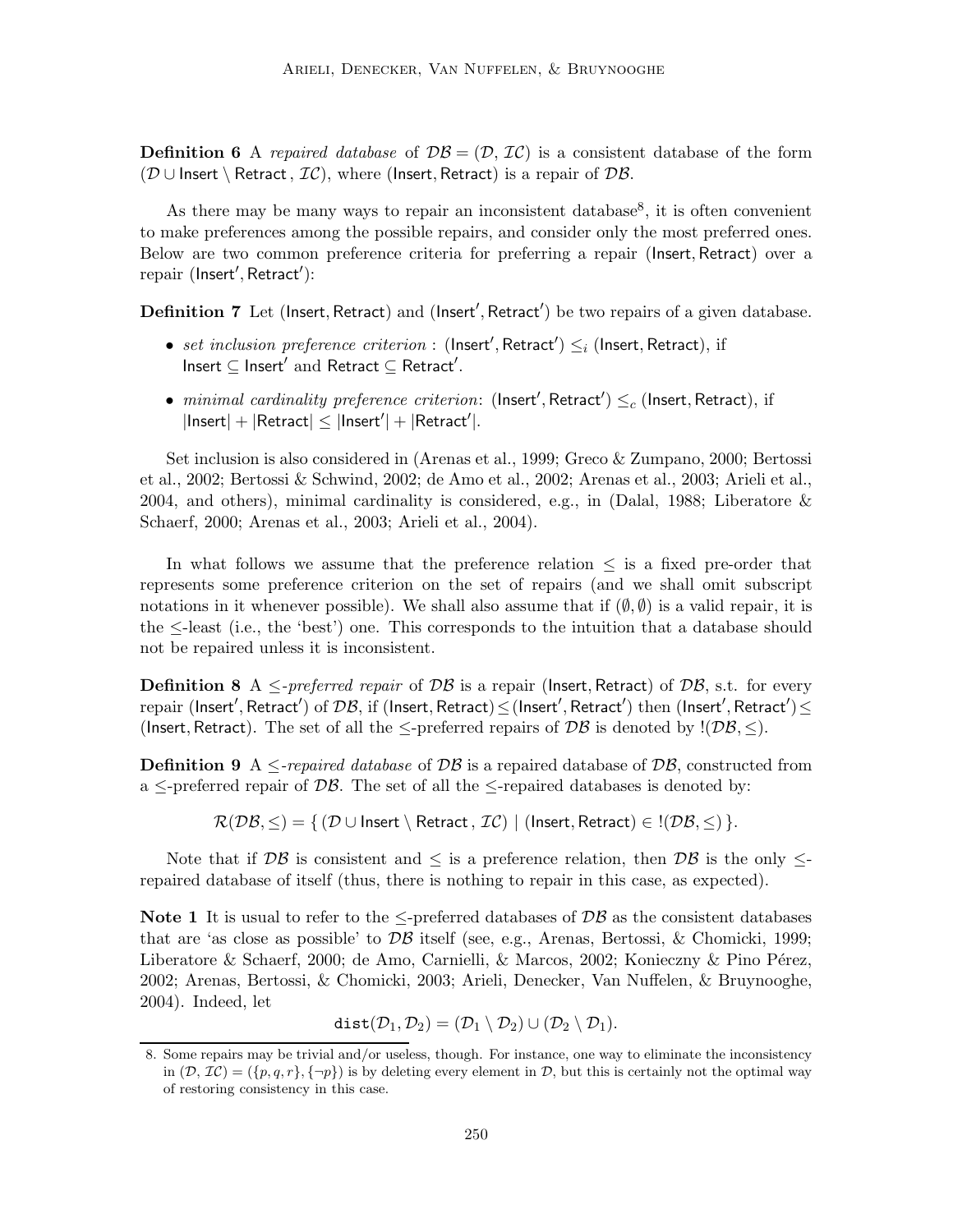It is easy to see that  $\mathcal{DB}' = (\mathcal{D}', \mathcal{IC})$  is a  $\leq_i$ -repaired database of  $\mathcal{DB} = (\mathcal{D}, \mathcal{IC})$ , if the set dist( $\mathcal{D}', \mathcal{D}$ ) is minimal (w.r.t. set inclusion) among all the sets of the form dist( $\mathcal{D}'', \mathcal{D}$ ), where  $\mathcal{D}'' \models \mathcal{IC}$ . Similarly, if |S| denotes the size of S, then  $\mathcal{DB}' = (\mathcal{D}', \mathcal{IC})$  is a  $\leq_c$ -repaired database of  $\mathcal{DB} = (\mathcal{D}, \mathcal{IC}),$  if  $|\text{dist}(\mathcal{D}', \mathcal{D})| = \min\{|\text{dist}(\mathcal{D}'', \mathcal{D})| \mid \mathcal{D}'' \models \mathcal{IC}\}.$ 

Given n databases and a preference criterion  $\leq$ , our goal is therefore to compute the set  $\mathcal{R}(U\mathcal{D}\mathcal{B}, \leq)$  of the  $\leq$ -repaired databases of the unified database,  $\mathcal{UDB}$  (Notation 1). The reasoner may use different strategies to determine the consequences of this set. Among the common approaches are the skeptical (conservative) one, that it is based on a 'consensus' among all the elements of  $\mathcal{R}(U\mathcal{DB}, \leq)$  (see Arenas et al., 1999; Greco & Zumpano, 2000), a 'credulous' approach, in which entailments are determined by any element in  $\mathcal{R}(U\mathcal{DB}, \leq)$ , an approach that is based on a 'majority vote' (Lin & Mendelzon, 1998; Konieczny & Pino Pérez, 2002), etc. In cases where processing time is a major consideration, one may want to speed-up the computations by considering *any* repaired database. In such cases it is sufficient to find an arbitrary element in the set  $\mathcal{R}(U\mathcal{DB}, \leq)$ .

Below are some examples<sup>9</sup> of the integration process<sup>10</sup>.

Example 1 Consider a relation *teaches* of the schema (course name, teacher name), and an integrity constraint, stating that the same course cannot be taught by two different teachers:

$$
\mathcal{IC} = \{ \forall X \forall Y \forall Z (teaches(X, Y) \land teaches(X, Z) \rightarrow Y = Z) \}.
$$

Consider now the following two databases:

$$
\mathcal{DB}_1 = (\{teaches(c_1, n_1), \,teaches(c_2, n_2)\}, \mathcal{IC}),
$$
  

$$
\mathcal{DB}_2 = (\{teaches(c_2, n_3)\}, \mathcal{IC}).
$$

Clearly, the unified database  $\mathcal{DB}_1 \cup \mathcal{DB}_2$  is inconsistent. It has two preferred repairs, which are  $(\emptyset, \{teaches(c_2, n_3)\})$  and  $(\emptyset, \{teaches(c_2, n_2)\})$ . The corresponding repaired databases are the following:

$$
\mathcal{R}_1 = (\{teaches(c_1, n_1), \,teaches(c_2, n_2)\}, \mathcal{IC}), \n\mathcal{R}_2 = (\{teaches(c_1, n_1), \,teaches(c_2, n_3)\}, \mathcal{IC}).
$$

Thus, e.g.,  $teaches(c_1,n_1)$  is true both in the conservative approach and the credulous approach to database integration, while the conclusion teaches( $c_2, n_2$ ) is supported only by credulous reasoning.

Example 2 Consider databases with relations class and supply, of schemas (item, type) and (supplier, department, item), respectively. Let

$$
\mathcal{DB}_1 = (\{ supply(c_1, d_1, i_1), class(i_1, t_1)\}, \mathcal{IC}),
$$
  

$$
\mathcal{DB}_2 = (\{ supply(c_2, d_2, i_2), class(i_2, t_1)\}, \emptyset),
$$

where  $\mathcal{IC} = \{ \forall X \forall Y \forall Z (supply(X, Y, Z) \land class(Z, t_1) \rightarrow X = c_1) \}$  states that only supplier

<sup>9.</sup> See, e.g., (Arenas et al., 1999; Greco & Zumpano, 2000; Bertossi & Schwind, 2002) for further discussions on these examples.

<sup>10.</sup> In all the following examples we use set inclusion as the preference criterion, and take the operator  $\mathcal I$ that combines integrity constraints (see Notation 1) to be the union operator.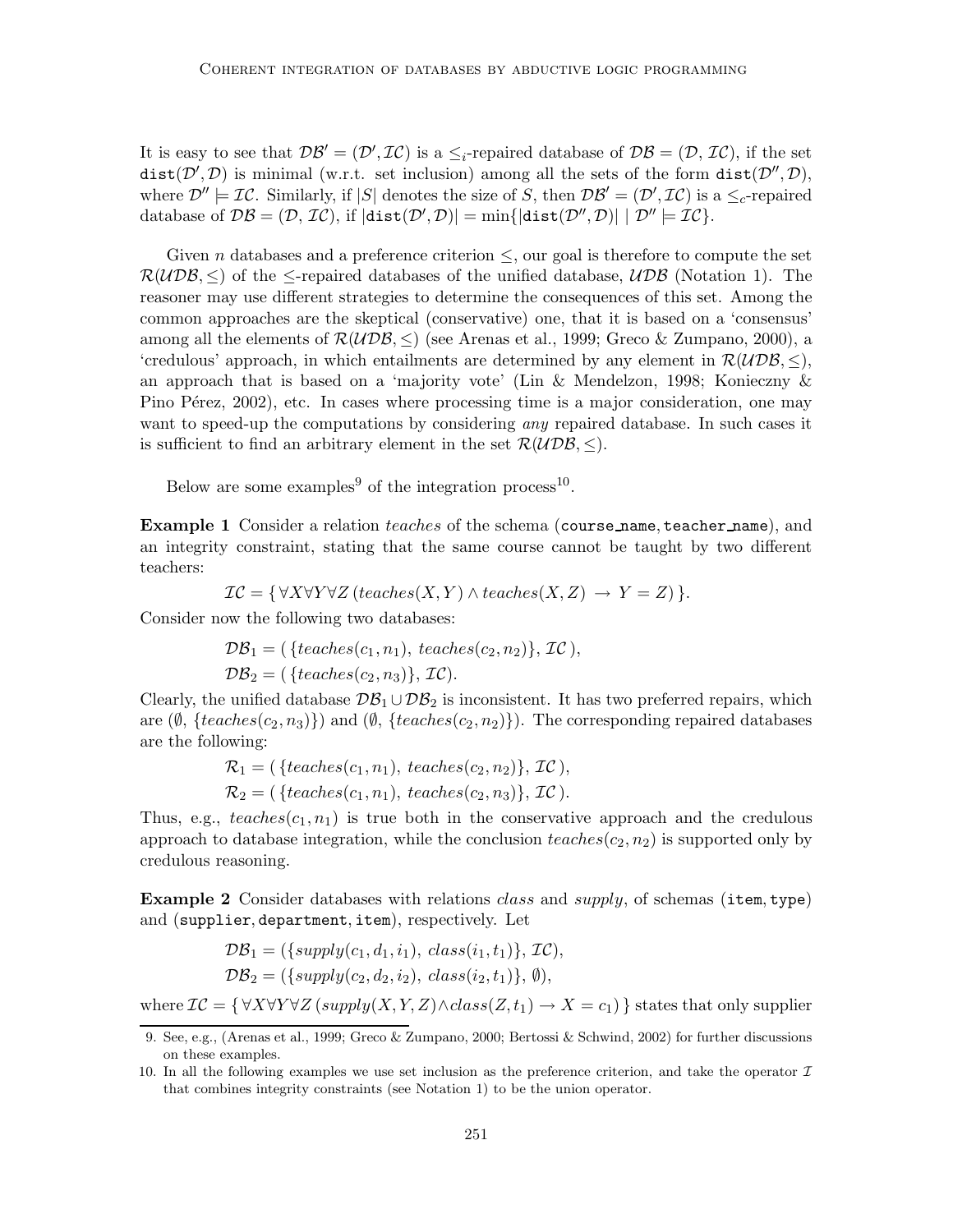c<sub>1</sub> can supply items of type  $t_1$ . Again,  $\mathcal{DB}_1 \cup \mathcal{DB}_2$  is inconsistent, and has two preferred repairs:  $(\emptyset, \{supply(c_2, d_2, i_2)\})$  and  $(\emptyset, \{class(i_2, t_1)\})$ . It follows that there are two repairs of this database:

$$
\mathcal{R}_1 = (\{ supply(c_1, d_1, i_1), \; class(i_1, t_1), \; class(i_2, t_1) \}, \mathcal{IC}),
$$
  

$$
\mathcal{R}_2 = (\{ supply(c_1, d_1, i_1), \; supply(c_2, d_2, i_2), \; class(i_1, t_1) \}, \mathcal{IC}).
$$

**Example 3** Let  $\mathcal{D}_1 = \{p(a), p(b)\}, \mathcal{D}_2 = \{q(a), q(c)\}, \text{ and } \mathcal{IC} = \{\forall X(p(X) \rightarrow q(X))\}.$  Again,  $(\mathcal{D}_1, \emptyset) \cup (\mathcal{D}_2, \mathcal{I})$  is inconsistent. The corresponding preferred repairs are  $(\{q(b)\}, \emptyset)$  and  $(\emptyset, \{p(b)\})$ . Thus, the repaired databases are the following:

$$
\mathcal{R}_1 = (\{p(a),\ p(b),\ q(a),\ q(b),\ q(c)\},\ \mathcal{IC}),
$$

$$
\mathcal{R}_2 = (\, \{p(a),\, q(a),\, q(c)\},\, \mathcal{IC}\,).
$$

In this case, then, both the 'consensus approach' and the 'credulous approach' allow to infer, e.g., that  $p(a)$  holds, while  $p(b)$  is supported only by credulous reasoning, and  $p(c)$  is not supported by either of these approaches.

# 3. Model-based Characterization of Repairs

In this section we set up a semantics for describing repairs and preferred repairs in terms of a corresponding model theory. This will allow us, in particular, to give an alternative description of preferred repairs, this time in terms of a preferential semantics for database theory.

As database semantics is usually defined in terms of two-valued (Herbrand) models (cf. Definition 2 and the discussion that proceeds it), it is natural to consider two-valued semantics first. We show that arbitrary repairs can be represented by *two-valued* models of the integrity constraints. When a database is inconsistent, then by definition, there is no two-valued interpretation which satisfies both its database instance and its integrity constraints. A standard way to cope with this type of inconsistencies is to move to *multiple*valued semantics for reasoning with inconsistent and incomplete information (see, e.g., Subrahmanian, 1990, 1994; Messing, 1997; Arieli & Avron, 1999; Arenas, Bertossi, & Kifer, 2000; de Amo, Carnielli, & Marcos, 2002). What we will show below, is that repairs can be characterized by three-valued models of the whole database, that is, of the database instance and the integrity constraints. Finally, we concentrate on the most preferred repairs, and show that a certain subset of the three-valued models can be used for characterizing  $\leq$ preferred repairs.

**Definition 10** Given a valuation  $\nu$  and a truth value x. Denote:  $\nu^x = \{p \mid p \text{ is an atomic formula, and } \nu(p) = x\}^{11}.$ 

The following two propositions characterize repairs in terms of two-valued structures.

**Proposition 1** Let  $(D, \mathcal{IC})$  be a database and let M be a two-valued model of  $IC$ . Let Insert  $=M^t\setminus \mathcal{D}$  and Retract  $=\mathcal{D}\setminus M^t$ . Then (Insert, Retract) is a repair of  $(\mathcal{D},\mathcal{IC})$ .

<sup>11.</sup> Note, in particular, that in terms of Definition 2, if  $\nu = H^D$  and  $x = t$ , we have that  $\nu^x = D$ .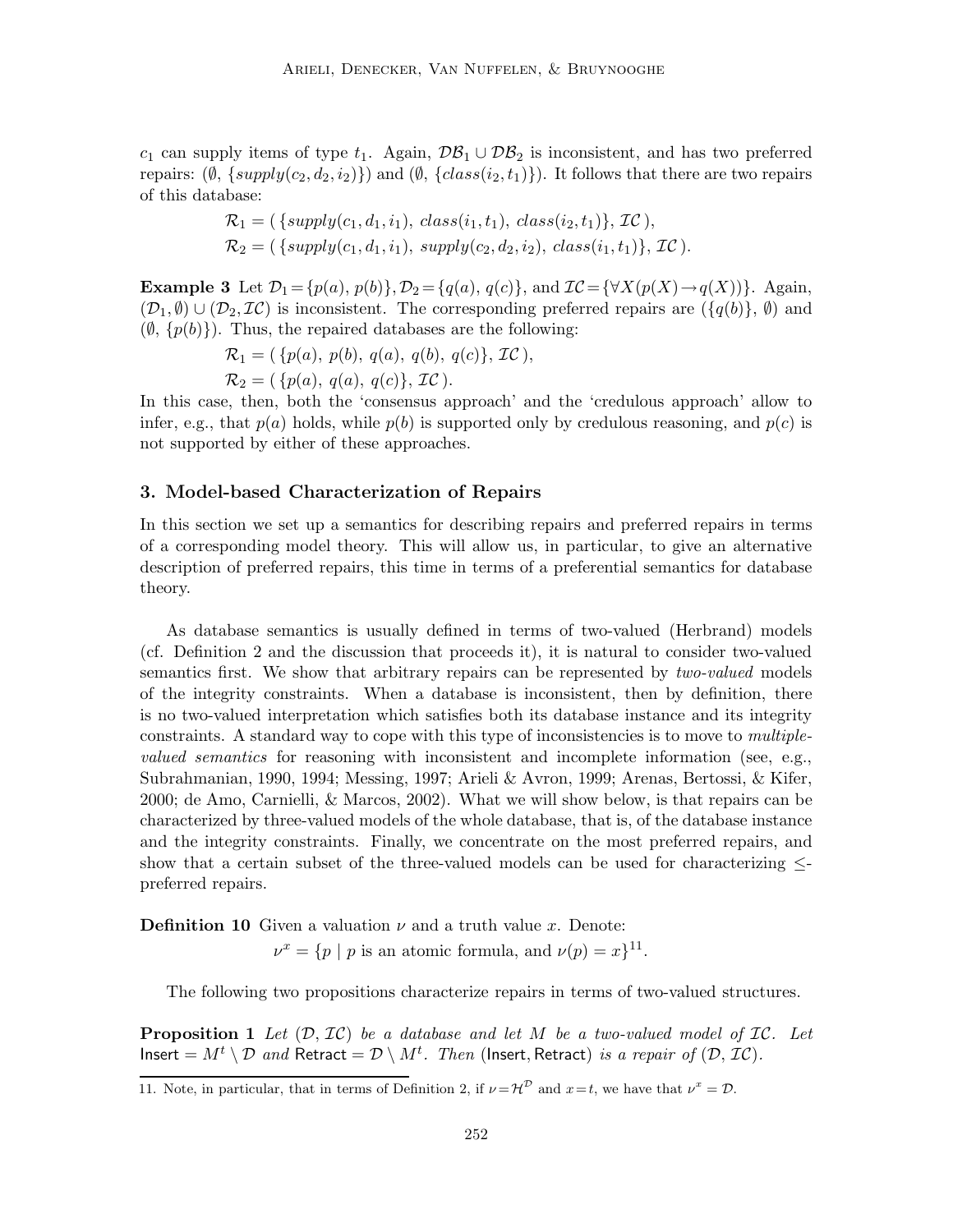*Proof:* The definitions of Insert and Retract immediately imply that Insert  $\cap \mathcal{D} = \emptyset$  and Retract  $\subseteq \mathcal{D}$ . For the last condition in Definition 5, note that  $\mathcal{D} \cup$  Insert \ Retract =  $\mathcal{D} \cup$  $(M^t\backslash \mathcal{D})\backslash (\mathcal{D}\backslash M^t) = M^t$ . It follows that M is the least Herbrand model of  $\mathcal{D}\cup$ Insert $\backslash$ Retract and it is also a model of  $\mathcal{IC}$ , therefore  $\mathcal{D} \cup$  Insert \ Retract  $\models \mathcal{IC}$ .

**Proposition 2** Let (Insert, Retract) be a repair of a database  $(\mathcal{D}, \mathcal{IC})$ . Then there is a two-valued model M of IC such that  $\mathsf{Insert} = M^t \setminus \mathcal{D}$  and  $\mathsf{Retract} = \mathcal{D} \setminus M^t$ .

*Proof:* Consider a valuation  $M$ , defined for every atom  $p$  as follows:

$$
M(p) = \begin{cases} t & \text{if } p \in \mathcal{D} \cup \text{Insert} \setminus \text{Retract,} \\ f & \text{otherwise.} \end{cases}
$$

By its definition, M is a minimal Herbrand model of  $\mathcal{D} \cup$  Insert \ Retract. Now, since (Insert, Retract) is a repair of  $(\mathcal{D}, \mathcal{IC})$ , we have that  $\mathcal{D} \cup$  Insert \ Retract  $\models \mathcal{IC}$ , thus M is a (two-valued) model of  $IC$ . Moreover, since (Insert, Retract) is a repair, necessarily **Insert** ∩  $\mathcal{D} = \emptyset$  and Retract ⊂  $\mathcal{D}$ , hence we have the following:

\n- \n
$$
M^t \setminus \mathcal{D} = (\mathcal{D} \cup \text{Insert} \setminus \text{Retract}) \setminus \mathcal{D} = \text{Insert},
$$
\n
\n- \n $\mathcal{D} \setminus M^t = \mathcal{D} \setminus (\mathcal{D} \cup \text{Insert} \setminus \text{Retract}) = \text{Retract}.$ \n
\n

When a database is inconsistent, it has no models that satisfy both its integrity constraints and its database instance. One common method to overcome such an inconsistency is to introduce additional truth-values that intuitively represent partial knowledge, different amounts of beliefs, etc. (see, e.g., Priest, 1989, 1991; Subrahmanian, 1990; Fitting, 1991; Arieli, 1999; Arenas et al., 2000; Avron, 2002). Here we follow this guideline, and consider database integration in the context of a three-valued semantics. The benefit of this is that, as we show below, any database has some three-valued models, from which it is possible to pinpoint the inconsistent information, and accordingly construct repairs.

The underlying three-valued semantics considered here is induced by the algebraic structure  $\mathcal{THREE}$ , shown in the double-Hasse diagram of Figure  $1^{12}$ .



Figure 1: The structure  $THREE$ 

Intuitively, the elements  $t$  and  $f$  in  $THREE$  correspond to the usual classical values true and false, while the third element, ⊤, represents inconsistent information (or belief).

<sup>12.</sup> This structure is used for reasoning with inconsistency by several other three-valued formalisms, such as LFI (Carnielli & Marcos, 2001, 2002) and LP (Priest, 1989, 1991).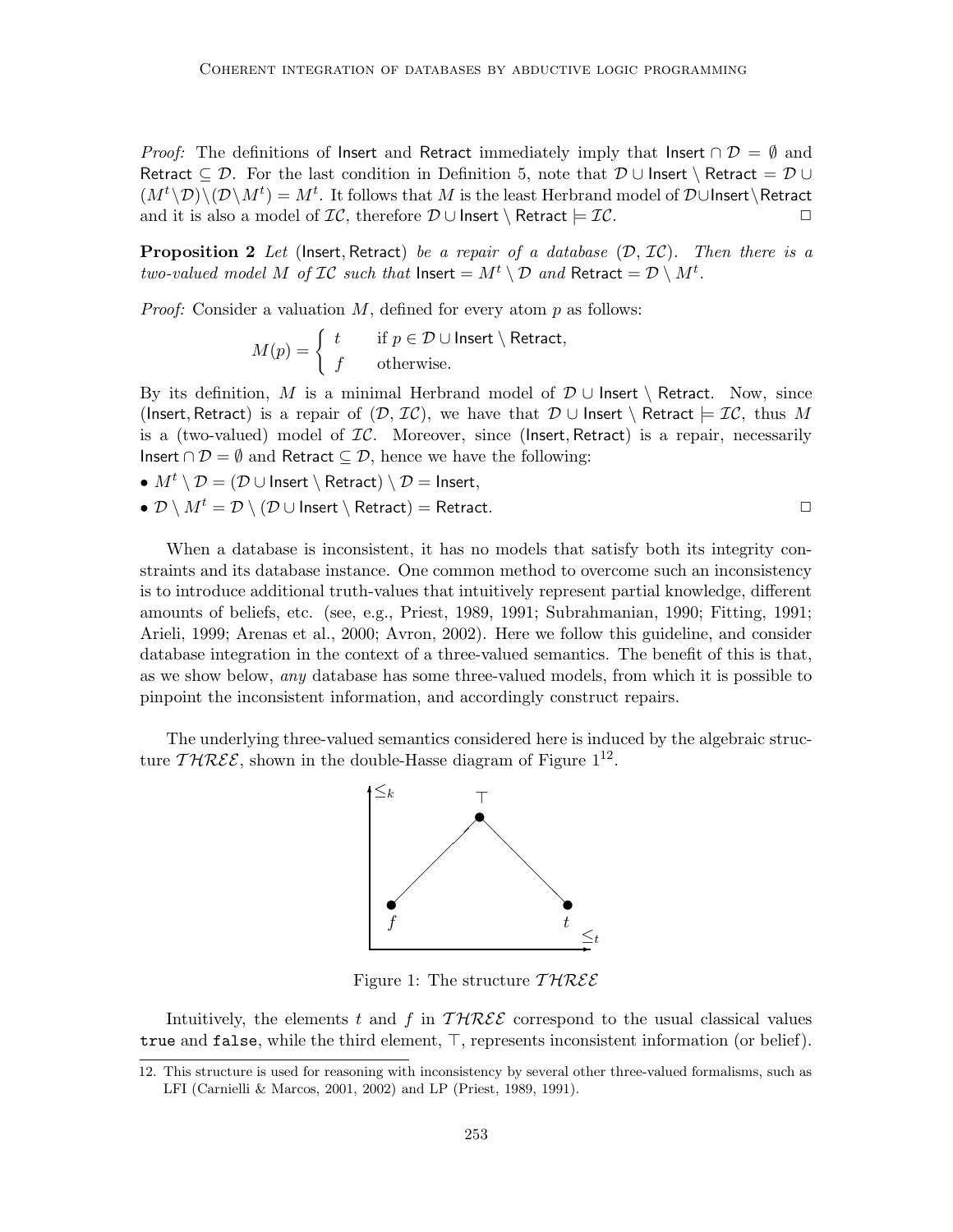Viewed horizontally,  $\mathcal{THREE}$  is a complete lattice. According to this view, f is the minimal element, t is the maximal one, and  $\top$  is an intermediate element. The corresponding order relation,  $\leq_t$ , intuitively represents differences in the amount of *truth* that each element exhibits. We denote the meet, join, and the order reversing operation on  $\leq_t$  by  $\wedge$ ,  $\vee$ , and  $\neg$  (respectively). Viewed vertically,  $\mathcal{THREE}$  is a semi-upper lattice. In this view,  $\top$  is the maximal element and the two 'classical values' are incomparable. This partial order, denoted by  $\leq_k$ , may be intuitively understood as representing differences in the amount of knowledge (or information) that each element represents<sup>13</sup>. We denote by  $\oplus$  the join operation on  $\leq k^{14}$ .

Various semantic notions can be defined on  $THREE$  as natural generalizations of similar classical ones: a valuation  $\nu$  is a function that assigns a truth value in THREE to each atomic formula. Given a valuation  $\nu$ , truth values  $x_i \in \{t, f, \top\}$ , and atomic formulae  $p_i$ , we shall sometimes write  $\nu = \{p_i : x_i\}$  instead of  $\nu(p_i) = x_i$   $(i = 1, 2, ...)$ . Any valuation is extended to complex formulae in the obvious way. For instance,  $\nu(\neg \psi) = \neg \nu(\psi)$ ,  $\nu(\psi \wedge \phi) =$  $\nu(\psi) \wedge \nu(\psi)$ , and so forth<sup>15</sup>. The set of the *designated* truth values in  $\mathcal{THREE}$  (i.e., those elements in THREE that represent true assertions) consists of t and ⊤. A valuation  $\nu$ satisfies a formula  $\psi$  iff  $\nu(\psi)$  is designated. A valuation that assigns a designated value to every formula in a theory  $\mathcal T$  is a (three-valued) model of  $\mathcal T$ .

**Lemma 1** Let  $\nu$  and  $\mu$  be three-valued valuations s.t. for every atom p,  $\nu(p) >_{k} \mu(p)$ . Then for every formula  $\psi, \nu(\psi) \geq_k \mu(\psi)$ .

*Proof:* By induction on the structure of  $\psi$ .

We shall write  $\nu \geq_k \mu$ , if  $\nu$  and  $\mu$  are three-valued valuations, for which the condition of Lemma 1 holds.

**Lemma 2** If  $\nu \geq_k \mu$  and  $\mu$  is a model of some theory T, then  $\nu$  is also a model of T.

*Proof:* For every formula  $\psi \in \mathcal{T}$ ,  $\mu(\psi)$  is designated. Hence, by Lemma 1, for every formula  $\psi \in \mathcal{T}$   $\nu(\psi)$  is also designated, and so  $\nu$  is a model of  $\mathcal{T}$ .

Next we characterize the repairs of a database  $\mathcal{DB}$  by its three-valued models:

**Proposition 3** Let  $(D, \mathcal{I})$  be a database and let M be a two-valued model of  $\mathcal{I}C$ . Consider the three-valued valuation N, defined for every atom p by  $N(p) = H^{\mathcal{D}}(p) \oplus M(p)$ , and let Insert =  $N^{\top} \setminus \mathcal{D}$ , Retract =  $N^{\top} \cap \mathcal{D}$ . Then:

1. N is a three-valued model of  $\mathcal{D} \cup \mathcal{IC}$ , and

<sup>13.</sup> See (Belnap, 1977; Ginsberg, 1988; Fitting, 1991) for a more detailed discussion on these orders and their intuitive meaning.

<sup>14.</sup> We follow here the notations of Fitting (1990, 1991).

<sup>15.</sup> As usual, we use here the same logical symbol to denote the connective that appear on the left-hand side of an equation, and the corresponding operator on  $THREE$  that appear on the right-hand side of the same equation.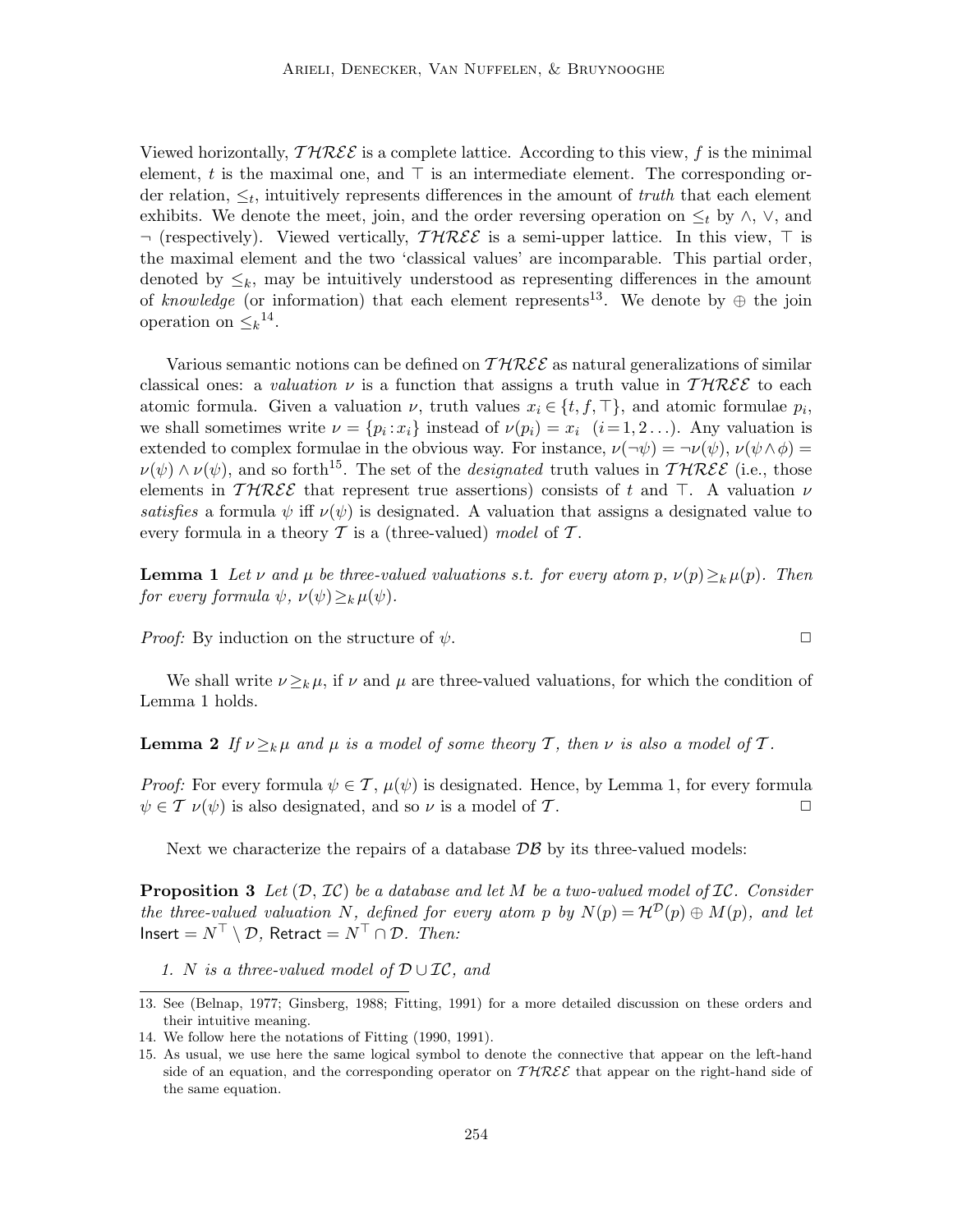# 2. (Insert, Retract) is a repair of  $(D, \mathcal{IC})$ .

Proposition 3 shows that repairs of a database  $(D, \mathcal{IC})$  may be constructed in a standard (uniform) way by considering three-valued models that are the  $\leq_k$ -least upper bounds of two two-valued valuations: the minimal Herbrand model of the database instance, and a two-valued model of the integrity constraints. Proposition 4 below shows that any repair of  $(D, \mathcal{IC})$  is of this form.

Before we give a proof for Proposition 3, let's demonstrate it by a simple example.

**Example 4** Let  $\mathcal{DB} = (\{p, r\}, \{p \rightarrow q\})$ . Then  $\mathcal{H}^D = \{p : t, q : f, r : t\}$ , and the two-valued models of  $\mathcal{IC} = \{p \rightarrow q\}$  are  $\{p:t, q:t, r:t\}$ ,  $\{p:t, q:t, r:f\}$ ,  $\{p:f, q:t, r:t\}$ ,  $\{p:f, q:t, r:f\}$ ,  $\{p:f, q:f, r:t\}$ , and  $\{p:f, q:f, r:f\}$ . Thus, the (three-valued) models of the form  $\mathcal{H}^{\mathcal{D}}\oplus M$ , where M is a two-valued model of  $\mathcal{IC}$ , are  $\{p:t, q: \top, r:t\}$ ,  $\{p:t, q: \top, r: \top\}$ ,  $\{p: \top, q: \top, r:t\}$ ,  $\{p:\top, q:\top, r:\top\}, \{p:\top, q:f, r:t\} \text{ and } \{p:\top, q:f, r:\top\}. \text{ By Proposition 3, the pairs }$  $({q}, {p}, {p})$ ,  $({q}, {r})$ ,  $({q}, {p})$ ,  $({q}, {p}, {p})$ ,  $({q}, {p}, {p})$ ,  $({p}, {p})$ , and  $({p}, {p}, {p})$ , are repairs of  $\mathcal{DB}$ .

*Proof of Proposition 3:* Since by the definition of N,  $N \geq_k \mathcal{H}^{\mathcal{D}}$ , and since  $\mathcal{H}^{\mathcal{D}}$  is a model of D, Lemma 2 implies that N is a model D. Similarly,  $N \geq_k M$ , and M is a model of  $IC$ , thus by the same lemma  $N$  is also a model of  $IC$ .

For the second part, we observe that  $\text{Insert} = N^{\top} \setminus \mathcal{D} = M^t \setminus \mathcal{D}$  and Retract  $= N^{\top} \cap \mathcal{D} =$  $M^f \cap \mathcal{D} = \mathcal{D} \setminus M^t$ . Now, M is a two-valued model of  $\mathcal{IC}$  and hence, by Proposition 1, (Insert, Retract) is a repair of  $(D, \mathcal{IC})$ .

Note that the specific form of the three-valued valuations considered in Proposition 3 is essential here, as the proposition does not hold for *every* three-valued model of  $\mathcal{D} \cup \mathcal{IC}$ . To see this consider, e.g.,  $\mathcal{D} = \{\}, \mathcal{IC} = \{p, p \rightarrow q\},\$ and a three valued valuation N that assigns  $\top$  to p and t to q. Clearly, N is a model of  $\mathcal{D} \cup \mathcal{IC}$ , but the corresponding update,  $(N^{\top} \setminus \mathcal{D}, N^{\top} \cap \mathcal{D}) = (\{p\}, \{\})$  is not a repair of  $(\mathcal{D}, \mathcal{IC}),$  since  $(\{p\}, \mathcal{IC})$  is not a consistent database.

Again, as we have noted above, it is possible to show that the converse of Proposition 3 is also true:

**Proposition 4** Let (Insert, Retract) be a repair of a database  $(D, \mathcal{IC})$ . Then there is a three-valued model N of  $D \cup \mathcal{IC}$ , such that  $\mathsf{Insert} = N^{\top} \setminus \mathcal{D}$  and  $\mathsf{Retract} = N^{\top} \cap \mathcal{D}$ .

*Proof:* Consider a valuation  $N$ , defined for every atom  $p$  as follows:

$$
N(p) = \begin{cases} \top & \text{if } p \in \text{Insert} \cup \text{Retract,} \\ t & \text{if } p \notin \text{Insert} \cup \text{Retract but } p \in \mathcal{D}, \\ f & \text{otherwise.} \end{cases}
$$

By the definition of N and since (Insert, Retract) is a repair of  $(D, \mathcal{IC})$ , we have that  $N^{\top} \backslash \mathcal{D} =$ (Insert ∪ Retract) \  $\mathcal{D} =$  Insert and  $N^{\top} \cap \mathcal{D} =$  (Insert ∪ Retract)  $\cap \mathcal{D} =$  Retract.

It remains to show that N is a (three-valued) model of  $D$  and  $IC$ . It is a three-valued model of D because for every  $p \in \mathcal{D}$ ,  $N(p) \in \{t, \top\}$ . Regarding  $\mathcal{IC}$ , (Insert, Retract) is a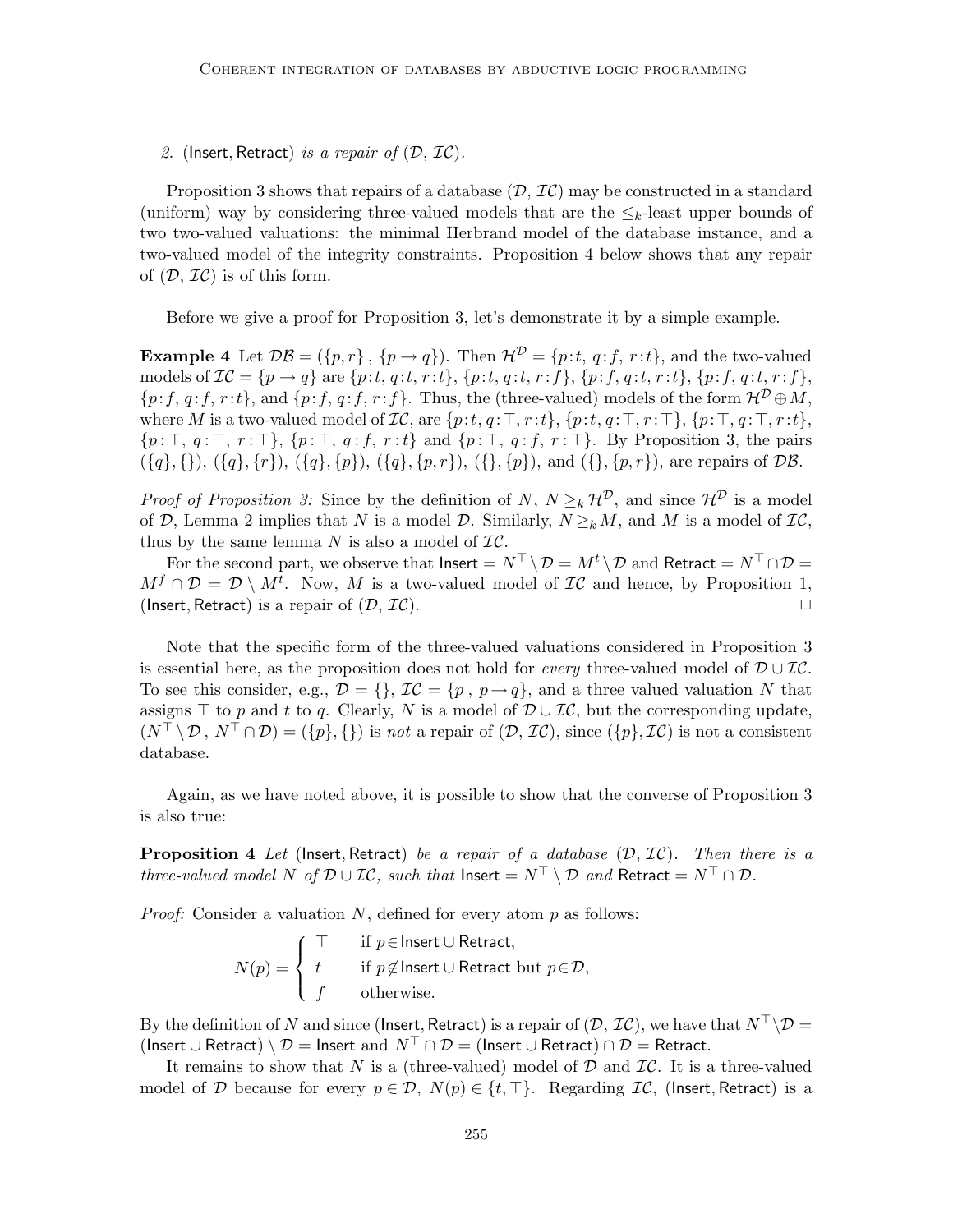repair of  $(D, \mathcal{IC})$ , thus every formula in  $\mathcal{IC}$  is true in the least Herbrand model M of  $\mathcal{D}' = \mathcal{D} \cup$  Insert \ Retract. In particular,  $M(q) = t$  for every  $q \in \mathcal{D}'$ . But since for every  $p \in \mathcal{D}$ ∪Insert we have that  $N(p) \in \{t, \top\}$  and  $\mathcal{D}' \subseteq \mathcal{D}$ ∪Insert, necessarily  $\forall q \in \mathcal{D}' N(q) \in \{t, \top\}$ . It follows that for every  $q \in \mathcal{D}'$ ,  $N(q) \geq_k M(q) = t$ , thus by Lemma 1 and Lemma 2, N must also be a (three-valued) model of  $\mathcal{D}'$ . Hence N is a model of  $\mathcal{IC}$ .

The last two propositions characterize the repairs of  $U\mathcal{D}\mathcal{B}$  in terms of pairs that are associated with certain three-valued models of  $\mathcal{D} \cup \mathcal{IC}$ . We shall denote the elements of these pairs as follows:

**Notation 2** Let N be a three-valued model and let  $\mathcal{DB} = (\mathcal{D}, \mathcal{IC})$  be a database. Denote: Insert<sup>N</sup> =  $N^{\top} \setminus \mathcal{D}$  and Retract<sup>N</sup> =  $N^{\top} \cap \mathcal{D}$ .

We conclude this model-based analysis by characterizing the set of the  $\leq$ -preferred repairs, where ≤ is one of the preference criteria considered in Definition 7 (i.e., set inclusion or minimal cardinality). As the propositions below show, common considerations on how inconsistent databases can be 'properly' recovered (e.g., keeping the amount of changes as minimal as possible, being 'as close as possible' to the original instance, etc.) can be captured by preferential models in the context of preferential semantics (Shoham, 1988). The idea is to define some order relation on the set of the (three-valued) models of the database. This relation intuitively captures some criterion for making preferences among the relevant models. Then, only the 'most preferred' models (those that are minimal with respect to the underlying order relation) are considered in order to determine how the database should be repaired. Below we formalize this idea:

**Definition 11** Given a database  $\mathcal{DB} = (\mathcal{D}, \mathcal{IC})$ , denote:  $\mathcal{M}^{DB} = \{ N \mid N \geq_k \mathcal{H}^D \oplus M \text{ for some classical model } M \text{ of } \mathcal{IC} \}^{16}.$ 

**Example 5** Consider again the database  $\mathcal{DB} = (\{p, r\}, \{p \rightarrow q\})$  of Example 4. As we have shown, there are six valuations of the form  $\mathcal{H}^{\mathcal{D}}\oplus M$ , for some two-valued model M of  $TC$ , namely:

$$
\{p:t, q: \top, r:t\}, \{p:t, q: \top, r: \top\}, \{p: \top, q: \top, r:t\},\
$$

$$
\{p: \top, q: \top, r: \top\}, \{p: \top, q: f, r:t\}, \{p: \top, q: f, r: \top\}.
$$

The k-minimal models among these models are  $\{p:t, q: \top, r:t\}$  and  $\{p: \top, q: f, r:t\}$ , thus  $\mathcal{M}^{DB} = \{ N \mid N(p) \geq_k t, N(q) = \top, N(r) \geq_k t \} \cup \{ N \mid N(p) = \top, N(q) \geq_k f, N(r) \geq_k t \}.$ 

Preference orders should reflect some normality considerations applied on the relevant set of valuations ( $\mathcal{M}^{DB}$ , in our case);  $\nu$  is preferable than  $\mu$ , if  $\nu$  describes a situation that is more common (plausible) than the one described by  $\mu$ . Hence, a natural way to define preferences in our case is by minimizing inconsistencies. We thus get the following definition:

**Definition 12** Let S be a set of three-valued valuations, and  $N_1, N_2 \in \mathcal{S}$ .

<sup>16.</sup> Note that N is a three-valued valuation and M is a two-valued model of  $IC$ .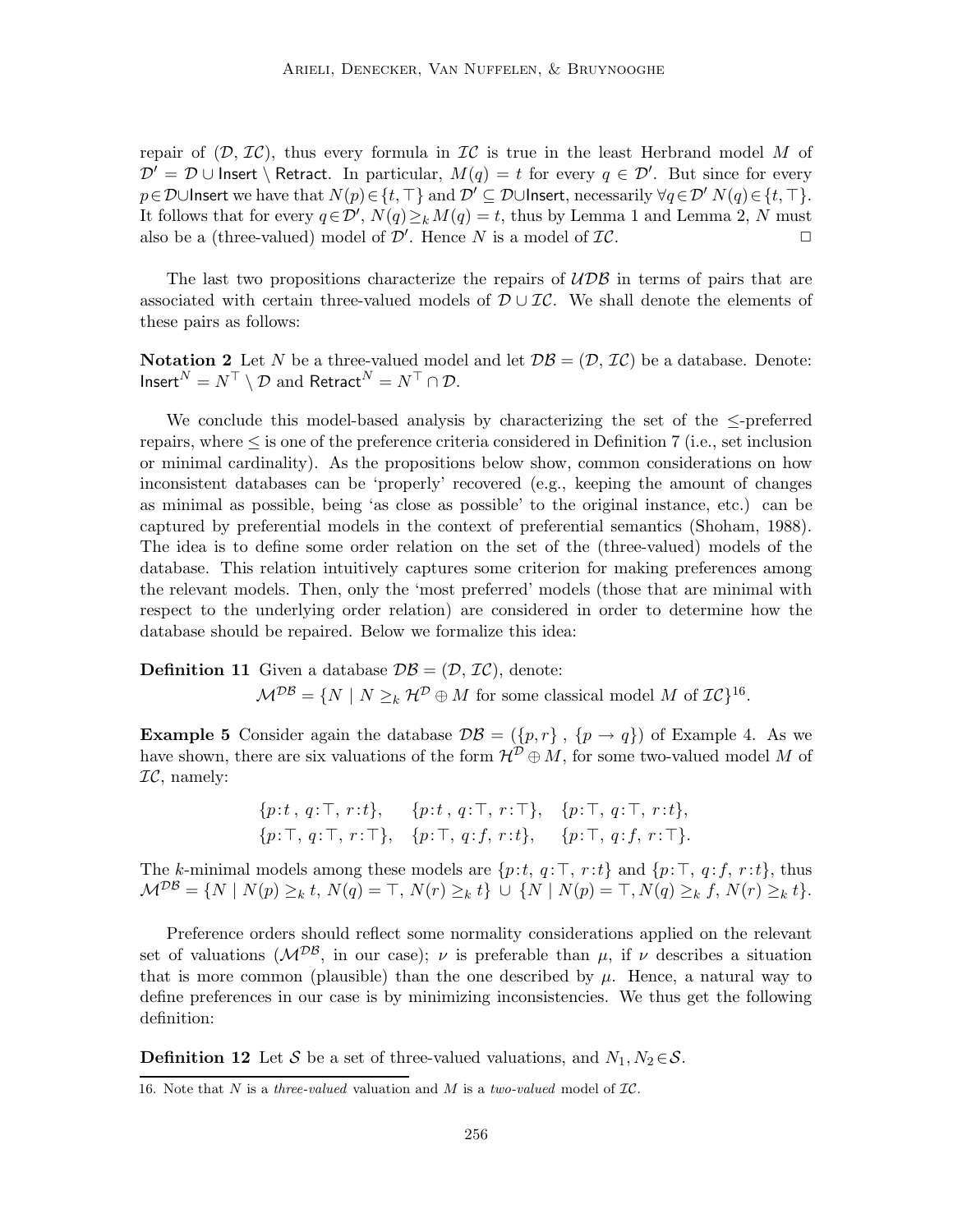- $N_1$  is  $\leq_i$ -more consistent than  $N_2$ , if  $N_1^\top \subset N_2^\top$ .
- $N_1$  is  $\leq_c$ -more consistent than  $N_2$ , if  $|N_1^{\top}| < |N_2^{\top}|$ .
- $N \in S$  is  $\leq_i$ -maximally consistent in S (respectively, N is  $\leq_c$ -maximally consistent in S), if there is no  $N' \in S$  that is  $\leq_i$ -more consistent than N (respectively, no  $N' \in S$  is  $\leq_c$ -more consistent than N).

The following propositions show that there is a close relationship between most consistent models of  $\mathcal{M}^{DB}$  and the preferred repairs of  $DB$ .

**Proposition 5** If N is a  $\leq_i$ -maximally consistent element in  $\mathcal{M}^{DB}$ , then (Insert<sup>N</sup>, Retract<sup>N</sup>) is a  $\leq_i$ -preferred repair of DB.

*Proof:* By Proposition 3, (lnsert<sup>N</sup>, Retract<sup>N</sup>) is a repair of  $\mathcal{DB}$ . If it is not a  $\leq_i$ -preferred repair of  $\mathcal{DB}$ , then there is a repair (Insert, Retract) s.t. Insert  $\subseteq$  Insert $^N$ , Retract  $\subseteq$  Retract $^N$ , and Insert∪Retract  $\subset$  Insert<sup>N</sup>∪Retract<sup>N</sup>. By Proposition 4 and its proof, there is an element  $N' \in \mathcal{M}^{\mathcal{DB}}$  s.t. Insert = Insert<sup>N'</sup>, Retract = Retract<sup>N'</sup>, and  $(N')^\top =$  Insert<sup>N'</sup>  $\cup$  Retract<sup>N'</sup>. It follows, then, that  $(N')^\top \subset N^\top$ , and so N is not a maximally consistent in  $\mathcal{M}^{DB}$ , but this is a contradiction to the definition of  $N$ .

**Proposition 6** Suppose that (Insert, Retract) is a  $\leq_i$ -preferred repair of DB. Then there is  $a \leq i$ -maximally consistent element N in  $\mathcal{M}^{DB}$  s.t. Insert = Insert<sup>N</sup> and Retract = Retract<sup>N</sup>.

*Proof:* The pair (Insert, Retract) is in particular a repair of  $DB$ , thus by Proposition 2 there is a classical model M of  $IC$  such that  $\mathsf{Insert} = M^t \setminus \mathcal{D}$  and  $\mathsf{Retract} = \mathcal{D} \setminus M^t$ . Consider the following valuation:

$$
N(p) = \begin{cases} \top & \text{if } p \in M^t \setminus \mathcal{D} \text{ or } p \in \mathcal{D} \setminus M^t \\ M(p) & \text{otherwise.} \end{cases}
$$

First we show that  $N = H^{\mathcal{D}} \oplus M$ . This is so since if  $M(p) = H^{\mathcal{D}}(p)$ , then since  $H^{\mathcal{D}}$  is a minimal Herbrand model of D, necessarily  $p \notin M^t \setminus \mathcal{D}$  and  $p \notin \mathcal{D} \setminus M^t$ , thus  $N(p) = M(p)$  $M(p) \oplus M(p) = M(p) \oplus H^{\mathcal{D}}(p)$ . Otherwise, if  $M(p) \neq H^{\mathcal{D}}(p)$ , then either  $M(p) = t$  and  $\mathcal{H}^{\mathcal{D}}(p) = f$ , i.e.,  $p \in M^t \setminus \mathcal{D}$ , or  $M(p) = f$  and  $\mathcal{H}^{\mathcal{D}}(p) = t$ , i.e.,  $p \in \mathcal{D} \setminus M^t$ . In both cases,  $N(p)$  =  $\top$  =  $M(p) \oplus H^{\mathcal{D}}(p)^{17}$ . Thus  $N = H^{\mathcal{D}} \oplus M$ , and so  $N \in \mathcal{M}^{\mathcal{DB}}$ . Now, by Proposition 2 again, and by the definition of N, Insert $^N = N^{\top} \setminus \mathcal{D} = [(M^t \setminus \mathcal{D}) \cup (\mathcal{D} \setminus M^t)] \setminus \mathcal{D} = M^t \setminus \mathcal{D} =$ Insert, and  $\mathsf{Retract}^N = N^\top \cap \mathcal{D} = [(M^t \setminus \mathcal{D}) \cup (\mathcal{D} \setminus M^t)] \cap \mathcal{D} = \mathcal{D} \setminus M^t = \mathsf{Retract}.$ 

It remains to show that N is  $\leq_i$ -maximally consistent in  $\mathcal{M}^{DB}$ . Suppose not. Then there is an  $N' \in \mathcal{M}^{\mathcal{DB}}$  s.t.  $(N')^\top \subset N^\top =$  Insert∪Retract. By Proposition 3, (Insert $^{N'}$ , Retract $^{N'}$ ) is also a repair of  $\mathcal{DB}$ . Moreover,

- Insert<sup>N'</sup> =  $(N')^{\top} \setminus \mathcal{D} \subseteq N^{\top} \setminus \mathcal{D} =$ Insert<sup>N</sup> = Insert,
- Retract $N' = (N')^\top \cap \overline{\mathcal{D}} \subseteq N^\top \cap \mathcal{D} =$ Retract $N =$ Retract,

• Insert $^{N'}$   $\cup$   $\operatorname{Retract}^{N'} = (N')^\top$   $\subset$   $N^\top$   $=$  Insert $^N$   $\cup$   $\operatorname{Retract}^{N}$   $=$  Insert  $\cup$   $\operatorname{Retract}.$ 

Hence (Insert $^{N'}$ , Retract $^{N'}$ )  $\lt_i$  (Insert, Retract), and so (Insert, Retract) is not a  $\leq_i$ -preferred repair of  $(D, \mathcal{IC})$ , a contradiction.

Propositions 5 and 6 may be formulated in terms of  $\leq_c$  as follows:

<sup>17.</sup> Here we use the fact that  $t \oplus f = \top$ .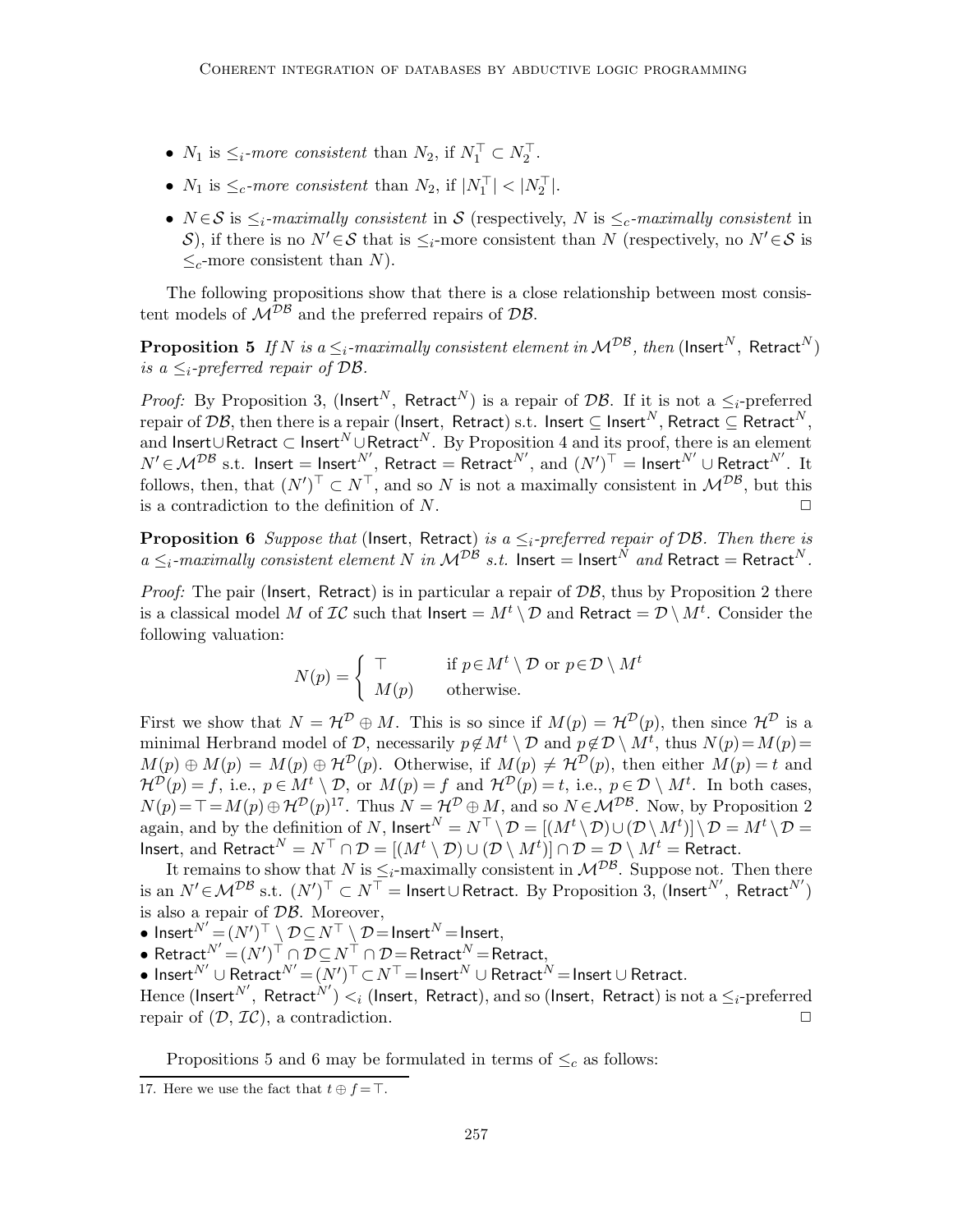**Proposition 7** If N is a  $\leq_c$ -maximally consistent element in  $\mathcal{M}^{DB}$ , then (Insert<sup>N</sup>, Retract<sup>N</sup>) is a  $\leq_c$ -preferred repair of DB.

**Proposition 8** Suppose that (Insert, Retract) is a  $\leq_c$ -preferred repair of DB. Then there is  $a \leq_c$ -maximally consistent element N in  $\mathcal{M}^{DB}$  s.t. Insert = Insert<sup>N</sup> and Retract = Retract<sup>N</sup>.

The proofs of the last two propositions are similar to those of Propositions 5 and 6, respectively.

Example 6 Consider again Example 3. We have that:

 $\mathcal{UDB} = (\mathcal{D}, \mathcal{IC}) = (\{p(a), p(b), q(a), q(c)\}, \{\forall X(p(X) \rightarrow q(X))\}).$ 

Thus,  $\mathcal{H}^{\mathcal{D}} = \{p(a): t, p(b): t, p(c): f, q(a): t, q(b): f, q(c): t\}$ , and the classical models of IC are those in which either  $p(y)$  is false or  $q(y)$  is true for every  $y \in \{a, b, c\}$ . Now, since in  $\mathcal{H}^{\mathcal{D}}$  neither  $p(b)$  is false nor  $q(b)$  is true, it follows that every element in  $\mathcal{M}^{\mathcal{UDB}}$  must assign ⊤ either to  $p(b)$  or to  $q(b)$ . Hence, the  $\leq_i$ -maximally consistent elements in  $\mathcal{M}^{UDB}$  (which in this case are also the  $\leq_c$ -maximally consistent elements in  $\mathcal{M}^{U\mathcal{D}\mathcal{B}}$  are the following:

$$
M_1 = \{ p(a): t, p(b): \top, p(c): f, q(a): t, q(b): f, q(c): t \},
$$
  
\n
$$
M_2 = \{ p(a): t, p(b): t, p(c): f, q(a): t, q(b): \top, q(c): t \}.
$$

By Propositions 5 and 6, then, the  $\leq_i$ -preferred repairs of  $\mathcal{UDB}$  (which are also its  $\leq_c$ preferred repairs) are (lnsert $^{M_1},$  Retract $^{M_1})$   $=$   $(\emptyset,$   $\{p(b)\})$  and (lnsert $^{M_2},$  Retract $^{M_2})$   $=$  $({q(b)}, \emptyset)$  (cf. Example 3).

**Example 7** In Examples 4 and 5, the  $\leq_i$ -maximally consistent elements (and the  $\leq_c$ maximally consistent elements) of  $\mathcal{M}^{DB}$  are  $N_1 = \{p:t, q: \top, r:t\}$  and  $N_2 = \{p: \top, q: f, r:t\}.$ It follows that the preferred repairs in this case are  $({q}, \emptyset)$  and  $(\emptyset, {p})$ .

To summarize, in this section we have considered a model-based, three-valued preferen*tial semantics* for database integration. We have shown (Propositions  $5 - 8$ ) that common and natural criteria for making preferences among possible repairs (i.e., set inclusion and minimal cardinality) can be expressed by order relations on three-valued models of the database. The two ways of making preferences (among repairs on one hand and among three-valued models on the other hand) are thus strongly related, and induce two alternative approaches for database integration. In the next section we shall consider a third approach to the same problem (aimed to provide an operational semantics for database integration) and relate it to the model-based semantics, discussed above.

# 4. Computing Repairs through Abduction

In this section we introduce an abductive system that consistently integrates possibly contradicting data-sources. This system computes, for a set of data-sources and a preference criterion  $\leq$ , the corresponding  $\leq$ -repaired databases<sup>18</sup>. Our framework is composed of an abductive logic program (Denecker & Kakas, 2000) and an abductive solver Asystem (Kakas, Van Nuffelen, & Denecker, 2001; Van Nuffelen & Kakas, 2001) that is based on the

<sup>18.</sup> It is important to note already in this stage that for computing the ≤-repaired databases it won't be necessary to produce all the repaired databases.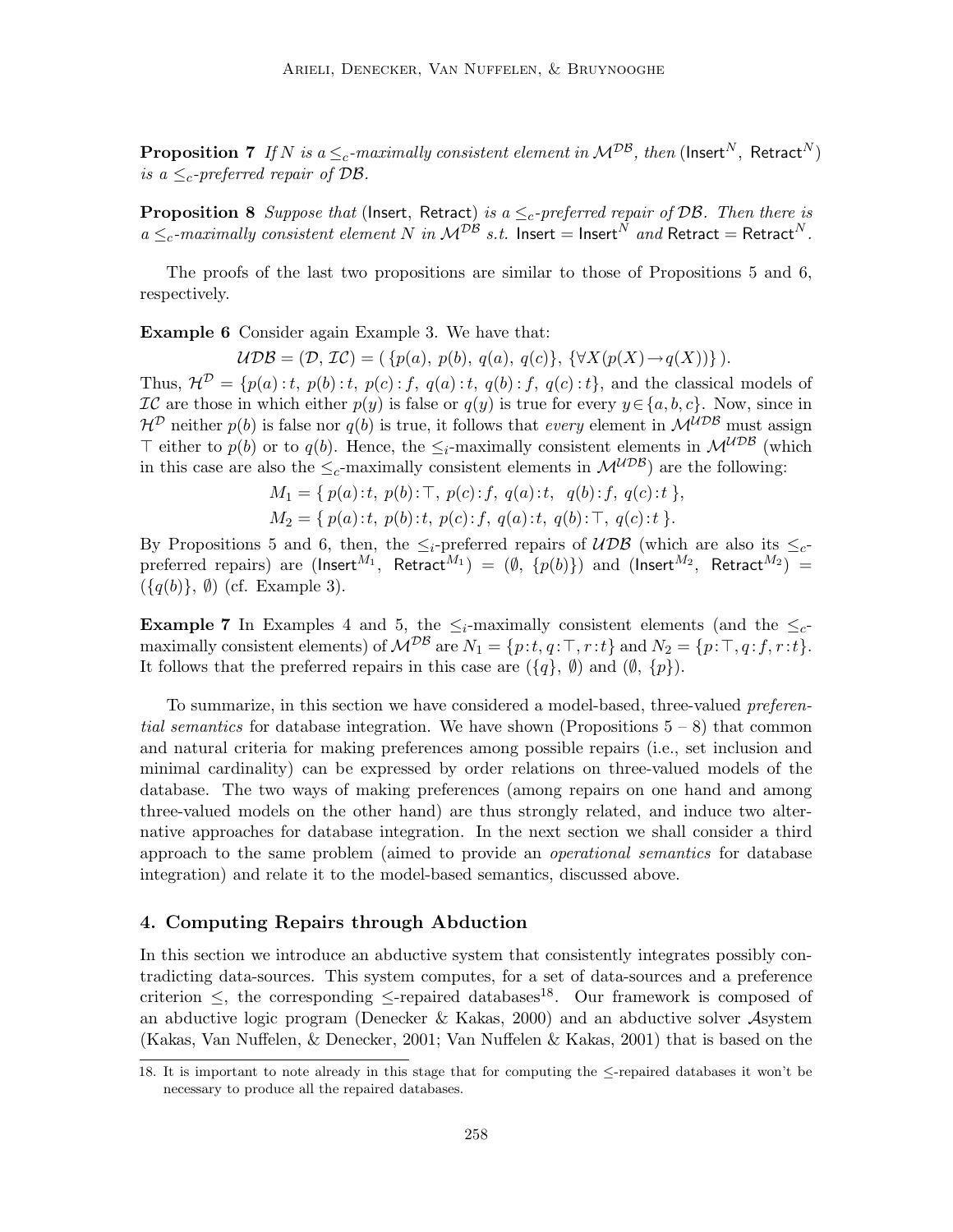abductive refutation procedure SLDNFA (Denecker & De Schreye, 1992, 1998). In the first three parts of this section we describe these components: in Section 4.1 we give a general description of abductive reasoning, in Section 4.2 we show how it can be applied to encode database repairs, and in Section 4.3 we describe the 'computational platform'. Then, in Section 4.4 we demonstrate the computation process by a comprehensive example, and in Section 4.5 we specify soundness and completeness results of our approach (with respect to the basic definitions of Section 2 and the model-based semantics of Section 3). Finally, in Section 4.6 we consider some ways of representing special types of data in the system.

#### 4.1 Abductive Logic Programming

We start with a general description of abductive reasoning in the context of logic programming. As usual in logic programming, the language contains constants, functions, and predicate symbols. A term is either a variable, a constant, or a compound term  $f(t_1,\ldots,t_n)$ , where f is an n-ary function symbol and  $t_i$  are terms. An *atom* is an expression of the form  $p(t_1,..., t_m)$ , where p is an m-ary predicate symbol and  $t_i$   $(i=1,..., m)$  are terms. A *literal* is an atom or a negated atom. A *denial* is an expression of the form  $\forall \overline{X}(\leftarrow F)$ , where F is a conjunction of literals and  $\overline{X}$  is a subset of the variables in F. The free variables in F (those that are not in  $\overline{X}$ ) can be considered as place holders for objects of unspecified identity (Skolem constants). Intuitively, the body F of a denial  $\forall \overline{X}(\leftarrow F)$  represents an invalid situation.

**Definition 13** (Kakas et al., 1992; Denecker & Kakas, 2000) An *abductive logic theory* is a triple  $\mathcal{T} = (\mathcal{P}, \mathcal{A}, \mathcal{IC})$ , where:

- P is a logic program, consisting of clauses of the form  $h \leftarrow l_1 \wedge \ldots \wedge l_n$ , where h is an atomic formula and  $l_i$   $(i = 1, \ldots, n)$  are literals. These clauses are interpreted as definitions for the predicates in their heads,
- A is a set of abducible predicates, i.e., predicates that do not appear in the head of any clause in  $P$ ,
- IC is a set of first-order formulae, called *integrity constraints*.

All the main model semantics of logic programming can be extended to abductive logic programming. This includes two-valued completion (Console, Theseider Dupre, & Torasso, 1991) and three-valued completion semantics (Denecker & De Schreye, 1993), extended well-founded semantics (Pereira, Aparicio, & Alferes, 1991), and generalized stable semantics (Kakas & Mancarella, 1990b). These semantics can be defined in terms of arbitrary interpretations (Denecker & De Schreye, 1993), but generally they are based on Herbrand interpretations. The effect of this restriction on the semantics of the abductive theory is that a domain closure condition is imposed: the domain of interpretation is known to be the Herbrand universe. A model of an abductive theory under any of these semantics is a Herbrand interpretation  $H$ , for which there exists a collection of ground abducible facts  $\Delta$ , such that H is a model of the logic program  $\mathcal{P} \cup \Delta$  (with respect to the corresponding semantics of logic programming) and  $H$  classically satisfies any element in  $IC$ .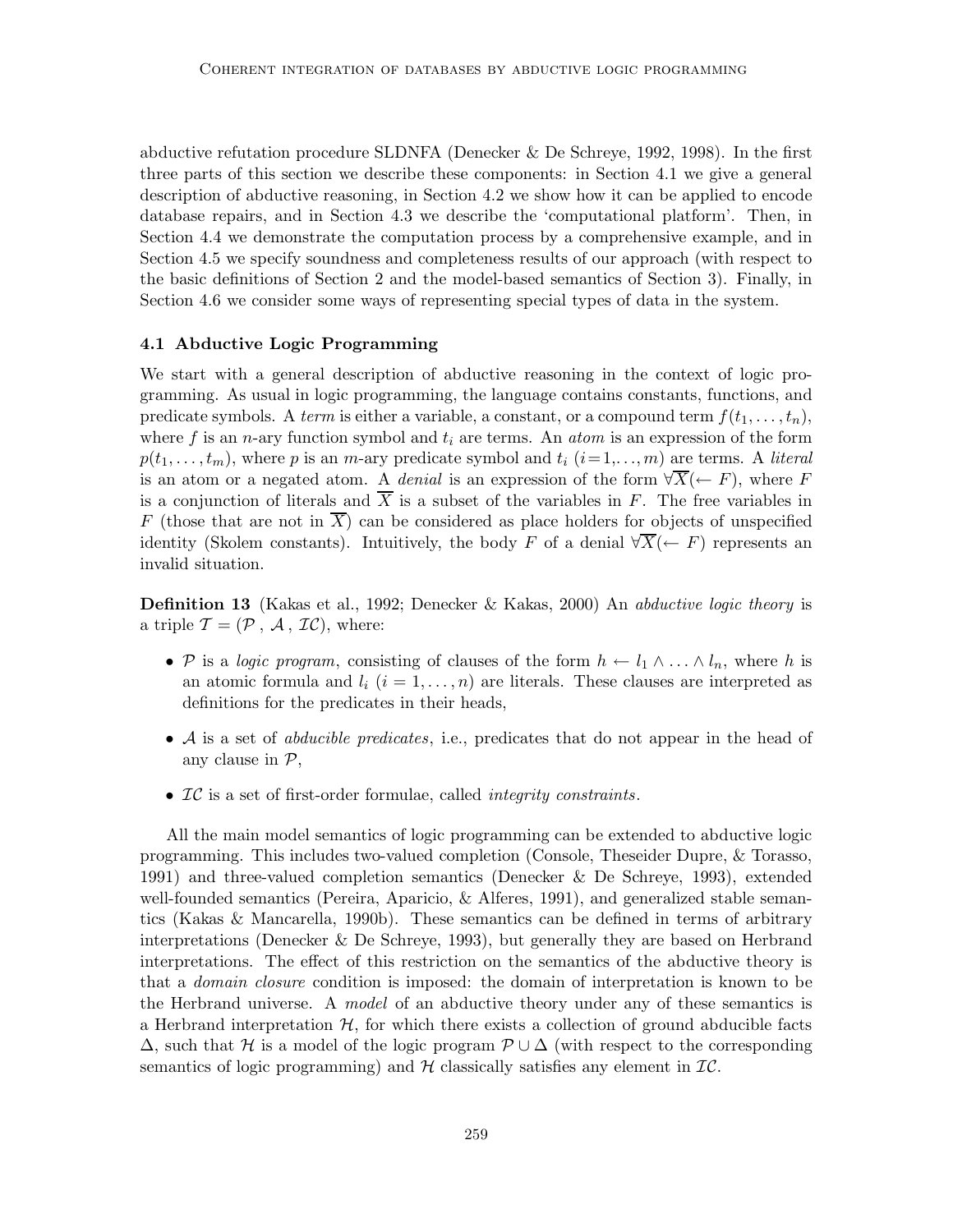Similarly, for any of the main semantics  $S$  of logic programming, one can define the notion of an abductive solution for a query and an abductive theory.

Definition 14 (Kakas et al., 1992; Denecker & Kakas, 2000) An (abductive) solution for a theory (P, A,  $\mathcal{IC}$ ) and a query Q is a set  $\Delta$  of ground abducible atoms, each one having a predicate symbol in  $\mathcal{A}$ , together with an answer substitution  $\theta$ , such that the following three conditions are satisfied:

- a)  $\mathcal{P} \cup \Delta$  is consistent in the semantics  $\mathcal{S},$
- b)  $\mathcal{P} \cup \Delta \models_{\mathcal{S}} \mathcal{I}\mathcal{C},$
- c)  $\mathcal{P} \cup \Delta \models_S \forall \mathcal{Q}\theta$ .

In the next section we will use an abductive theory with a non-recursive program to model the database repairs. The next proposition shows that for such abductive theories all Herbrand semantics coincide, and models correspond to abductive solutions for the query true.

**Proposition 9** Let  $\mathcal{T} = (\mathcal{P}, \mathcal{A}, \mathcal{I}\mathcal{C})$  be an abductive theory, such that  $\mathcal{P}$  is a non-recursive program. Then  $H$  is a Herbrand model of the three-valued completion semantics, iff  $H$  is a Herbrand model of the two-valued completion semantics, iff  $H$  is a generalized stable model of T, iff H is a generalized well-founded model of T.

If H is a model of T, then the set  $\Delta$  of abducible atoms in H is an abductive solution for the query true. Conversely, for every abductive solution for true, there exists a unique model H of T, such that  $\Delta$  is the set of true abducible atoms in H.

Proof: The proof is based on the well-known fact that for non-recursive logic programs, all the main semantics of logic programming coincide. In particular, for a non-recursive logic program  $\mathcal P$  there is a Herbrand interpretation  $\mathcal H$ , which is the unique model under each semantics (see, for example, Denecker & De Schreye, 1993).

Let H be a model of  $\mathcal{T} = (\mathcal{P}, \mathcal{A}, \mathcal{I}\mathcal{C})$  under any of the four semantics mentioned above. Then there exists a collection of ground abducible facts  $\Delta$ , such that  $\mathcal H$  is a model of the logic program  $\mathcal{P} \cup \Delta$  under the corresponding semantics of logic programming. Since  $\mathcal{P}$  is non-recursive, so is  $\mathcal{P}\cup\Delta$ . By the above observation, H is the unique model of  $\mathcal{P}\cup\Delta$  under any of the above mentioned semantics. Hence,  $H$  is a model of  $T$  under any of the other semantics. This proves the first part of the proposition.

When H is a Herbrand model of T, there is a set  $\Delta$  of abducible atoms such that H is a model of  $\mathcal{P} \cup \Delta$ . Clearly,  $\Delta$  must be the set of true abducible atoms in H. Then  $\mathcal{P} \cup \Delta$ is obviously consistent, and it entails the integrity constraints of  $\mathcal{T}$ , which entails true. Hence,  $\Delta$  is an abductive solution for true. Conversely, for any set  $\Delta$  of abducible atoms,  $P \cup \Delta$  has a unique model H and the set of true abducible atoms in H is  $\Delta$ . When  $\Delta$  is an abductive solution for true,  $H$  satisfies the integrity constraints, and hence  $H$  is a model of T. Consequently, H is the unique model of T, and its set of true abducible atoms is  $\Delta$ .  $\Box$ 

In addition to the standard properties of abductive solutions for a theory  $\mathcal T$  and a query Q, specified in Definition 14, one frequently imposes optimization conditions on the solutions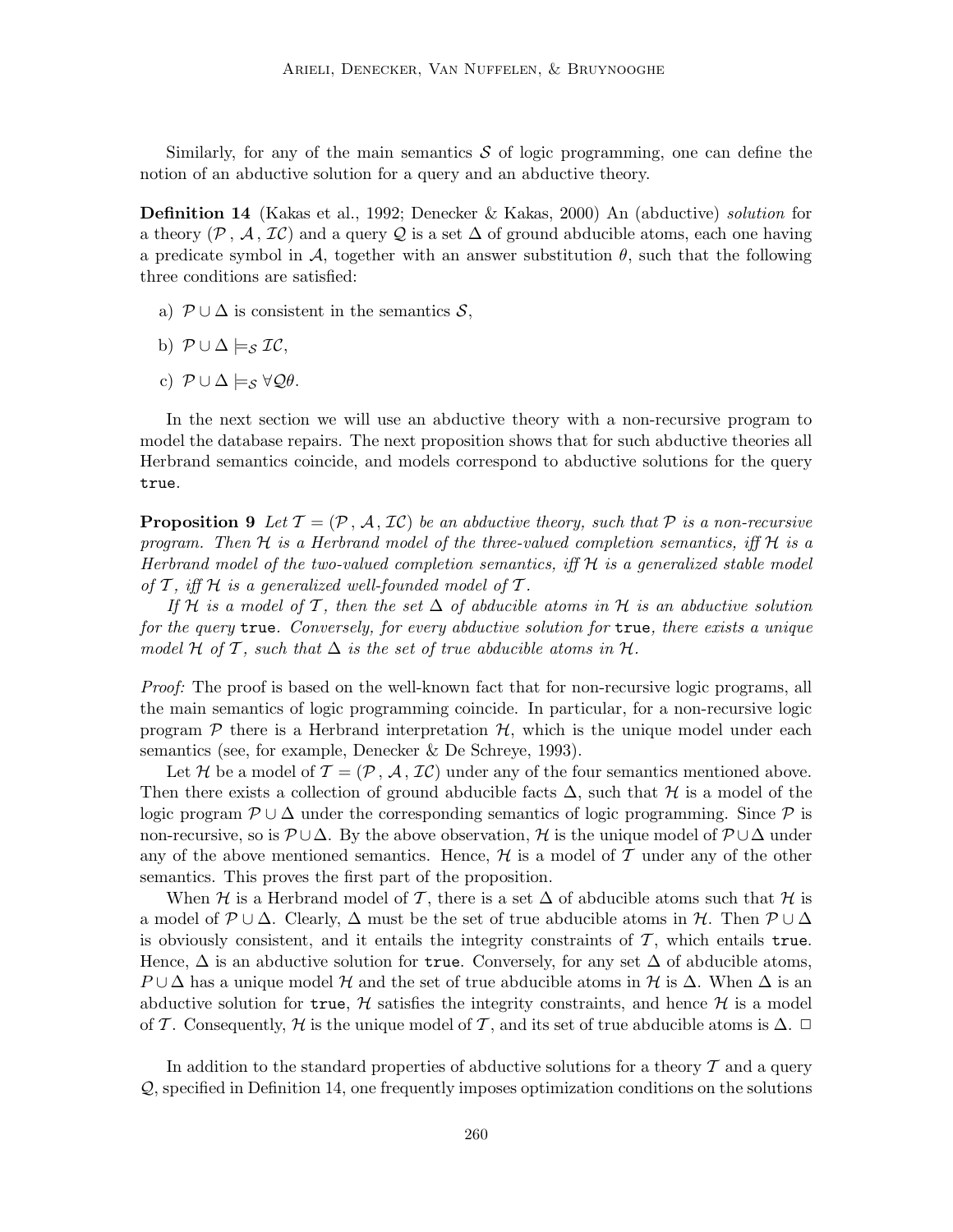∆, analogous to those found in the context of database repairs. Two frequently used criteria are that the generated abductive solution  $\Delta$  should be minimal with respect to set inclusion or with respect to set cardinality (cf. Definition 7). The fact that the same preference criteria are used for choosing appropriate abductive solutions and for selecting preferred database repairs does not necessarily mean that there is a natural mapping between the corresponding solutions. In the next sections we will show, however, that meta-programming allows us to map a database repair problem into an abductive problem (w.r.t. the same type of preference criterion).

#### 4.2 An Abductive Meta-Program for Encoding Database Repairs

The task of repairing the union of n given databases  $\mathcal{DB}_i$  with respect to the integration of the local integrity constraints  $\mathcal{IC}$ , can be represented by an abductive theory  $\mathcal{T} = (\mathcal{P}, \mathcal{A}, \mathcal{I}\mathcal{C}')$ , where  $\mathcal P$  is a meta-program encoding how a new database is obtained by updating the existing databases,  $\mathcal A$  is the set {insert, retract} of abducible predicates used to describe updates, and  $\mathcal{IC}'$  encodes the integrity constraints. In  $\mathcal{P}$ , facts p that appear in at least one of the databases are encoded by atomic rules  $db(p)$ , and facts p that appear in the updated database are represented by atoms  $\texttt{fact}(p)$ . The latter predicate is defined as follows:

 $fact(X) \leftarrow db(X) \wedge \neg retract(X)$  $fact(X) \leftarrow insert(X)$ 

To assure that the predicates insert and retract encode a proper update of the database, the following integrity constraints are also specified:

- An inserted element should not belong to a given database:  $\leftarrow$  insert(X)  $\wedge$  db(X)
- A retracted element should belong to some database: ← retract(X) ∧ ¬db(X)

The set of integrity constraints  $\mathcal{IC}'$  is obtained by a straightforward transformation from  $\mathcal{IC}$ : every occurrence of a database fact p in some integrity constraint is replaced by  $\mathtt{fact}(p)^{19}.$ 

Example 8 (Example 1, revisited) Figure 2 contains the meta-program encoding Example 1 (the codes for Examples 2 and 3 are similar).

As noted in Section 4.1, under any of the main semantics of abductive logic programing there is a one to one correspondence between repairs of the composed database  $\mathcal{DB}$  and the Herbrand models of its encoding, the abductive meta theory  $\mathcal T$ . Consequently, abduction can be used to compute repairs. In the following sections we introduce an abductive method for this purpose.

<sup>19.</sup> Since our abductive system (see Section 4.3) will accept integrity constraints in a denial form, in case that the elements of  $\mathcal{IC}'$  are not in this form, the Lloyd-Topor transformation (Lloyd & Topor, 1984) may also be applied here; we consider this case in Section 4.3.2.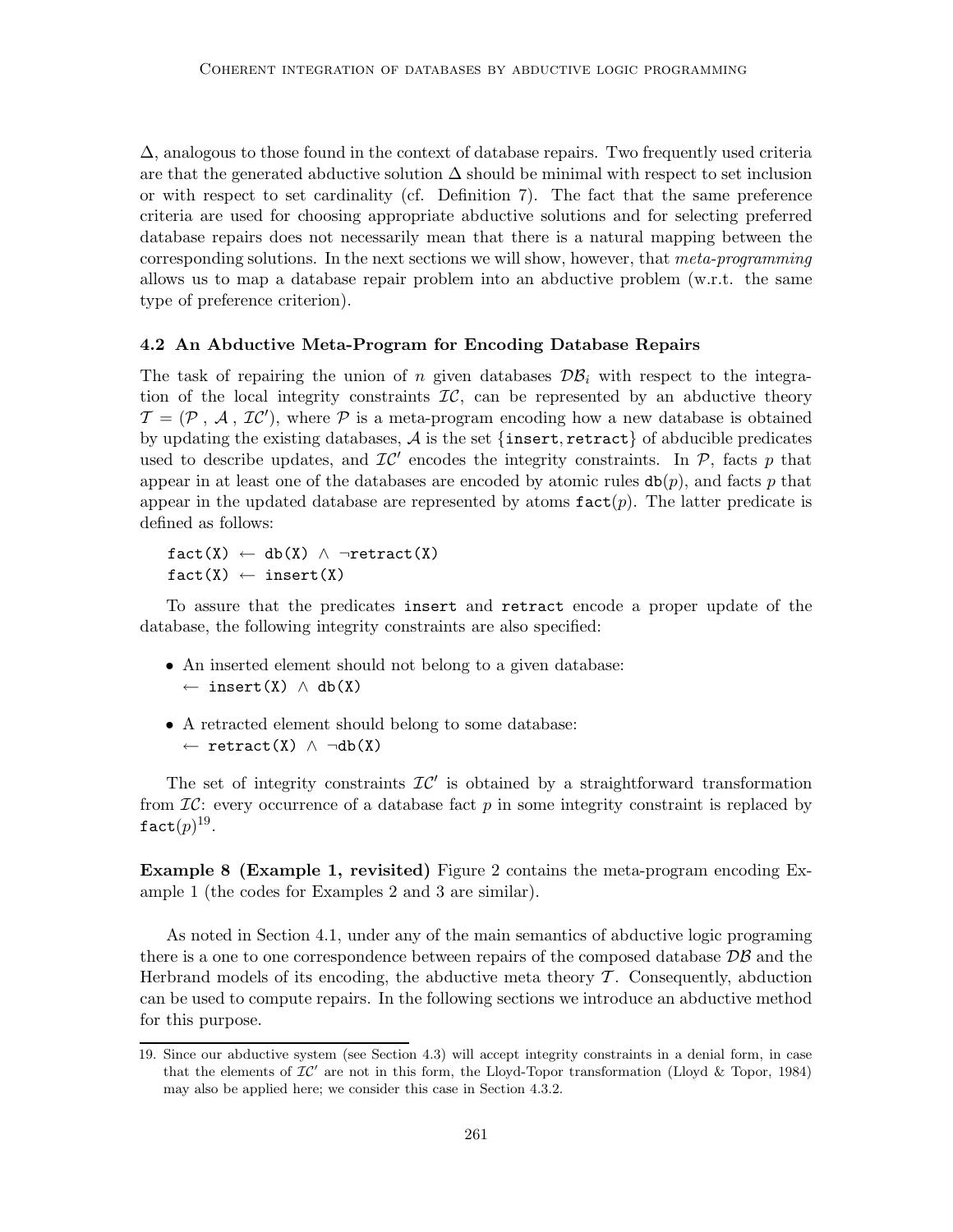```
% System definitions:
defined(fact()
defined(db()abducible(insert(_))
abducible(retract(_))
% The composer:
fact(X) \leftarrow db(X) \wedge \neg retract(X)fact(X) \leftarrow insert(X)\leftarrow insert(X) \wedge db(X)
← retract(X) ∧ ¬db(X)
% The databases:
db(\text{teaches}(c1,n1)) % D<sub>1</sub>
db(teaches(c2,n2))
db(teaches(c2,n3)) % D<sub>2</sub>
Y = Z \leftarrow fact(teaches(X,Y)) \wedge fact(teaches(X,Z)) % IC
```
Figure 2: A meta-program for Example 1

# 4.3 The Abductive Computational Model (The Asystem)

Below we describe the abductive system that will be used to compute database repairs. The Asystem (Kakas, Van Nuffelen, & Denecker, 2001; Van Nuffelen & Kakas, 2001) is a tool combining abductive logic theories and constraint logic programming (CLP). It is a synthesis of the refutation procedures SLDNFA (Denecker & De Schreye, 1998) and ACLP (Kakas et al., 2000), together with an improved control strategy. The essence of the Asystem is a reduction of a high level specification to a lower level constraint store, which is managed by a constraint solver. See http://www.cs.kuleuven.ac.be/∼dtai/kt/ for the latest version of the system<sup>20</sup>. Below we review the theoretical background as well as some practical considerations behind this system. For more information, see (Denecker & De Schreye, 1998) and (Kakas, Van Nuffelen, & Denecker, 2001).

# 4.3.1 Abductive Inference

The input to the Asystem is an abductive theory  $\mathcal{T} = (\mathcal{P}, \mathcal{A}, \mathcal{IC})$ , where  $\mathcal{IC}$  consists of universally quantified denials. The process of answering a query  $Q$ , given by a conjunction of literals, can be described as a derivation for  $Q$  through rewriting states. A state is a pair  $(G, ST)$ , where G, the set of *goal formulae*, is a set of conjunctions of literals and denials. During the rewriting process the elements in  $\mathcal G$  (the goals) are reduced to basic formulae

<sup>20.</sup> This version runs on top of Sicstus Prolog 3.10.1 or later versions.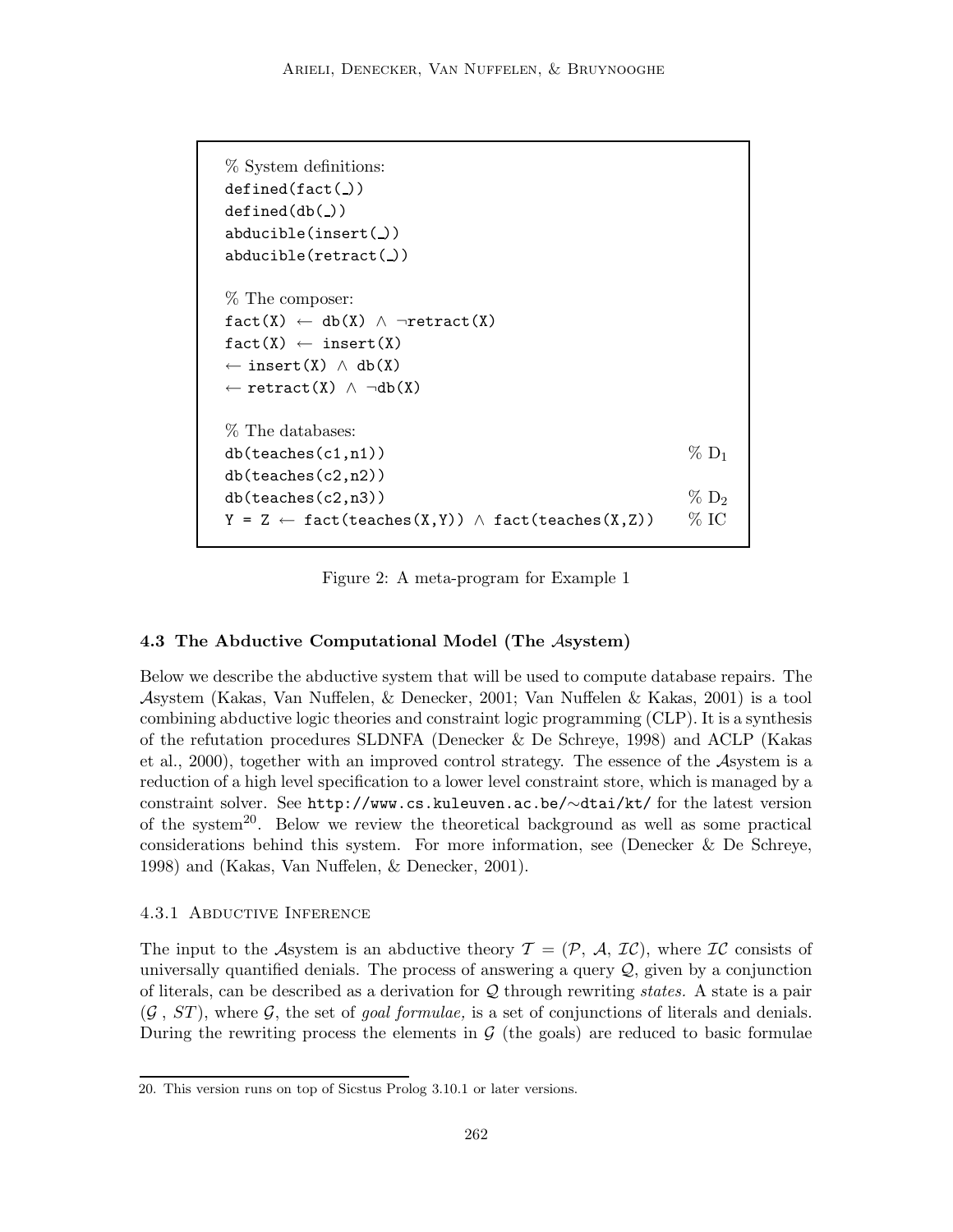that are stored in the structure  $ST$ . This structure is called a *store*, and it consists of the following elements<sup>21</sup>:

- a set  $\Delta$  that contains abducibles  $a(\bar{t})$ .
- a set  $\Delta^*$  that contains denials of the form  $\forall \overline{X}(\leftarrow a(\overline{t}) \land Q)$ , where  $a(\overline{t})$  is an abducible. Such a denial may contain free variables.
- a set  $\mathcal E$  of equalities and inequalities over terms.

The consistency of  $\mathcal E$  is maintained by a constraint solver that uses the Martelli and Montanari unification algorithm (Martelli & Montanari, 1982) for the equalities and constructive negation for the inequalities.

A state  $\mathcal{S} = (\mathcal{G}, ST)$  is called *consistent* if  $\mathcal{G}$  does not contain false and ST is consistent (since  $\Delta$  and  $\Delta^*$  are kept consistent with each other and with  $\mathcal{E}$ , the latter condition is equivalent to the consistency of  $\mathcal{E}$ ). A consistent state with an empty set of goals  $(\mathcal{G} = \emptyset)$ is called a solution state.

A derivation starts with an *initial state*  $(G_0, ST_0)$ , where every element in  $ST_0$  is empty, and the initial goal,  $\mathcal{G}_0$ , contains the query Q and all the integrity constraints  $\mathcal{IC}$  of the theory  $\mathcal T$ . Then a sequence of rewriting *steps* is performed. A step starts in a certain state  $S_i = (\mathcal{G}_i, ST_i)$ , selects a goal in  $\mathcal{G}_i$ , and applies an inference rule (see below) to obtain a new consistent state  $S_{i+1}$ . When no consistent state can be reached from  $S_i$  the derivation backtracks. A derivation terminates when a solution state is reached, otherwise it fails (see Section 4.4 below for a demonstration of this process).

Next we present the inference rules in the Asystem, using the following conventions:

- $\mathcal{G}_i^- = \mathcal{G}_i \{F\}$ , where F is the selected goal formula.
- OR and SELECT denote nondeterministic choices in an inference rule.
- Q is a conjunction of literals, possibly empty. Since an empty conjunction is equivalent to true, the denial  $\leftarrow Q$  with empty Q is equivalent to false.
- If  $\Delta$ ,  $\Delta^*$ , and  $\mathcal E$  are not mentioned, they remain unchanged.

The inference rules are classified in four groups, named after the leftmost literal in the selected formula (shown in bold). Each group contains rules for (positive) conjunctions of literals and rules for denials.

1. Defined predicates:

The inference rules unfold the bodies of a defined predicate. For positive conjunctions this corresponds to standard resolution with a selected clause, whereas in the denial all clauses are used because every clause leads to a new denial.

D.1  $\mathbf{p}(\overline{\mathbf{t}}) \wedge \mathbf{Q}$ : Let  $p(\overline{s_i}) \leftarrow B_i \in \mathcal{P}$   $(i = 1, ..., n)$  be *n* clauses with *p* in the head. Then:  $\mathcal{G}_{i+1} = \mathcal{G}_i^- \cup \{ \overline{t} = \overline{s}_1 \wedge B_1 \wedge Q \} \textbf{ OR } \ldots \textbf{ OR } \mathcal{G}_{i+1} = \mathcal{G}_i^- \cup \{ \overline{t} = \overline{s}_n \wedge B_n \wedge Q \}$ 

<sup>21.</sup> The actual implementation of the Asystem also contains a store for finite domain constraint expressions. This store is not needed for the application here, and hence it is omitted.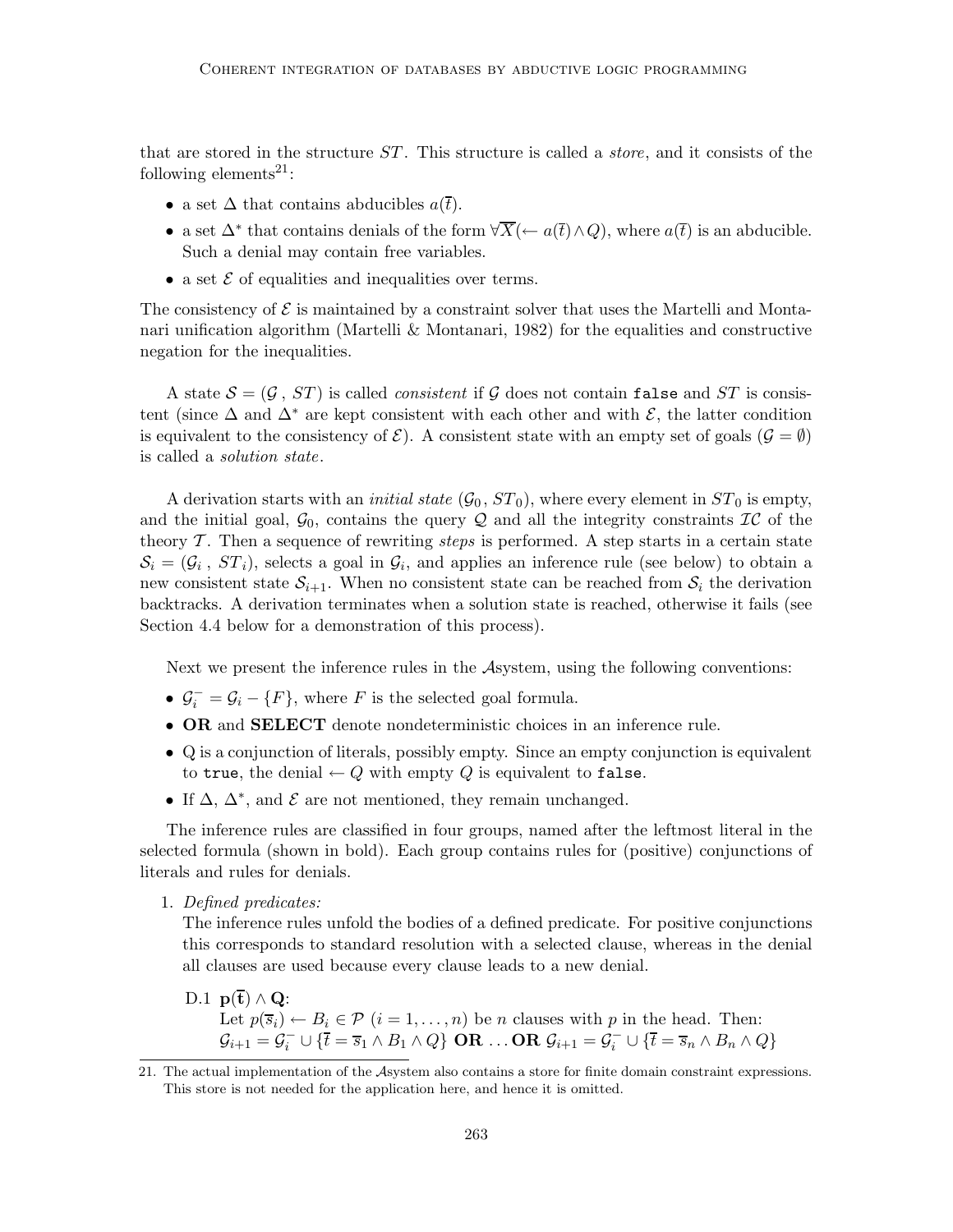D.2 
$$
\forall \overline{\mathbf{X}} (\leftarrow \mathbf{p}(\overline{\mathbf{t}}) \land \mathbf{Q})
$$
:  
\n
$$
\mathcal{G}_{i+1} = \mathcal{G}_i^- \cup \{ \forall \overline{X}, \overline{Y} (\leftarrow \overline{t} = \overline{s} \land B \land Q) | \text{there is } p(\overline{s}) \leftarrow B \in \mathcal{P} \text{ with variables } \overline{Y} \}
$$

2. Negations:

Resolving negation corresponds to 'switching' the mode of reasoning from a positive literal to a denial and vice versa. This is similar to the idea of negation-as-failure in logic programming.

- $N.1 \neg p(\overline{t}) \wedge Q$ :  $\mathcal{G}_{i+1} = \mathcal{G}_i^- \cup \{Q, \leftarrow p(\overline{t})\}$ N.2  $\forall \overline{\mathbf{X}}$  (  $\leftarrow \neg \mathbf{p}(\overline{\mathbf{t}}) \wedge \mathbf{Q}$ ) and  $\overline{t}$  does not contain variables in  $\overline{X}$ :  $\mathcal{G}_{i+1} = \mathcal{G}_i^- \cup \{p(\overline{t})\}$  OR  $\mathcal{G}_{i+1} = \mathcal{G}_i^- \cup \{\leftarrow p(\overline{t}), \forall \overline{X}(\leftarrow Q)\}$
- 3. Abducibles:

The first rule is responsible for the creation of new hypotheses. Both rules ensure that the elements in  $\Delta$  are consistent with those in  $\Delta^*$ .

A.1  $\mathbf{a}(\overline{\mathbf{t}}) \wedge \mathbf{Q}$ :

**SELECT** an arbitrary 
$$
a(\overline{s}) \in \Delta
$$
 and define  $\mathcal{G}_{i+1} = \mathcal{G}_i^- \cup \{Q\} \cup \{\overline{s} = \overline{t}\}$   
\n**OR**  $\mathcal{G}_{i+1} = \mathcal{G}_i^- \cup \{Q\} \cup \{\forall \overline{X} (\leftarrow \overline{s} = \overline{t} \land R) \mid \forall \overline{X} (\leftarrow a(\overline{s}) \land R) \in \Delta_i^* \} \cup \{\leftarrow (\overline{t} = \overline{s}) \mid a(\overline{s}) \in \Delta_i\}$  and  $\Delta_{i+1} = \Delta_i \cup \{a(\overline{t})\}$ 

A.2 
$$
\forall \overline{\mathbf{X}} (\leftarrow \mathbf{a}(\overline{\mathbf{t}}) \land \mathbf{Q})
$$
:  
\n
$$
\mathcal{G}_{i+1} = \mathcal{G}_i^- \cup \{ \forall \overline{X} (\leftarrow \overline{s} = \overline{t} \land Q) \mid a(\overline{s}) \in \Delta_i \} \text{ and } \Delta_{i+1}^* = \Delta_i^* \cup \{ \forall \overline{X} (\leftarrow a(\overline{t}) \land Q) \}
$$

4. Equalities:

These inference rules isolate the (in)equalities, so that the constraint solver can evaluate them. The first rule applies to equalities in goal formulae:

E.1 
$$
\mathbf{s} = \mathbf{t} \wedge \mathbf{Q}
$$
:  
\n $\mathcal{G}_{i+1} = \mathcal{G}_i^{-} \cup \{Q\}$  and  $\mathcal{E}_{i+1} = \mathcal{E}_i \cup \{s = t\}$ 

The following three rules handle equalities in denials. Which rule applies depends on whether s or t contain free or universally quantified variables. In these rules  $Q[X/t]$ denotes the formula that is obtained from  $Q$  by substituting the term  $t$  for  $X$ .

E.2  $\forall \mathbf{\overline{X}} (\leftarrow \mathbf{s} = \mathbf{t} \land \mathbf{Q})$ :

If s and t are not unifiable then  $\mathcal{G}_{i+1} = \mathcal{G}_i^-$ ;

Otherwise, let  $E_s$  be the equation set in solved form representing a most general unifier of s and t (Martelli & Montanari, 1982).  $\mathcal{G}_{i+1} = \mathcal{G}_i^- \cup {\forall \overline{X}} (\leftarrow E_s \land Q)$ .

- E.3  $\forall$ **X**,  $\overline{Y}$ ( $\leftarrow$  **X** = **t**  $\land$  **Q**) where t is a term not containing X:  $\mathcal{G}_{i+1} = \mathcal{G}_i^- \cup \{ \forall \overline{Y} (\leftarrow Q[X/t]) \}$
- E.4  $\forall \overline{X}, \overline{Y}$   $\leftarrow$   $X = t \wedge Q$ ) where X is a free variable and  $\overline{X}$  is the set of universally quantified variables in a term t:

$$
\mathcal{E}_{i+1} = \mathcal{E}_i \cup \{ \forall \overline{X}(X \neq t) \} \textbf{ OR } \mathcal{G}_{i+1} = \mathcal{G}_i^- \cup \{ X = t \} \cup \{ \forall \overline{Y}(\leftarrow Q[X/t]) \}^{22}.
$$

<sup>22.</sup> In its first branch the inference E.4 explores the condition  $\forall \overline{X}(X \neq t)$ . In the second branch, the negation of this condition is explored. Here X is identical to t, for some values assigned to  $\overline{X}$ . This is why in the second branch, the universally quantified variables  $\overline{X}$  are turned into free variables which may appear free in  $\forall \overline{Y}(\leftarrow Q[X/t]).$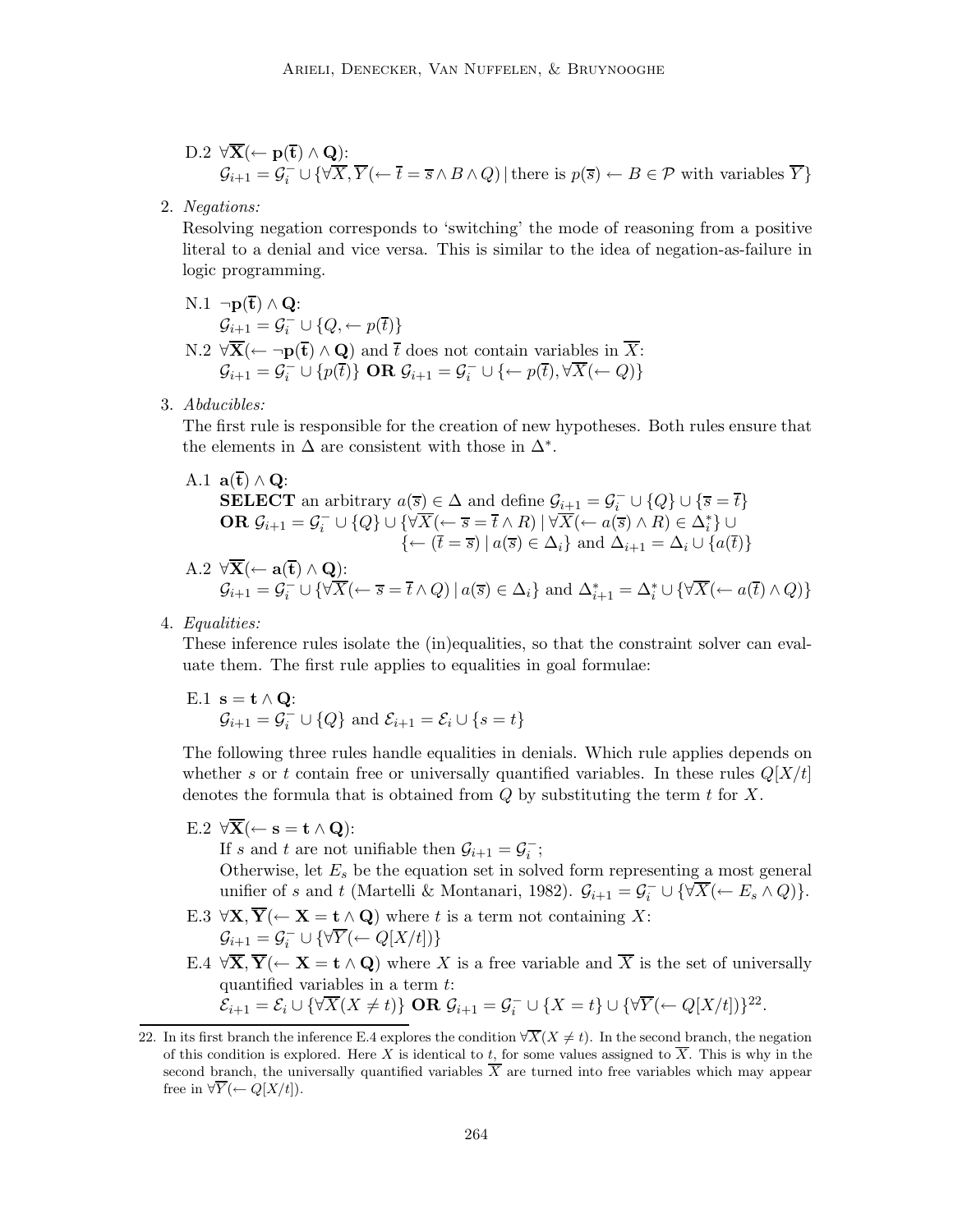As usual, one has to check for *floundering negation*. This occurs when the inference rule N.2 is applied on a denial with universally quantified variables in the negative literal  $\neg p(\bar{t})$ . Floundering aborts the derivation.

An answer substitution  $\theta$ , derived from a solution state  $\mathcal{S}$ , is any substitution  $\theta$  of the free variables in S which satisfies  $\mathcal{E}$  (i.e.  $\theta(\mathcal{E})$  is true) and grounds  $\Delta$ . Note that, in case of an abductive theory without abducibles and integrity constraints, computed answers as defined by Lloyd (1987) are most general unifiers of  $\mathcal E$  and correct answers are answer substitutions as defined above.

**Proposition 10** (Kakas, Van Nuffelen, & Denecker, 2001) Let  $\mathcal{T} = (\mathcal{P}, \mathcal{A}, \mathcal{I}\mathcal{C})$  be an abductive theory, Q a query, S a solution state of a derivation for Q, and  $\theta$  an answer substitution of S. Then the pair consisting of the ground abducible atoms  $\theta(\Delta(\mathcal{S}))$  and of the answer substitution  $\theta$  is an abductive solution for  $\mathcal T$  and  $\mathcal Q$ .

#### 4.3.2 Constraint Transformation to Denial Form

Since the inference rules of the Asystem are applied only on integrity constraints in denial form, the integrity constraints  $\mathcal{IC}$  in the abductive theory  $\mathcal T$  must be translated to this form. This is done by applying a variant of the Lloyd-Topor transformation (Lloyd & Topor, 1984) on the integrity constraints (see Denecker & De Schreye, 1998). This is the same procedure as the well-known procedure used in deductive databases to convert a first order quantified query Q into a logically equivalent pair of an atomic query and a nonrecursive datalog procedure. The transformation is defined as a rewriting process of sets of formulae: the initial set is  $\{\leftarrow \neg F | F \in \mathcal{IC}\}$ , and the transformation is done by applying De Morgan and various distribution rules. New predicates and rules may be introduced during the transformation in order to deal with universal quantifications in denials. Below we illustrate the transformation in the case of the integrity constraints of the running example.

Example 9 Consider the following extension of the integrity constraints of Example 1:

$$
\mathcal{IC} = \{ \forall X \forall Y \forall Z \ (teaches(X, Y) \land teaches(X, Z) \rightarrow Y = Z), \forall X \ (teacher(X) \rightarrow \exists Y teaches(Y, X)) \}.
$$

Note that in addition to the original integrity constraint of Example 1, here we also demand that every teacher has to give at least one course.

• Lloyd-Topor transformation on the first integrity constraint:

$$
(1) \leftarrow \neg \forall X \forall Y \forall Z (\neg teaches(X, Y) \lor \neg teaches(X, Z) \lor Y = Z)
$$
  

$$
(2) \leftarrow \exists X \exists Y \exists Z \ (teaches(X, Y) \land teaches(X, Z) \land Y \neq Z)
$$
  

$$
(3) \forall X \forall Y \forall Z (\leftarrow teaches(X, Y) \land teaches(X, Z) \land Y \neq Z)
$$

• Lloyd-Topor transformation on the second integrity constraint:

$$
(1) \leftarrow \neg \forall X (\neg teacher(X) \lor \exists Y teaches(Y, X))
$$

(2)  $\forall X (\leftarrow teacher(X) \land \neg \exists Y teaches(Y, X))$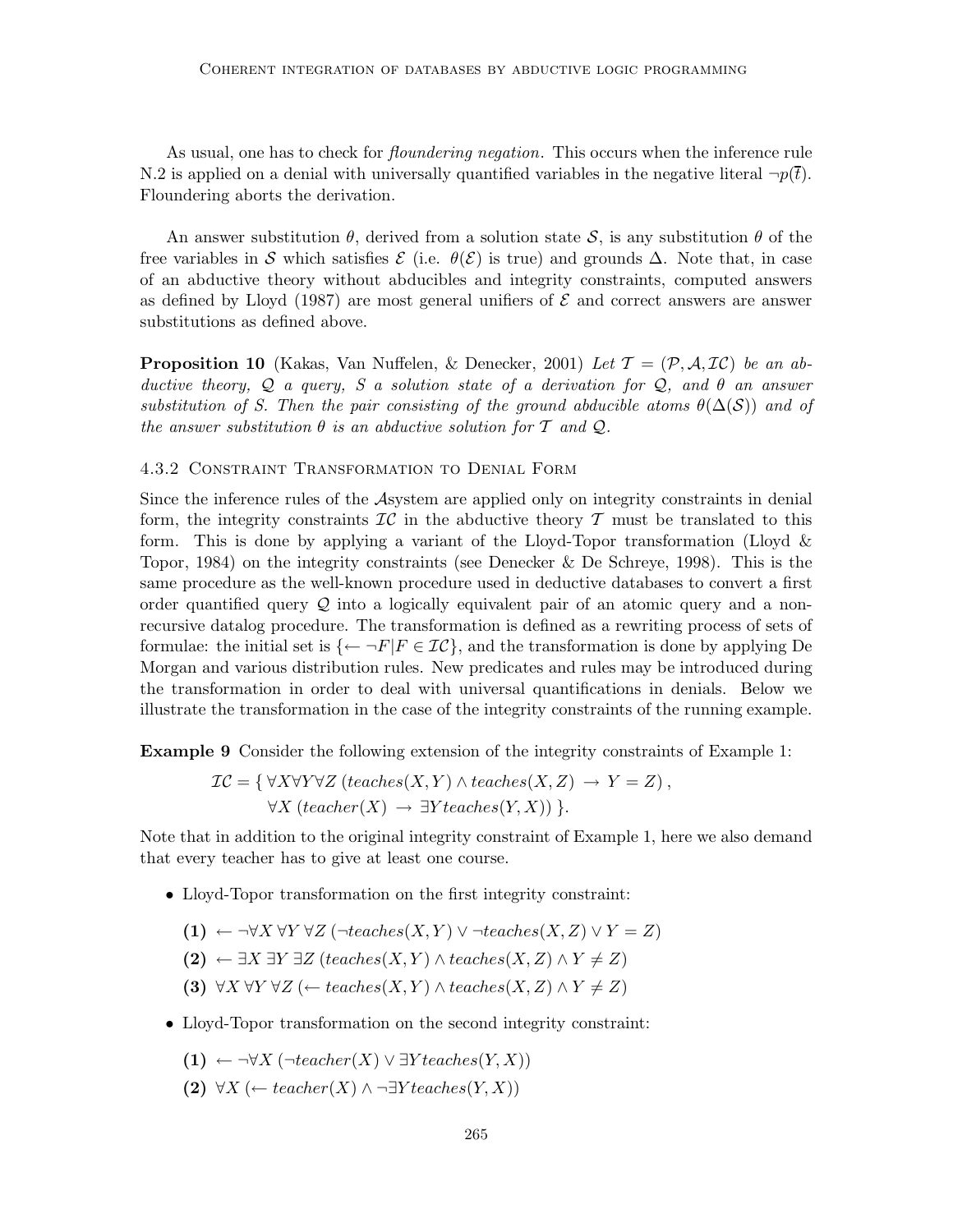- (3)  $\forall X (\leftarrow teacher(X) \land \neg gives\_course(X))$  where gives courses is defined by:  $\textit{gives}\_\textit{course}(X) \leftarrow \exists Y \textit{teaches}(Y, X)$
- (4)  $\forall X (\leftarrow \text{teacher}(X) \land \neg \text{gives}\_\text{course}(X)),$  and  $gives\_course(X) \leftarrow teaches(Y, X)$

# 4.3.3 CONTROL STRATEGY

The selection strategy applied during the derivation process is crucial. A Prolog-like selection strategy (left first, depth first) often leads to trashing, because it is blind to other choices, and it does not result in a global overview of the current state of the computation. In the development of the Asystem the main focus was on the improvement of the control strategy. The idea is to apply first those rules that result in a deterministic change of the state, so that information is propagated. If none of such rules is applicable, then one of the left over choices is selected. By this strategy, commitment to a choice is suspended until the moment where no other information can be derived in a deterministic way. This resembles a CLP-solver, in which the constraints propagate their information as soon as a choice is made. This propagation can reduce the number of choices to be made and thus often dramatically increases the performance.

#### 4.3.4 Implementation

In this section we describe the structure of our implementation. Figure 3 shows a layered view. The upper-most level consists of the specific abductive logic theory of the integration task, i.e., the database information and the integrity constraints. This layer together with the composer form the abductive meta-theory (see Section 4.2) that is processed by the Asystem.



Figure 3: A schematic view of the system components.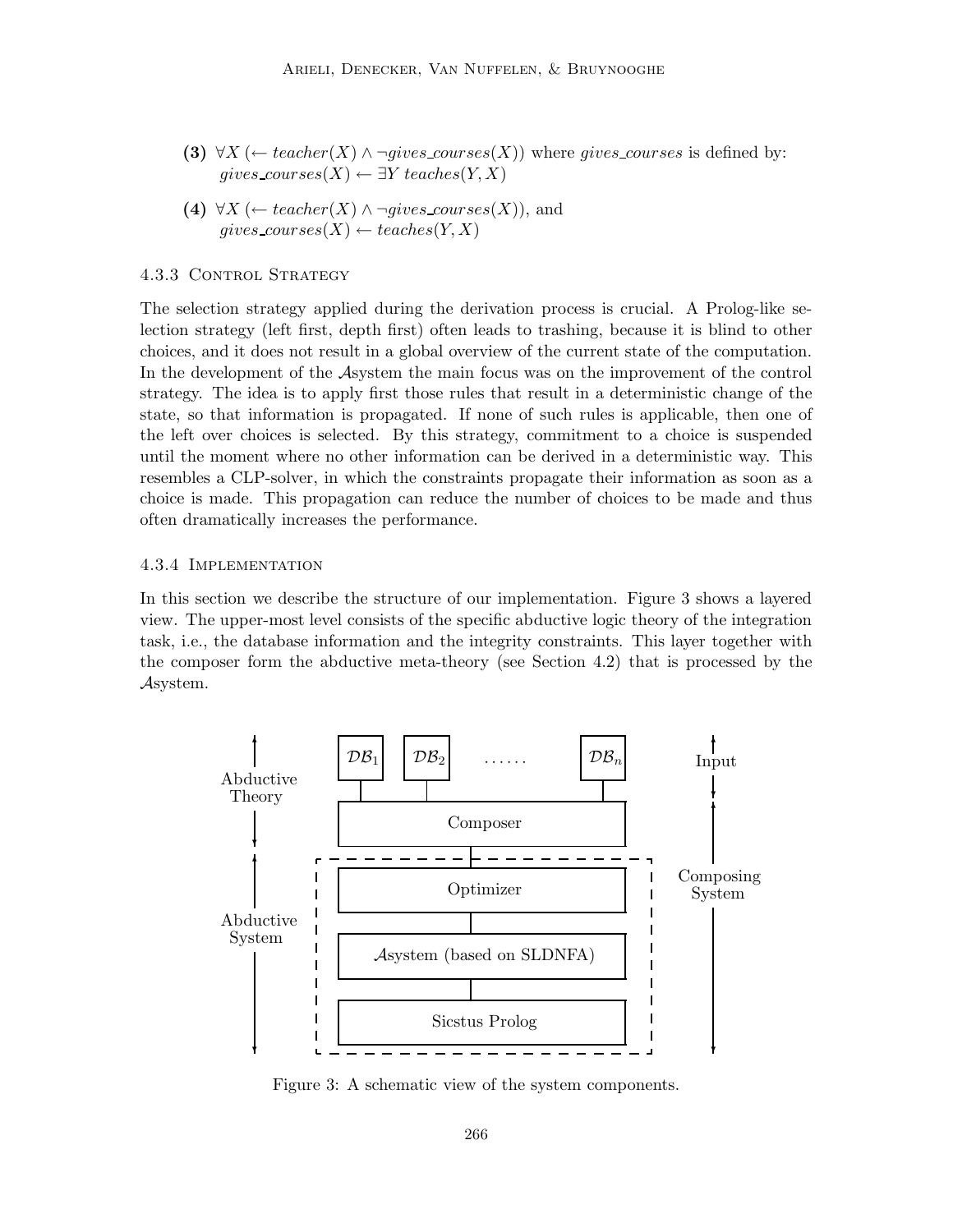As noted above, the composer consists of a meta-theory for integrating the databases in a coherent way. It is interpreted here as an abductive theory, in which the abducible predicates provide the information on how to restore the consistency of the amalgamated data.

The abductive system (enclosed by dotted lines in Figure 3) consists of three main components: a finite domain constraint solver (part of Sicstus Prolog), an abductive metainterpreter (described in the previous sections), and an optimizer.

The optimizer is a component that, given a preference criterion on the space of the solutions, computes only the most-preferred (abductive) solutions. Given such a preference criterion, this component prunes 'on the fly' those branches of the search tree that lead to solutions that are worse than others that have already been computed. This is actually a branch and bound 'filter' on the solutions space, that speeds-up execution and makes sure that only the desired solutions will be obtained<sup>23</sup>. If the preference criterion is a pre-order, then the optimizer is *complete*, that is, it can compute all the optimal solutions (more about this in Section 4.5). Moreover, this is a general-purpose component, and it may be useful not only for data integration, but also for, e.g., solving planning problems.

#### 4.3.5 Complexity

It is well-known that in general, the task of repairing a database is not tractable, as there may be an exponential number of different ways of repairing it. Even in cases where integrity constraints are assumed to be single-headed dependencies (Greco & Zumpano, 2000), checking whether there exists a  $\leq$ -repaired database in which a certain query Q is satisfied, is in  $\Sigma_2^P$ . Checking if a fact is satisfied by all the  $\leq$ -repaired databases is in  $\Pi_2^P$  (see Greco & Zumpano, 2000). This is not surprising in light of the correspondence between computations of ≤-minimal repairs and computations of entailment relations defined by maximally consistent models (see Propositions 5–8), also known to be on the second level of the polynomial hierarchy.

A pure upper bound for the Asystem is still unknown, since – to the best of our knowledge – no complexity results on SLDNFA refutation procedure are available.

# 4.4 Example: A Derivation of Repairs by the Asystem

Consider again Example 9. The corresponding meta-theory (assuming that the Lloyd-Topor transformation has been applied on it) is given in Figure 4. In this case, and in what follows, we shall assume that all variables in the denials are universally quantified, and so, in order to reduce the amount of notations, universal quantifiers are omitted from the denial rules.

We have executed the code of Figure 4, as well as other examples from the literature in our system. As Theorem 2 in Section 4.5 guarantees, the output in each case is the set of the most preferred solutions of the corresponding problem. In what follows we demonstrate

<sup>23.</sup> See also the third item of Note 2 (at the end of Section 4.4).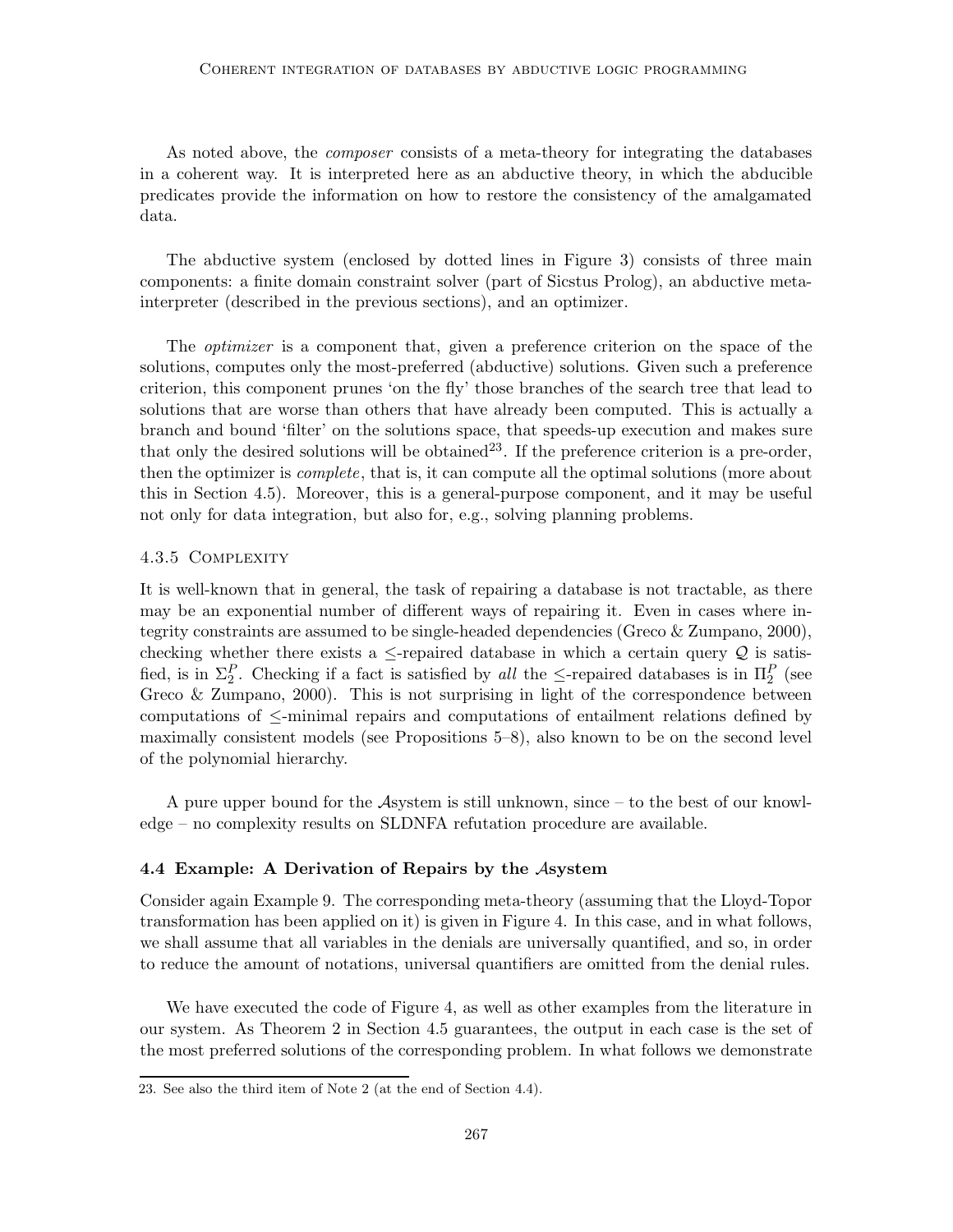```
db(teacher(n_1))db(teacher(n<sub>2</sub>))db(teacher(n<sub>3</sub>))db(teaches(c_1, n_1))db(teaches(c<sub>2</sub>,n<sub>2</sub>))db(teaches(c<sub>2</sub>,n<sub>3</sub>))← fact(teaches(X,Y)) \land fact(teaches(X,Z)) \land (Y \neq Z) (ic1)
← fact(teacher(X)) \land \neggives_courses(X) (ic2)
gives_courses(X) \leftarrow fact(teaches(Y,X))
fact(X) \leftarrow db(X) \wedge \neg retract(X)fact(X) \leftarrow insert(X)← insert(X) \land db(X) (composer-ic1)
← retract(X) \land \neg \text{db}(X) (composer-ic2)
```
Figure 4: A meta-theory for Example 9.

how some of the most preferred solutions for the meta-theory above are computed.

We follow one branch in the refutation tree, starting from the initial state  $(\mathcal{G}_0, ST_0)$ , where the initial set of goals is  $\mathcal{G}_0 = \{$ 'true', ic1, ic2, composer-ic1, composer-ic2 $\},$ and the initial store is  $ST_0 = (\emptyset, \emptyset, \emptyset)$ . Suppose that the first selected formula is

 $F_1$  = ic $\textbf{1}$  =  $\leftarrow$  fact(teaches(X, Y))  $\land$  fact(teaches(X, Z))  $\land$  (Y  $\neq$  Z).

Then, by D.2,

 $\mathcal{G}_1 = \mathcal{G}_0 \setminus F_1 \cup$  ${\bf x} \leftarrow db(teaches(X, Y)) \wedge \neg \mathtt{retract(teaches}(X, Y)) \wedge fact(teaches(X, Z)) \wedge (Y \neq Z),$ ← insert(teaches(X, Y))  $\land$  fact(teaches(X, Z))  $\land$  (Y  $\neq$  Z)  $\},$ 

and  $ST_1 = ST_0$ . Now, pick

 $F_2 \; = \; \leftarrow \texttt{db}(\texttt{teaches}(X,Y)) \land \neg \texttt{retract}(\texttt{teaches}(X,Y)) \land \texttt{fact}(\texttt{teaches}(X,Z)) \land (Y \neq Z).$ 

Select  $db$ (teaches( $X, Y$ ), unfold all the corresponding atoms in the database, and then, again by D.2, followed by E.2 and E.3,

$$
\begin{aligned} \mathcal{G}_2 \; &= \; \mathcal{G}_1 \; \setminus F_2 \; \cup \\ \{ \; \leftarrow \; \neg \texttt{retract}(\texttt{teaches}(c_1, n_1)) \land \texttt{fact}(\texttt{teaches}(c_1, Z)) \land (n_1 \neq Z), \\ \; &\leftarrow \; \neg \texttt{retract}(\texttt{teaches}(c_2, n_2)) \land \texttt{fact}(\texttt{teaches}(c_2, Z)) \land (n_2 \neq Z), \\ \; &\leftarrow \; \neg \texttt{retract}(\texttt{teaches}(c_2, n_3)) \land \texttt{fact}(\texttt{teaches}(c_2, Z)) \land (n_3 \neq Z) \, \}, \end{aligned}
$$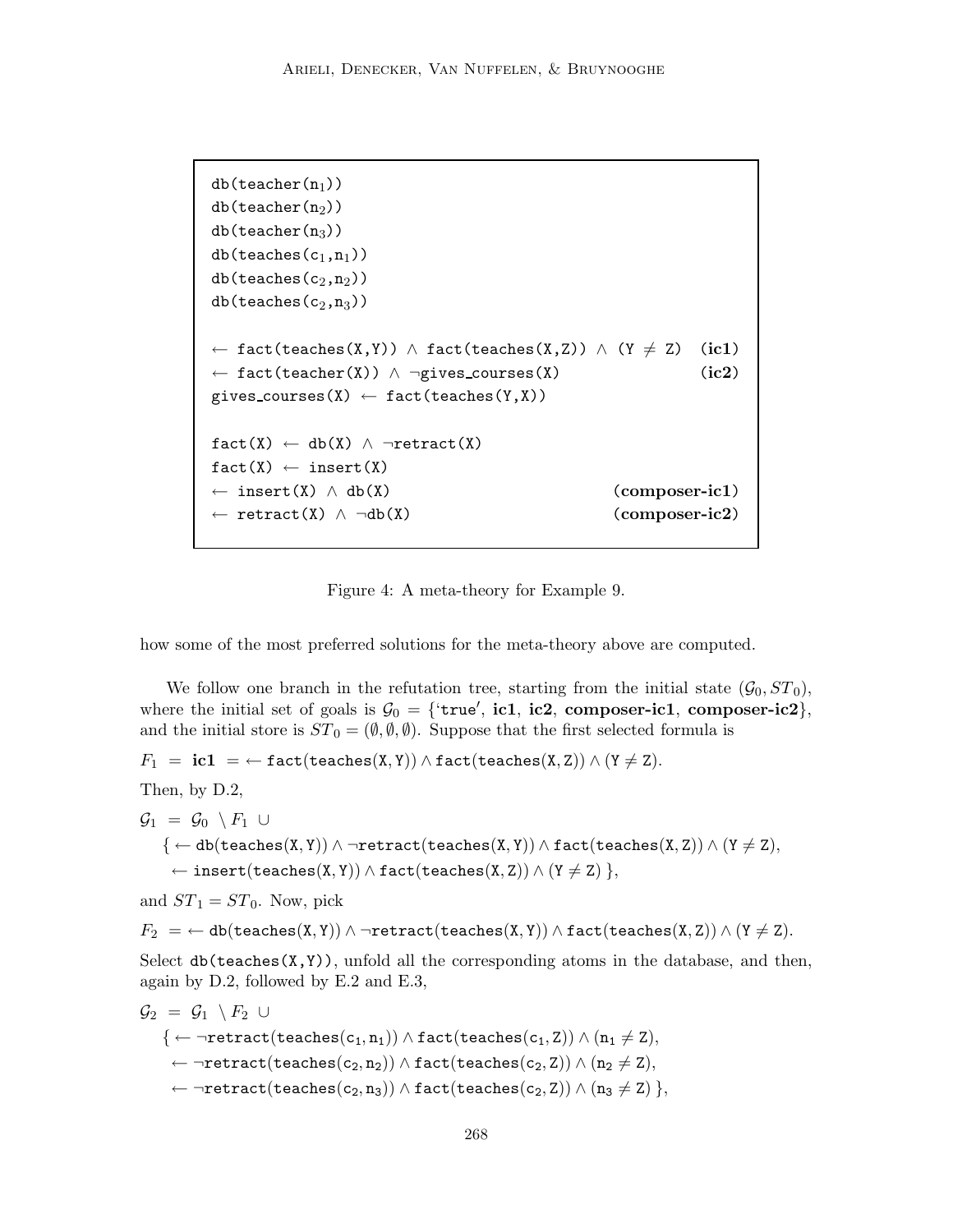and still  $ST_2 = ST_1$ . Pick then the second denial among the new goals that were added to  $\mathcal{G}_2$ . Denote this denial  $F_3$ . Since  $F_3$  starts with a negated literal, N.2 applies, and the derivation process splits here to two branches. The second branch contains

 $\mathcal{G}_3 = \mathcal{G}_2 \setminus F_3 \cup \{ \leftarrow \texttt{retract}(\texttt{teaches}(c_2, n_2)), \leftarrow \texttt{fact}(\texttt{teaches}(c_2, Z)) \wedge (n_2 \neq Z) \},$ 

and still  $ST_3 = ST_2$ . Choose now the first new goal, i.e.,

 $F_4 = \leftarrow$  retract(teaches(c<sub>2</sub>, n<sub>2</sub>)).

Now, since  $\Delta_3 = \emptyset$ , the only option is to add  $F_4$  to  $\Delta_3^*$ . Thus, by A.2,

$$
\mathcal{G}_4 = \mathcal{G}_3 \setminus F_4 \text{ and } ST_4 = (\emptyset, \{F_4\}, \emptyset).
$$

Assume, now, that we take the second new goal of  $\mathcal{G}_3$ :

$$
F_5 = \leftarrow \texttt{fact}(\texttt{teaches}(c_2, Z)) \land (n_2 \neq Z).
$$

Following a similar process of unfolding data as described above, using  $db(\text{teaches}(c_2, n_3)),$ we end-up with

← retract(teaches(c<sub>2</sub>, n<sub>3</sub>)) ∧ (n<sub>2</sub>  $\neq$  n<sub>3</sub>).

Selecting the negative literal  $(n_2 \neq n_3)$ , N.2 applies again. The first branch quickly results in failure after adding  $(n_2 = n_3)$  to  $\mathcal{E}$ . The second branch adds  $\leftarrow (n_2 = n_3)$  and retract(teaches( $c_2, n_3$ )) to the set of goals. The former one is added to the constraint store, as  $(n_2 \neq n_3)$ , and simplifies to true. Assume the latter is selected next. Let this be the *i*-th step. We have that by now  $\Delta_{i-1}$  (the set of abducible predicates produced until the current step) is empty, thus the only option is to abduce  $\text{retract}(\text{teaches}(c_2, n_3))$ . Thus, by A.1,  $ST_i$  consists of:

$$
\Delta_i = {\texttt{retract}(\texttt{teaches}(c_2, n_3))}, \quad \Delta_i^* = \{F_4\} = \{\leftarrow \texttt{retract}(\texttt{teaches}(c_2, n_2))\},
$$
\n
$$
\mathcal{E}_i = \mathcal{E}_{i-1}, \text{ and}
$$

$$
\mathcal{G}_i = \mathcal{G}_{i-1} \setminus {\texttt{retract}(\texttt{teaches}(c_2, n_3))} \cup \{\leftarrow \texttt{teaches}(c_2, n_2) = \texttt{teaches}(c_2, n_3)\}.
$$

As the last goal is certainly satisfied, **ic1** is resolved in this branch.

Now we turn to ic2. So:

$$
F_{i+1} ~=~ \mathbf{ic2} ~=~ \leftarrow \mathtt{fact}(\mathtt{teacher(X)}) \land \neg \mathtt{gives\_course(X)}.
$$

The evaluation of  $F_{i+1}$  for either  $x = n_1$  or  $x = n_2$  is successful, so the only interesting case is when  $x = n_3$ . In this case the evaluation leads to the goal gives courses (X). Unfolding this goal yields that  $fact(teaches(Y, n_3))$  appears in the goal set. In order to satisfy this goal, it should be resolved either with one of the composer's rules (using D.1). The first rule (i.e.,  $fact(X) \leftarrow db(X) \land \neg$  retract(X)) leads to a failure (since retract(teaches(c<sub>2</sub>, n<sub>3</sub>)) is already in  $\Delta$ ), and so the second rule of the composer,  $fact(X) \leftarrow insert(X)$ , must be applied. This leads to the abduction of insert (teaches  $(Y, n_3)$ ). By ic1,  $Y \neq c_1$  and  $Y \neq c_2$ is derived<sup>24</sup>. Also, **composer-ic1** and **composer-ic2** are satisfied by the current state, so eventually the solution state that is reached from the derivation path described here,

<sup>24.</sup> One can verify that these constraints are indeed detected during the derivations process. We omit the details here in order to keep this example tractable.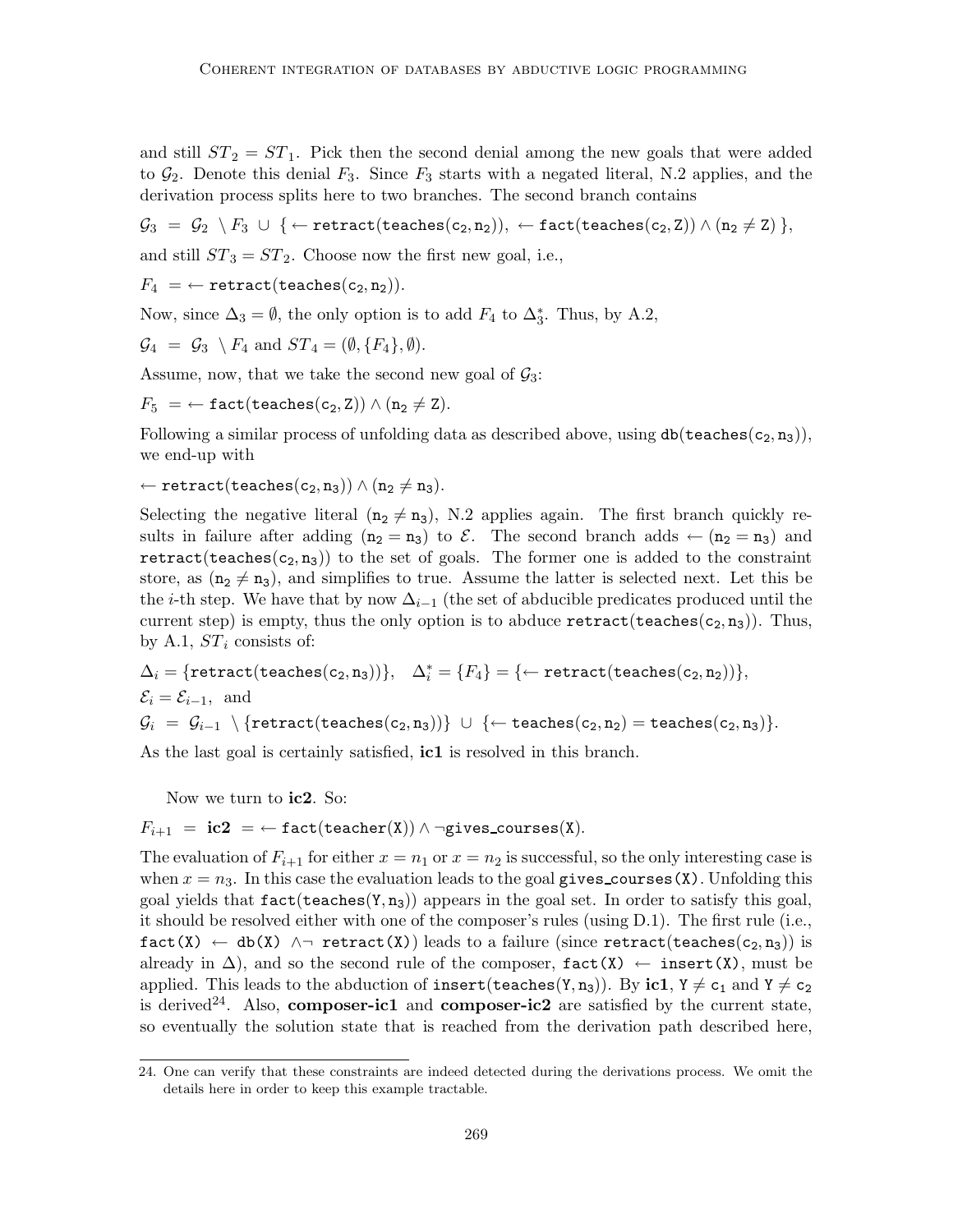contains the following sets:

$$
\Delta = {\tt fretract(teaches(c_2, n_3)),\; insert(teaches(Y, n_3))},\\ \mathcal{E} = \{Y \neq c_1, Y \neq c_2\},
$$

which means retraction of teaches( $c_2$ ,  $n_3$ ) and insertion of teaches( $Y$ ,  $n_3$ ) for some  $Y \neq c_1$ and  $Y \neq c_2$ . The other solutions are obtained in a similar way.

Note 2 Below are some remarks on the above derivation process.

- 1. The solution above contains a non-ground abducible predicate. This indeed is the expected result, since this solution resolves the contradiction with the integrity constraint ic1 by removing the assumption that teacher  $n_3$  teaches course  $c_2$ . As a result, teacher  $n_3$  does not teach any course. Thus, in order to assure the other integrity constraint (ic2), the solution indicates that  $n_3$  must teach some course (other than  $c_1$ and  $c_2$ ).
- 2. One possible (and realistic) explanation for the cause of the inconsistency in the database of Example 9 and Figure 4, is a typographic error. It might happen, for instance, that  $c_2$  was mistakenly typed instead of, say,  $c_3$ , in teaches  $(c_2, n_3)$ . In this case, the database repair computed above pinpoints this possibility (in our case, then, Y should be equal to  $c_3$ <sup>25</sup>. This explanation cannot be explicitly captured, unless particular repairs with non-ground solutions are constructed, as indeed is the case here. While some other approaches that have been recently introduced (e.g., Bravo  $\&$ Bertossi, 2003; Cali, Lembo, & Rosati, 2003) properly capture cases such as those of Example 9, to the best of our knowledge, no other application of database integration has this ability.
- 3. Once the system finds a solution that corresponds to a goal state  $S_g = (\mathcal{G}_g, ST_g)$  with  $\mathcal{G}_g = \emptyset$  and  $ST_g = (\Delta_g, \Delta_g^*, \mathcal{E}_g)$ , the  $\leq_i$ -optimizer may be used such that whenever a state  $S = (\mathcal{G}_s, (\Delta_s, \Delta_s^*, \mathcal{E}_s))$  is reached, and  $|\Delta_g| < |\Delta_s|$ , the corresponding branch of the tree is pruned<sup>26</sup>.

#### 4.5 Soundness and Completeness

In this section we give some soundness and completeness results for the Asystem, and relate these results to the model-based preferential semantics, considered in Section 3.

In what follows we denote by  $\mathcal T$  an abductive meta-theory (constructed as described in Section 4.2) for composing n given databases  $\mathcal{DB}_1,\ldots,\mathcal{DB}_n$ . Let also Proc<sub>ALP</sub> be some sound abductive proof procedure for  $\mathcal{T}^{27}$ . The following proposition shows that Proc<sub>ALP</sub> provides a coherent method for integrating the databases that are represented by  $T$ .

**Proposition 11** Every abductive solution that is obtained by Proc<sub>ALP</sub> for the query 'true' on a theory  $\mathcal T$ , is a repair of  $\mathcal{UDB}$ .

<sup>25.</sup> The variable Y is free and  $\{Y/c_3\}$  is an answer substitution as it grounds  $\Delta$  and satisfies  $\mathcal{E}$ .

<sup>26.</sup> As the size of  $\Delta_s$  can only increase along the derivation, the state S cannot lead to a solution that is better than the one induced by  $\mathcal{S}_q$ , and so the corresponding branch of the tree can indeed be pruned.

<sup>27.</sup> That is, Proc<sub>ALP</sub> is a process for computing only the abductive solutions of T, in the sense of Definition 14.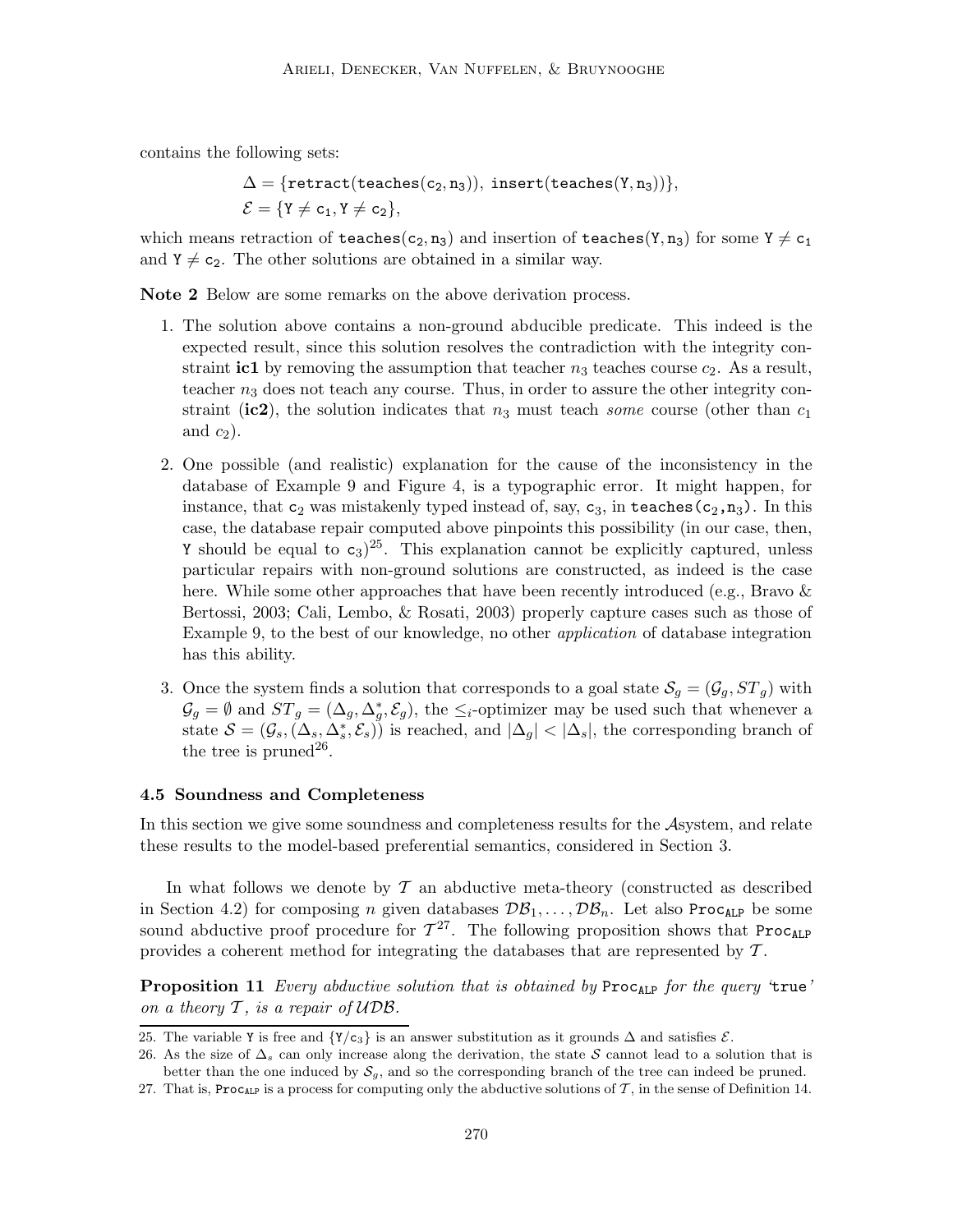*Proof:* By the construction of  $\mathcal T$  it is easy to see that all the conditions that are listed in Definition 5 are satisfied. Indeed, the first two conditions are assured by the integrity constraints of the composer. The last condition is also met since by the soundness of  $Proc_{ALP}$ it produces abductive solutions  $\Delta_i$  for a query 'true' on T. Thus, by the second property in Definition 14, for every such solution  $\Delta_i = ($ **Insert**<sub>i</sub>, Retract<sub>i</sub>) we have that  $\mathcal{P} \cup \Delta_i \models \mathcal{IC}.$ Since P contains a data section with all the facts, it follows that  $\mathcal{D} \cup \Delta_i \models \mathcal{IC}$ , i.e. every integrity constraints follows from  $\mathcal{D} \cup$  Insert<sub>i</sub> \ Retract<sub>i</sub>. . The contract of  $\Box$ 

As SLDNFA is a sound abductive proof procedure (Denecker & De Schreye, 1998), it can be taken as the procedure  $Proc_{ALP}$ , and so Proposition 11 provides a soundness theorem for the current implementation of the Asystem. When an optimizer is incorporated in the Asystem, we have the following soundness result for the extended system:

**Theorem 1** (Soundness) Every output that is obtained by the query 'true' on  $\mathcal{T}$ , where the Asystem is executed with a  $\leq_c$ -optimizer [respectively, with an  $\leq_i$ -optimizer], is a  $\leq_c$ preferred repair [respectively, an  $\leq_i$ -preferred repair] of UDB.

Proof: Follows from Proposition 11 (since the Asystem is based on SLDNFA which is a sound abductive proof procedure), and the fact that the  $\leq_c$ -optimizer prunes paths that lead to solutions that are not  $\leq_c$ -preferable. Similar arguments hold for systems with an  $\leq_i$ -optimizer.  $\Box$ 

**Proposition 12** Suppose that the query 'true' has a finite SLDNFA-tree w.r.t.  $\mathcal{T}$ . Then every  $\leq_c$ -preferred repair and every  $\leq_c$ -preferred repair of UDB is obtained by running T in the Asystem.

Outline of proof: The proof that all the abductive solutions with minimal cardinality are obtained by the system is based on Theorem 10.1 of Denecker & De Schreye, 1998, where it is shown that SLDNFA<sup>o</sup>, which is an extension of SLDNFA, aimed for computing solutions with minimal cardinality, is complete; see Denecker  $\&$  De Schreye, 1998, Section 10.1, for further details. Similarly, the proof that all the abductive solutions which are minimal w.r.t. set inclusion are obtained by the system is based on Theorem 10.2 of Denecker & De Schreye, 1998, that shows that  $SLDNFA_+$ , which is another extension of  $SLDNFA$ , aimed for computing minimal solutions w.r.t. set inclusion, is also complete; see Denecker & De Schreye, 1998, Section 10.2, for further details.

Now, the Asystem is based on the combination of  $SLDNFA^o$  and  $SLDNFA_+$ . Moreover, as this system does not change the refutation tree (but only controls the way rules are selected), Theorems 10.1 and 10.2 in Denecker and De Schreye (1998) are applicable in our case as well. Thus, all the  $\leq_{c^-}$  and the  $\leq_{i^-}$ minimal solutions are produced. This in particular means that every  $\leq_c$ -preferred repair as well as every  $\leq_i$ -preferred repair of  $\mathcal{UDB}$ is produced by our system.  $\Box$ 

It should be noted that the last proposition does not guarantee that non-preferred repairs will not be produced (as this is not true in general). However, as the following theorem shows, the use of an optimizer excludes this possibility.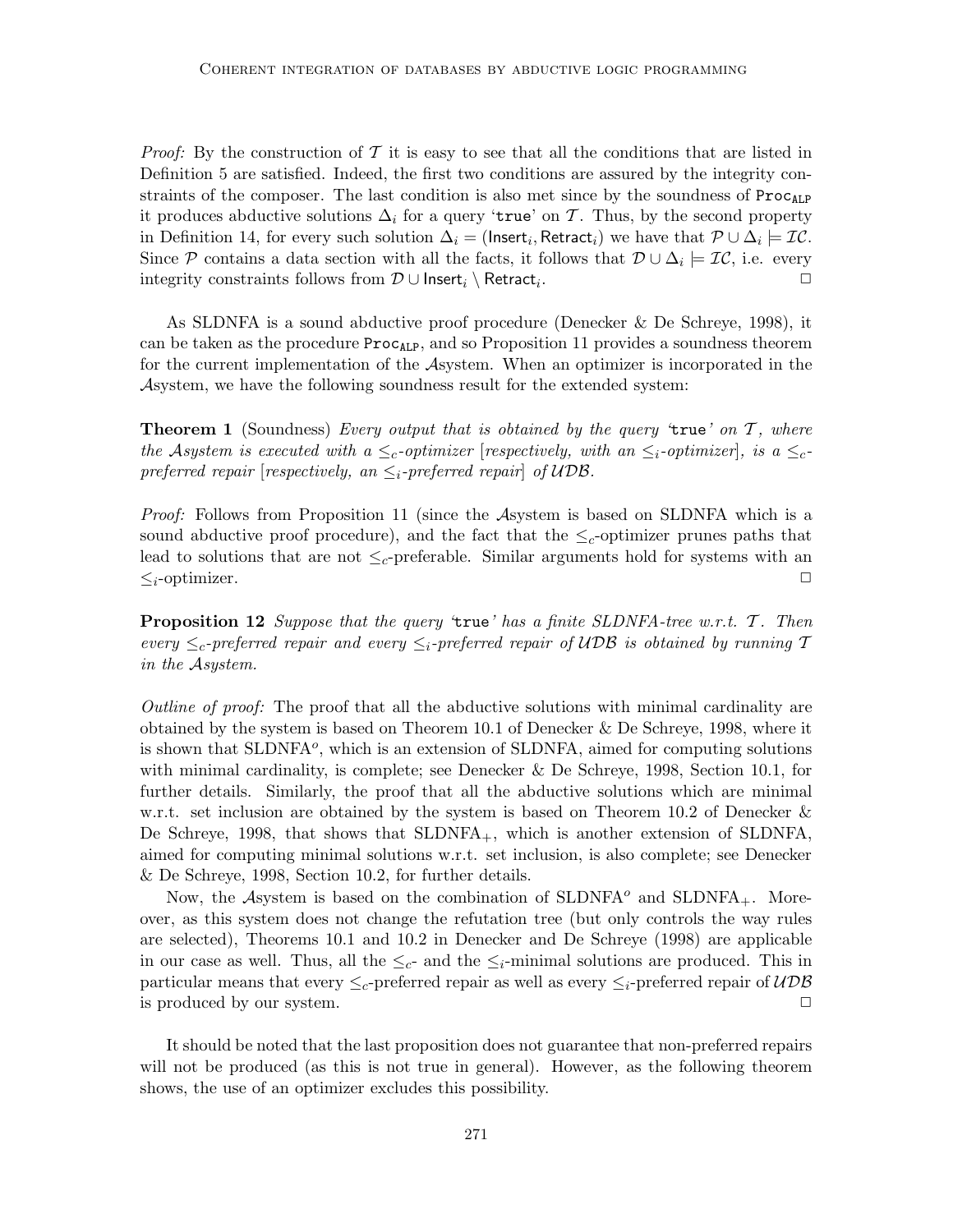**Theorem 2** (Completeness) In the notations of Proposition 12 and under its assumptions, the output of the execution of T in the Asystem together with a  $\leq_c$ -optimizer [respectively, together with an  $\leq_i$ -optimizer] is exactly  $!(\text{UDB}, \leq_c)$  [respectively,  $!(\text{UDB}, \leq_i)$ ].

*Proof:* We shall show the claim for the case of  $\leq_c$ ; the proof w.r.t.  $\leq_i$  is similar.

Let (Insert, Retract)  $\in$  !(UDB,  $\leq_c$ ). By Proposition 12,  $\Delta$  = (Insert, Retract) is one of the solutions produced by the Asystem for  $\mathcal T$ . Now, during the execution of the system together with the  $\leq_c$ -optimizer, the path that corresponds to  $\Delta$  cannot be pruned from the refutation tree, since by our assumption (Insert, Retract) has a minimal cardinality among the possible solutions, so the pruning condition is not satisfied. Thus  $\Delta$  will be produced by the  $\leq_c$ -optimized system. For the converse, suppose that (Insert, Retract) is some repair of  $\mathcal{UDB}$  that is produced by the  $\leq_c$ -optimized system. Suppose for a contradiction that (Insert, Retract)  $\notin$  !( $\mathcal{UDB}, \leq_c$ ). By the proof of Proposition 12, there is some  $\Delta' = ($ **Insert'**, Retract' $) \in I(UDB, \leq_c)$  that is constructed by the Asystem for  $\mathcal{T}$ , and (Insert', Retract')  $<_c$  (Insert, Retract). But  $|\Delta'| < |\Delta|$ , and so the  $\leq_c$ -optimizer would prune the path of the  $\Delta$  solution once its cardinality becomes bigger than  $|\Delta'|$ . This contradicts our assumption that (Insert, Retract) is produced by the  $\leq_c$ -optimized system.  $\Box$ 

Note 3 The SLDNFA-resolution on which the Asystem is based is an extension of SLDNFresolution (Lloyd, 1987) and coincides with it for logic programs with empty sets of abducible predicates. SLDNF-resolution is complete only if its computation always terminates. SLDNFA inherits this property. This is the reason why the condition of a finite SLDNFA-tree is imposed in Proposition 12 and Theorem 2. Like SLDNF, the termination of SLDNFA can be guaranteed by imposing syntactic conditions on the program. We refer to (Verbaeten, 1999), where some conditions are proposed to guarantee the existence of a finite SLDNFA-tree.

In the context of our paper, floundering would arise in the presence of unsafe integrity constraints (e.g.,  $\forall x \ p(x)$ ). One way to eliminate this problem is to use a unary domain predicate dom, ranging over the objects of the database, and to add a range for each quantified variable in the integrity constraints, so that we obtain formulae of the form  $\forall x (dom(x) \rightarrow \psi(x))$  and  $\exists x (dom(x) \land \psi(x))$ .

The following results immediately follow from the propositions above and those of Section 3 (unless explicitly said, the Asystem is without optimizer).

**Corollary 1** Suppose that the query 'true' has a finite SLDNFA refutation tree w.r.t. input theory  $T$ . Then:

- 1. for every output (Insert, Retract) of the Asystem there is a classical model  $M$  of  $IC$ s.t. Insert =  $M^t \setminus \mathcal{D}$  and Retract =  $\mathcal{D} \setminus M^t$ .
- 2. for every output (Insert, Retract) of the Asystem there is a 3-valued model N of D∪IC s.t. Insert<sup>N</sup> = Insert and Retract<sup>N</sup> = Retract.

**Corollary 2** In the notations of Corollary 1 and under its assumption, we have that: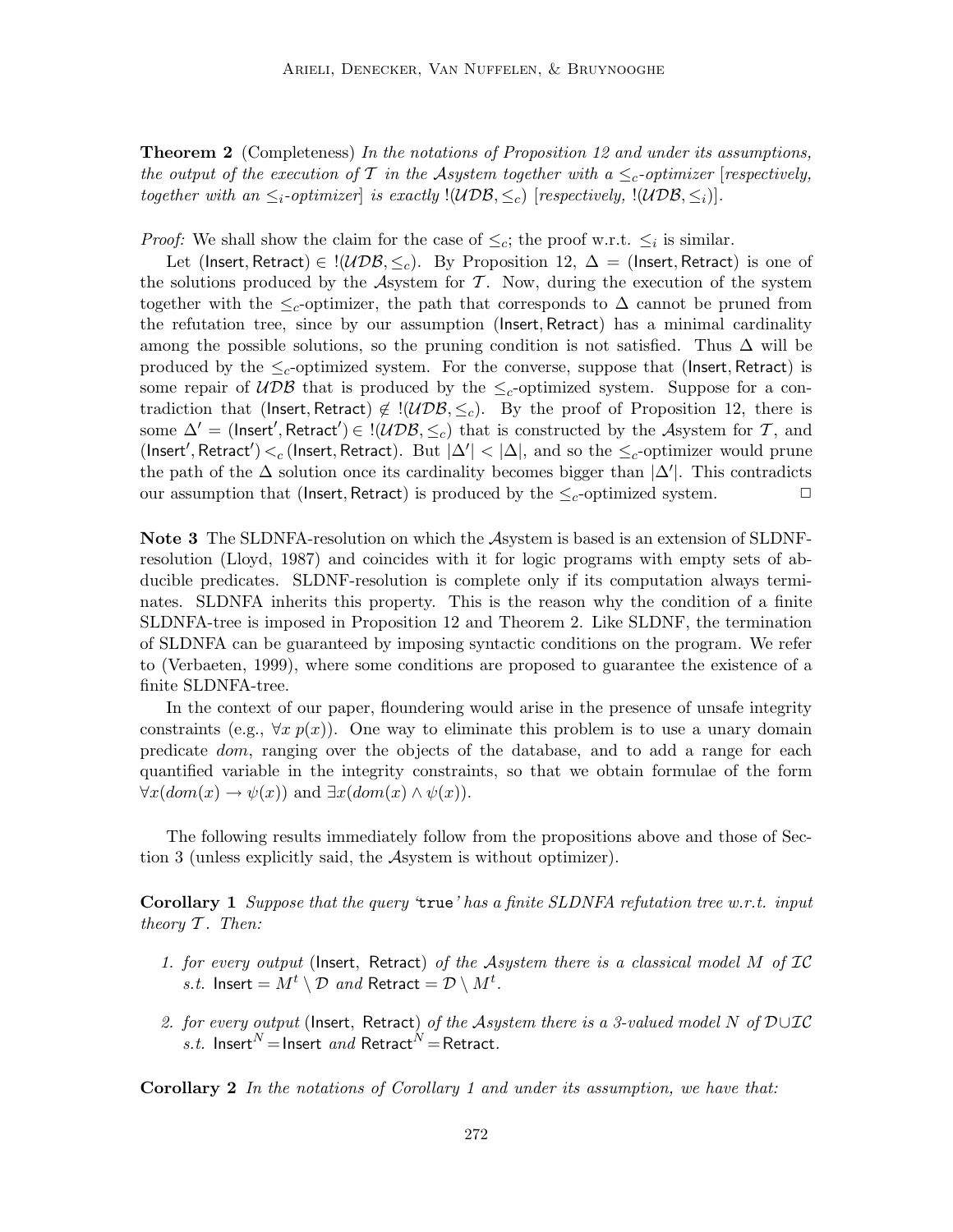- 1. for every output (Insert, Retract) that is obtained by running the Asystem together with an  $\leq_i$ -optimizer [respectively, together with a  $\leq_c$ -optimizer], there is an  $\leq_i$ -maximally consistent element [respectively,  $a \leq_c$ -maximally consistent element] N in  $\mathcal{M}^{UDB}$  s.t.  $\textsf{Insert}^N = \textsf{Insert} \textit{ and } \textsf{Retract}^N = \textsf{Retract}.$
- 2. for every  $\leq_i$ -maximally consistent element [respectively,  $\leq_c$ -maximally consistent element] N in  $\mathcal{M}^{UDB}$  there is a solution (Insert, Retract) that is obtained by running the Asystem together with an  $\leq_i$ -optimizer [respectively, together with a  $\leq_c$ -optimizer] s.t. Insert = Insert<sup>N</sup> and Retract = Retract<sup>N</sup>.

The last corollaries show that the operational semantics, induced by the Asystem, can also be represented by a preferential semantics, in terms of preferred models of the theory. The set  $\mathcal{R}(U\mathcal{D}\mathcal{B}, \leq)$  that represents the intended meaning of how to ' $\leq$ -recover' the database  $\mathcal{UDB}$ , can therefore be obtained computationally, by the set

 $\{$ (Insert, Retract) | (Insert, Retract) is an output of the Asystem with an  $\leq$ -optimizer},

or, equivalently, it can be described in terms of preferred models of the theory, by the following set:

 $\{(\text{Insert}^N, \text{Retract}^N) \mid N \text{ is } \leq \text{-maximally consistent in } \mathcal{M}^{\mathcal{UDB}}\}.$ 

# 4.6 Handling Specialized Information

The purpose of this section is to demonstrate the potential usage of our system in more complex scenarios, where various kinds of specialized data are incorporated in the system. In particular, we briefly consider time information and source identification. We also give some guidelines on how to extend the system with capabilities of handling these kinds of information.

# 4.6.1 Timestamped Information

Many database applications contain temporal information. This kind of data may be divided in two types: time information that is part of the data itself, and time information that is related to database operations (e.g., records on database update time). Consider, for instance, birth day(John,15/05/2001)<sub>16/05/2001</sub>. Here, John's date of birth is an instance of the former type of time information, and the subscripted data that describes the time in which this fact was added to the database, is an instance of the latter type of time information.

In our approach, timestamp information can be integrated by adding a temporal theory describing the state of the database at any particular time point. One way of doing so is by using situation calculus. In this approach a database is described by some initial information and a history of events performed during the database lifetime (see Reiter, 1995). Here we use a different approach, which is based on *event calculus* (Kowalski  $\&$ Sergot, 1986). The idea is to make a distinction between two kinds of events, add db and del db, that describe the database modifications, and the composer-driven events insert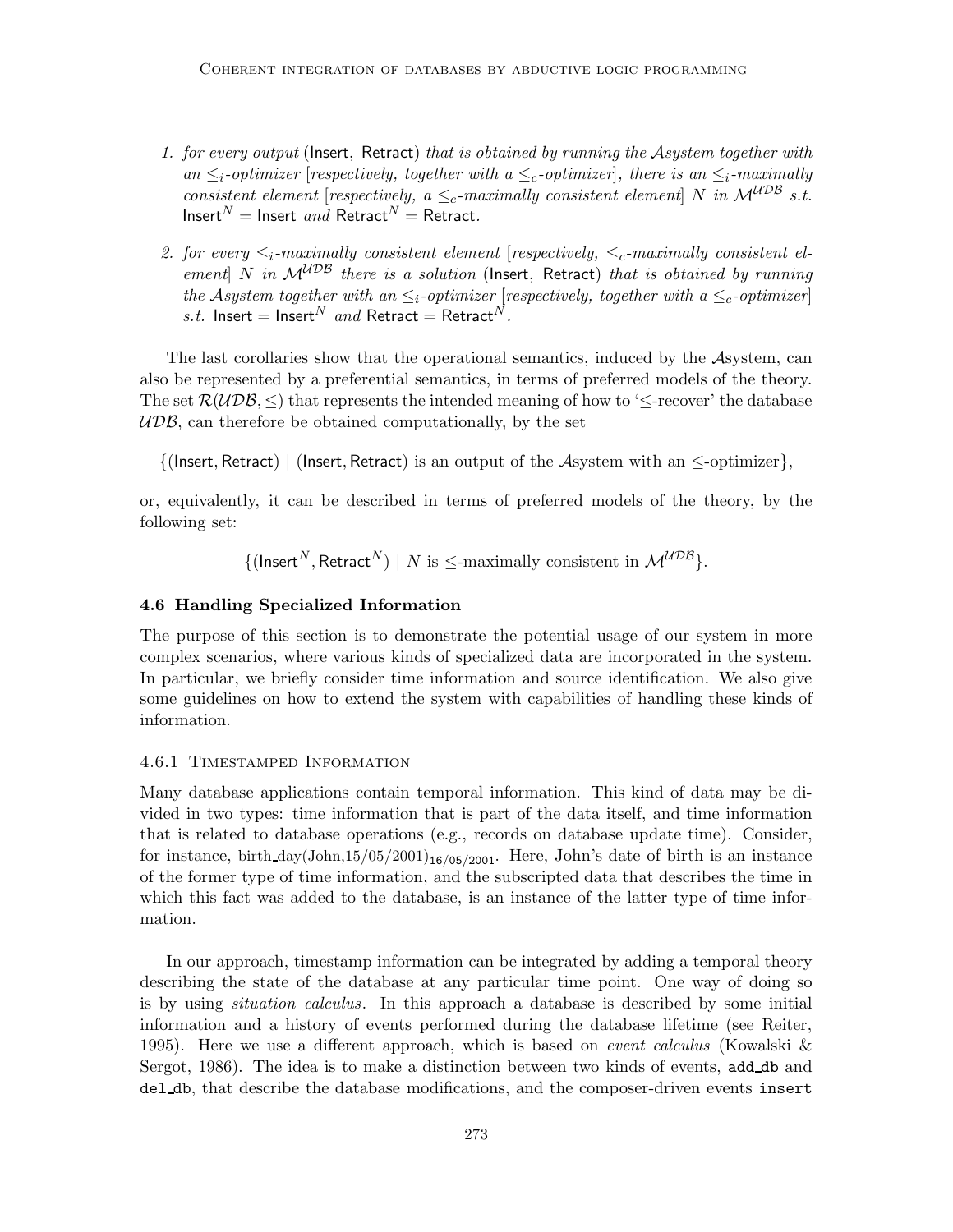and retract that are used for constructing database repairs. In this view, the extended composer has the following form:

```
holds at(P,T) \leftarrow \text{initially}(P) \wedge \neg \text{clipped}(0,P,T)holds_at(P,T) \leftarrow add(P,E) \wedge E<T \wedge \negclipped(E,P,T)
clipped(E, P, T) \leftarrow del(P, C) \wedge E \leq C, C<T
add(P,T) \leftarrow add_db(P,T)add(P,T) \leftarrow insert(P,T)del(P,T) \leftarrow del_d b(P,T)del(P,T) \leftarrow</math> retract(P,T)\leftarrow insert(P,T) \wedge retract(P,T)
\leftarrow insert(P,T) \land add_db(P,T)
\leftarrow retract(P,T) \land del_db(P,T)
```
Note that in the above extended representation, the integrity constraints must be carefully specified. Consider, e.g. the statement that a person can be born only on one date:

← holds\_at(birth\_day(P,D1),T) ∧ holds\_at(birth\_day(P,D2),T) ∧ D1 $\neq$ D2

The problem here is that to ensure consistency, this constraint must be checked at every point in time. This may be avoided by a simple rewriting that ensures that the constraint will be verified only when an event for that person occurs:

```
ic(P,T) \leftarrow holds_at(birth-day(P,D1),T) \wedge holds_at(birth-day(P,D2),T) \wedge D1 \neq D2← add_db(birth_day(P,_),T) \land NT = T+1 \land ic(P,NT)
← insert(birth_day(P,_),T) \land NT = T+1 \land ic(P,NT)
\leftarrow ic(P,0)
```
Note 4 In the last example we have used *temporal integrity constraints* in order to resolve contradicting update events. Clearly, contradicting events do not necessarily yield a classically inconsistent database, and so the role of such integrity constraints is to express possible events in terms of time and causation, and – if necessary – describe their consequence as a violation of consistency.

Instead of using temporal integrity constraints and event calculus, one could repair a database with time-stamps by using some time-based criterion for making preferences among its repairs. For instance, denote by  $db(x_1, \ldots, x_n)$  that the data-fact  $db(x_1, \ldots, x_n)$ has a timestamp t, and suppose that (Insert, Retract) and (Insert', Retract') are two repairs of a database  $(D, \mathcal{IC})$ . A time-based criterion for preferring (Insert, Retract) over (Insert', Retract') could state, e.g., that for every data-fact  $db(x_1,...,x_n)$  and timestamps t<sub>1</sub>, t<sub>2</sub> s.t. db $(x_1, \ldots, x_n)_{t_1}$  follows from  $\mathcal{D} \cup$ Insert\Retract and db $(x_1, \ldots, x_n)_{t_2}$  follows from  $\mathcal{D} \cup$ Insert' \ Retract', necessarily  $\mathtt{t_1} \geq \mathtt{t_2}.$  A more detailed treatment of this issue is outside the scope of this paper.

The interested reader may refer, e.g., to (Sripada, 1995; Mareco & Bertossi, 1999) for a detailed discussion on the use of logic programming based approaches to the specification of temporal databases. Such specifications can be easily combined with those for repairs, given above.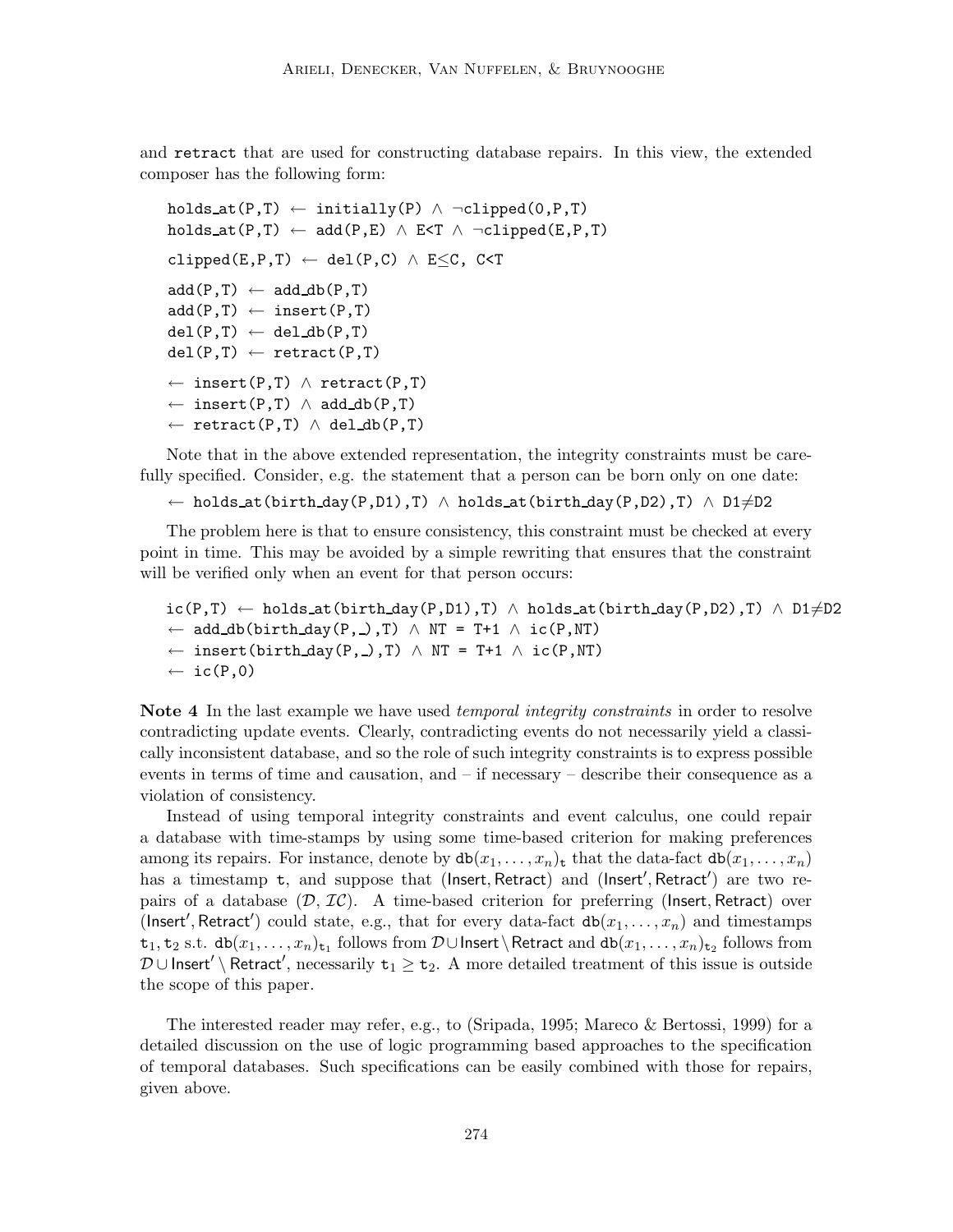# 4.6.2 Keeping Track of Source Identities

There are cases in which it is important to preserve the identity of the database from which a specific piece of information was originated. This is useful, for instance, when one wants to make preferences among different sources, or when some specific source should be filtered out (e.g, when the corresponding database is not available or becomes unreliable). This kind of information may be decoded by adding another argument to every fact, which denotes the identity of its origin. This requires minor modifications in the basic composer, since the composer controls the way in which the data is integrated. As such, it is the only component that can keep track on the source of the information.

Suppose, then, that for every database fact we add another argument that identifies its source. I.e.,  $db(X, S)$  denotes that X is a fact originated from a database S. The composer then has the following form:

```
fact(X, S) \leftarrow db(X, S) \wedge \neg retract(X)fact(X, composer) \leftarrow insert(X)\leftarrow insert(X) \wedge db(X,S)
← retract(X) \land \neg \text{db}(X, S)
```
Note that the composer considers itself as an extra source that inserts brand new data facts. Now it is possible, e.g., to trace information that comes from a specific source, make preferences among different sources (by specifying appropriate integrity constraints), and filter data that comes from certain sources. The last property is demonstrated by the next rule:

```
validFact(X) \leftarrow fact(X,S) \wedge trusted_source(S)
```
where trusted source enumerates all reliable sources of the data.

Note that the last example of 'source identification' can be further extended in order to make preferences among different sources (and not only ignoring some unreliable sources). By introducing a new predicate, trust(Source,Amount), that attaches a certain level of reliability to each source, it is possible, in case of conflicts, to prefer sources with higher reliability as follows:

← fact(X,S)  $\land$  db(X,S<sub>0</sub>)  $\land$  S  $\neq$  S<sub>0</sub>  $\land$  more\_trusted(S<sub>0</sub>,S) more\_trusted(S<sub>0</sub>,S) ← trust(S<sub>0</sub>,A<sub>0</sub>) ∧ trust(S,A) ∧ A<sub>0</sub> > A

This method is particularly useful when the integrity constraint above acts as a functional dependency on specific facts. The following example (originally introduced in Subrahmanian, 1994) demonstrates this.

Example 10 Consider the following simple scenario of 'target recognition', where three sensors of an autonomous vehicle, which have different degrees of reliability, should identify objects in the vehicle's neighborhood:

trust(radar,10) trust(gunchar,8)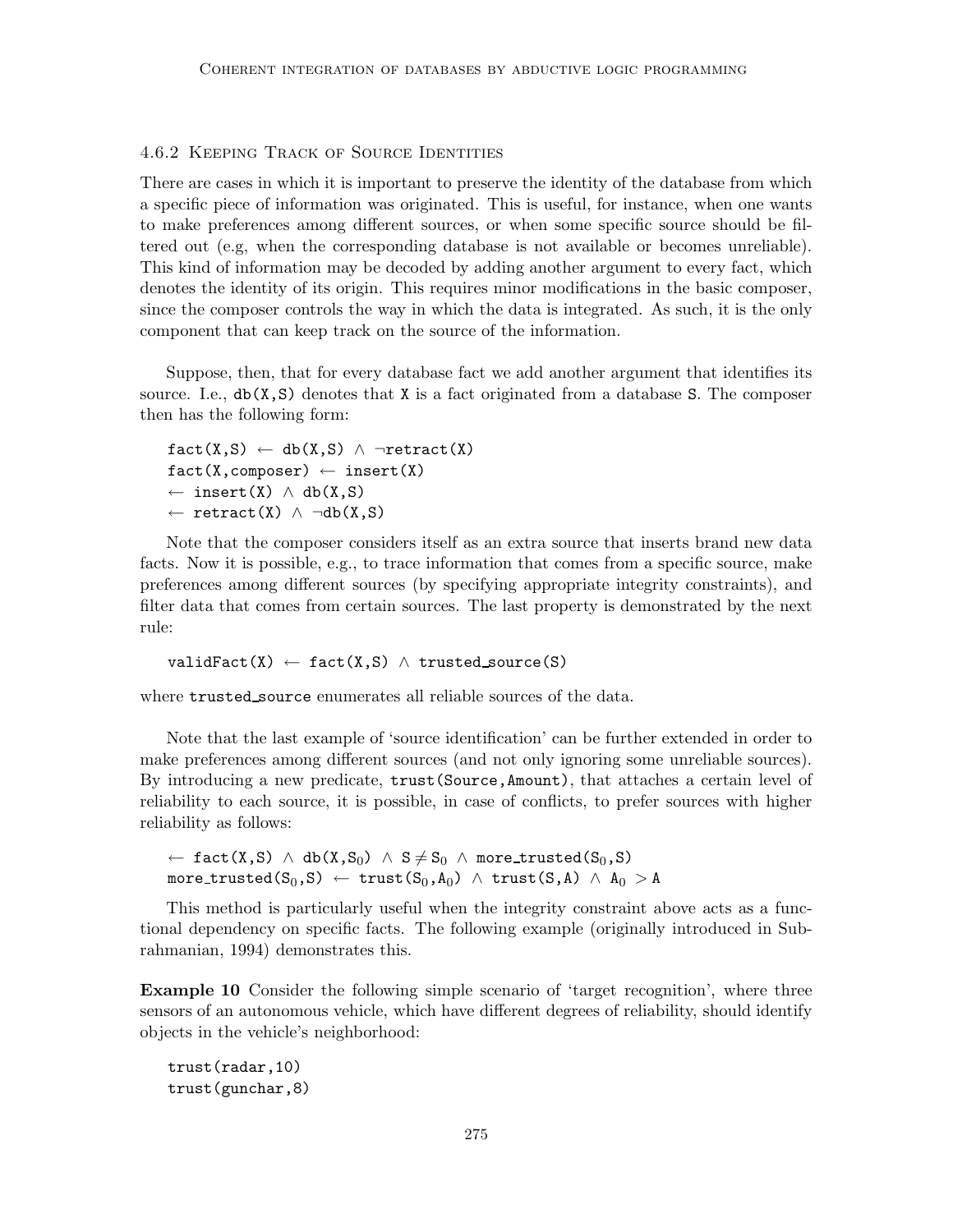```
trust(speedometer,5)
db(observe(object1,t72),radar)
db(observe(object1,t60),gunchar)
db(observe(object1,t80),speedometer)
← fact(observe(0,V<sub>1</sub>),S) \land db(observe(0,V<sub>2</sub>),S<sub>0</sub>) \land S≠S<sub>0</sub> \land more_trusted(S<sub>0</sub>,S)
```
As the radar has the highest reliability, its observation will be preserved. The observations of the other sensors will be retracted from the database.

# 5. Discussion and an Overview of Related Works

The interest in systems for coherent integration of databases has been continuously growing in the last few years (see, e.g, Olivé, 1991; Baral et al., 1991, 1992; Revesz, 1993; Subrahmanian, 1994; Bry, 1997; Gertz & Lipeck, 1997; Messing, 1997; Lin & Mendelzon, 1998; Liberatore & Schaerf, 2000; Ullman, 2000; Greco & Zumpano, 2000; Greco et al., 2001; Franconi et al., 2001; Lenzerini, 2001, 2002; Arenas et al., 1999, 2003; Bravo & Bertossi, 2003; Cali et al., 2003, and many others). Already in the early works on this subject it became clear that the design of systems for data integration is a complex task, which demands solutions to many questions from different disciplines, such as belief revision, merging and updating, reasoning with inconsistent information, constraint enforcement, query processing and – of course – many aspects of knowledge representation. In this section we shall address some of these issues.

One important aspect of data integration systems is how concepts in the independent (stand-alone) data-sources and those of the unified database are mapped to each other. A proper specification of the relations between the source schemas and the schema of the amalgamated data exempts the potential user from being aware where and how data is arranged in the sources. One approach for this mapping, sometimes called *global-centric* or global-as-view (Ullman, 2000), requires that the unified schema should be expressed in terms of the local schemas. In this approach, every term in the unified schema is associated with a view (alternatively, a query) over the sources. This approach is taken by most of the systems for data integration, as well as ours. The main advantage of this approach is that it induces a simple query processing strategy that is based on unfolding of the query, and uses the same terminology as that of the databases. This indeed is the case in the abductive derivation process, defined in Section 4.3.1. The other approach, sometimes called *source*centric or local-as-view (used, e.g., in Bertossi et al., 2002), considers every source as a view over the integrated database, and so the meaning of every source is obtained by concepts of the global database. In particular, the global schema is independent of the distributed ones. This implies, in particular, that an addition of a new source to the system requires only to provide local definitions and not necessarily involves changes in the global schema. The main advantage of the latter approach is, therefore, that it provides a better setting for maintenance. For a detailed discussion on this topic, see (Ullman, 2000; Lenzerini, 2001; Cali et al., 2002; Van Nuffelen et al., 2004). More references and a survey on different approaches to data integration appear in the papers of Batini, Lenzerini, and Navathe (1986),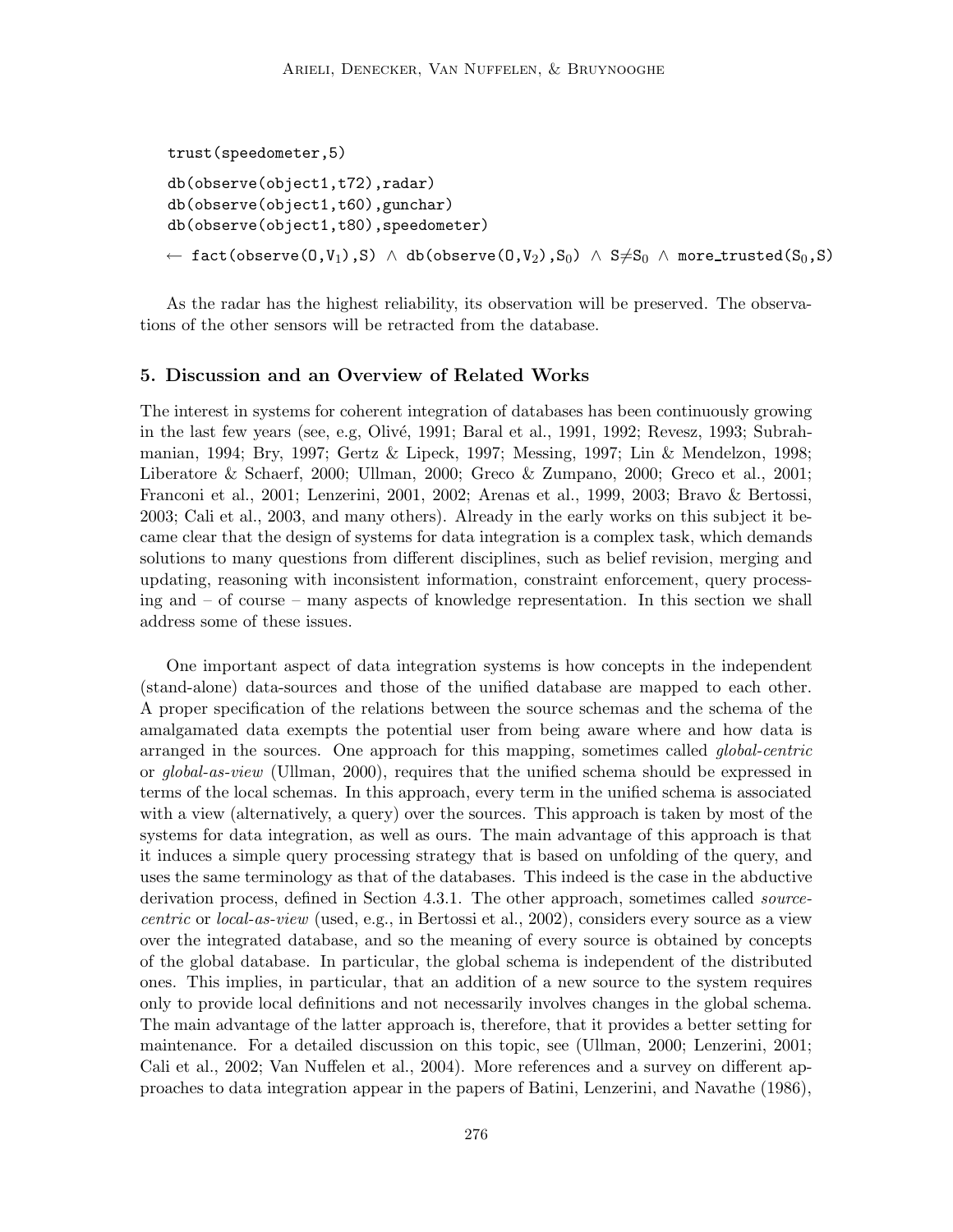Rahm and Bernstein (2001), and Lenzerini (2002).

Another major issue that has to be addressed is the ability of data integration systems to properly cope with dynamically evolving worlds. In particular, the domain of discourse should not be fixed in advance, and information may be revised on a regular basis. The last issue is usually handled by methods of *belief revision* (Alchourron et al., 1995; Gärdenfors  $\&$ Rott, 1995) and *nonmonotonic reasoning*. In the context of belief revision it is common to make a distinction between revisions of integrity constraints and changes in the sets of the data-facts, since the two types of information have different nature and thus may require different approaches for handling dynamic changes. When the set of integrity constraints is given in a clause form, methods of dynamic logic programing (Alferes et al., 2000, 2002) may be useful for handling revisions. As noted in (Alferes et al., 2002), assuming that each local database is consistent (as in our case), dynamic logic programing (together with a proper language for implementing it, like LUPS (Alferes et al., 2002)) provides a way of avoiding contradictory information, and so this may be viewed as a method of updating a database by a sequence of integrity constraints that arrive at different time points.

When the types of changes are predictable, or can be characterized in some sense, temporal integrity constraints (in the context of temporal databases) can be used in order to specify how to treat new information. This method is also useful when the revision criteria are known in advance (e.g., 'in case of collisions, prefer the more recent data', cf. Section 4.6.1). See, e.g., (Sripada, 1995; Mareco & Bertossi, 1999) for a detailed discussion on temporal integrity constraints and temporal databases in a logic programming based formalisms.

The second type of revisions (i.e., modifications of data-facts) is obtained here through the (preferred) repairs of the unified database, which induce corresponding modifications of data-facts. A repair is usually induced by a method of restoring (or assuring) consistency of the amalgamated database by a minimal amount of change. As in our case, the minimization criterion is often determined by the aspiration to remain 'as close as possible' to the set of the collective information. This is a typical kind of a *repair goal*, and the standard ways of formally expressing it are by enumeration methods, such as the following<sup>28</sup>:

- Minimizing the Hamming distance between the (propositional) models of the unified database and its repairs (Liberatore & Schaerf, 2000), or minimizing the distance between the corresponding three-valued interpretations (de Amo et al., 2002) according to a suitable generalization of Hamming distance.
- Minimizing the symmetric distance between the sets of consequences of the corresponding databases (Arenas, Bertossi, & Chomicki, 1999; Arenas, Bertossi, & Kifer, 2000; Bertossi, Chomicki, Cortés, & Gutierrez, 2002) or, equivalently, minimizations in terms of set inclusion (Greco & Zumpano, 2000).
- When the underlying data is prioritized, the corresponding quantitative information is also considered in the computations of distances (see, for instance, the work of Liberatore & Schaerf, 2000).

<sup>28.</sup> See also (Gertz & Lipeck, 1997, Section 5) for a discussion on repair strategies.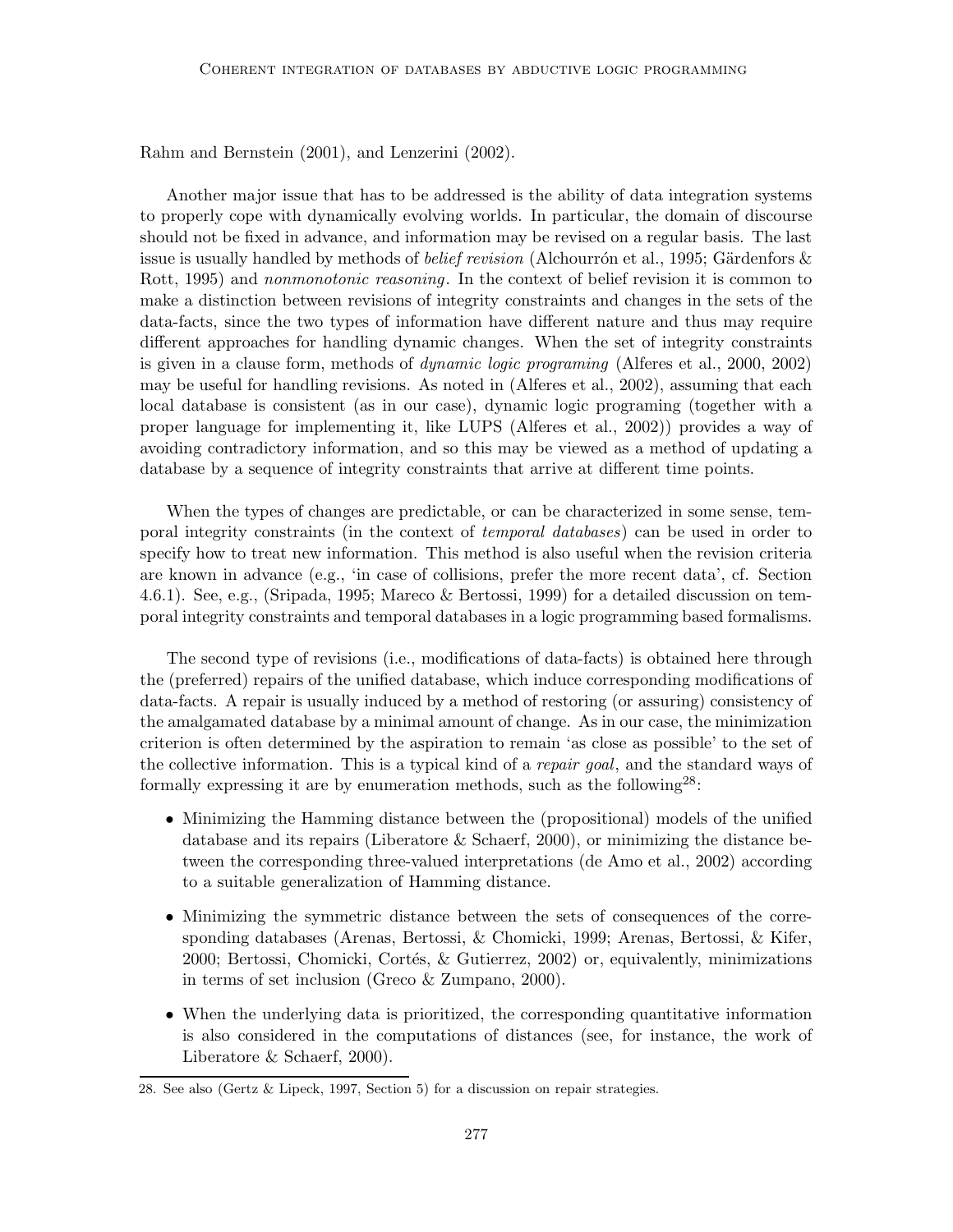Various ways of computing (preferred/minimal) repairs are described in the literature, among which are proof-theoretical (deductive) methods (Bertossi & Schwind, 2002; de Amo et al., 2002), abductive methods (Kakas & Mancarella, 1990a; Inoue & Sakama, 1995; Sakama & Inoue, 1999, 2000), and algorithmic approaches that are based on computations of maximal consistent subsets (Baral et al., 1991, 1992), or use techniques from model-based diagnosis (Gertz & Lipeck, 1997). A common approach is to view a database as a logic program, and to adopt standard techniques of giving semantics to logic programs in order to compute database repairs. For instance, stable-model semantics on disjunctive logic programs is used for computing repairs in (Greco & Zumpano, 2000; Greco et al., 2001; Franconi et al., 2001; Arenas et al., 2003), and resolution-based procedures for integrating several annotated databases are introduced by Subrahmanian (1990, 1994). As it follows from Section 4, the application introduced here is also based on an extended resolution strategy, applied on logic programs that may contain negation-as-failure operators and abducible predicates.

As repairing a database means in particular elimination of contradictions, reasoning with inconsistent information has been a major challenge for data integration systems. First, it is important to note in this respect that not every formalism for handling inconsistency is acceptable in the context of databases, even if the underlying criterion for handling inconsistency is the same as one of the repair goals mentioned above. The following example demonstrates such a case:

Example 11 (Arenas, Bertossi, & Chomicki, 1999) Consider the following (inconsistent) database:  $\mathcal{DB} = (\{p, q\}, \{\neg(p \wedge q)\})$ . In the approach of Lin (1996), for instance,  $p \vee q$ may be inferred as the repaired database, following a strategy of minimal change. However, in this approach none of p, q, and  $\neg (p \land q)$  holds in the repaired database. In particular (since in (Lin, 1996) there is no distinction between data-facts and integrity constraints), the integrity constraint  $\{\neg(p \land q)\}\$ itself cannot be inferred, which violates the intended meaning of an integrity constraint in databases.

Many techniques for consistency enforcement and repairs of constraint violations have been suggested, among which are methods for resolving contradictions by quantitative considerations, such as 'majority vote' (Lin & Mendelzon, 1998; Konieczny & Pino Pérez, 2002) or qualitative ones (e.g., defining priorities on different sources of information or preferring certain data over another, as in Benferhat, Cayrol, Dubois, Lang, & Prade, 1993, and Arieli, 1999). Another common method of handling inconsistent (and incomplete) information is by turning to multi-valued semantics. Three-valued formalisms such as the one considered in Section 3 are used as a semantical basis of paraconsistent methods to construct database repairs (de Amo, Carnielli, & Marcos, 2002) and are useful in general for pinpointing inconsistencies (Priest, 1991). Other approaches use lattice-based semantics to decode within the language itself some meta-information, such as confidence factors, amount of belief for or against a specific assertion, etc. These approaches combine corresponding formalisms of knowledge representation, such as annotated logic programs (Subrahmanian, 1990, 1994; Arenas et al., 2000) or bilattice-based logics (Fitting, 1991; Arieli & Avron, 1996; Messing, 1997), together with non-classical refutation procedures (Fitting, 1989; Subrahmanian,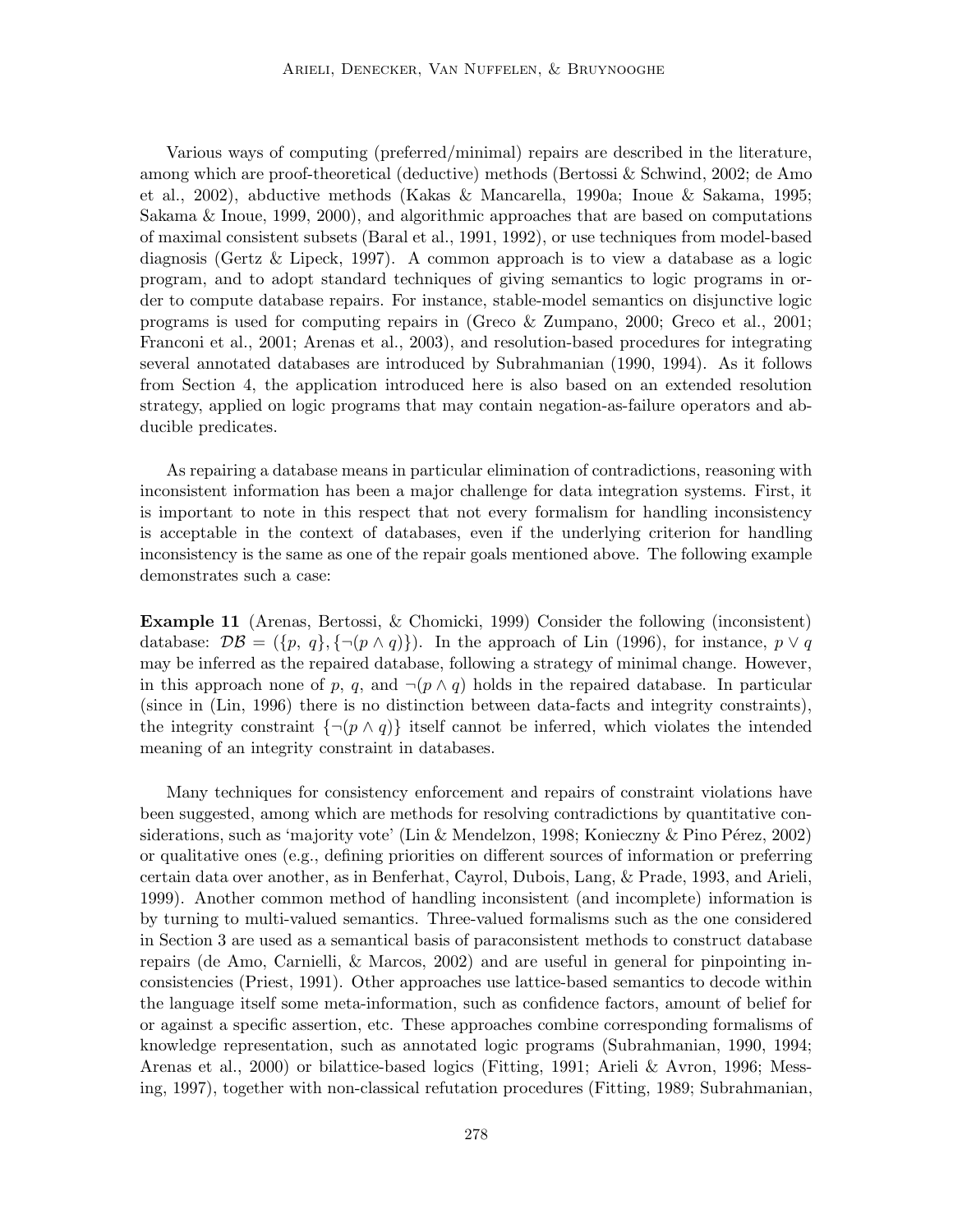1990; Kifer & Lozinskii, 1992) that allow to detect inconsistent parts of a database and maintain them.

# 6. Summary and Future Work

In this paper we have developed a formal declarative foundation for rendering coherent data, provided by different databases, and presented an application that implements this approach. Like similar applications (e.g., Subrahmanian, 1994; Bertossi, Arenas, & Ferretti, 1998; Greco & Zumpano, 2000; Liberatore & Schaerf, 2000), our system mediates among the sources of information and also between the reasoner and the underlying data.

Composition of several data-sources is encoded by meta-theories in the form of abductive logic programs, and it is possible to extend these theories by providing meta-information on the data-facts, such as time-stamps and source identities. Moreover, since the reasoning process of the system is based on a pure generalization of classical refutation procedures, no syntactical embedding of first-order formulae into other languages, nor any extension of two-valued semantics, is necessary.

Due the inherent modularity of the system, each component is independent and can be modified to meet different needs. Thus, for instance, the underlying solver may be replaced with any other solver that is capable of dealing with the meta-theory, and any improvement of the optimizer will affect the whole system and its efficiency, regardless the nature of its input. Also, the way of keeping data coherent is encapsulated in the component that integrates the data (i.e., the composer). This implies, in particular, that no input from the reasoner nor any other external policy for making preferences among conflicting sources is compulsory in order to resolve contradictions.

As we have shown, the operational semantics for inconsistent databases, induced by the Asystem, is strongly related to (multi-valued) preferential semantics. As preferential semantics provides the background for many non-monotonic and paraconsistent formalisms (e.g., Shoham, 1988; Priest, 1989, 1991; Kifer & Lozinskii, 1992; Arieli & Avron, 1996; Arieli, 1999, 2003), this implies that the Asystem may be useful for reasoning with general uncertain theories (not necessarily in the form of databases).

It is important to note that our composing system inherits the functionality of the underlying solver. The outcome of this is flexibility, modularity, simple interaction with different sources of information, and the ability to reason with any set of first-order formulae of integrity constraints<sup>29</sup>. To the best of our knowledge no other application of data integration has this ability.

There are several directions for further exploration. First, as we have already noted, two more phases, which have not been considered here, might be needed for a complete process of data integration:

<sup>29.</sup> Provided, of-course, that the constraints do not lead to floundering.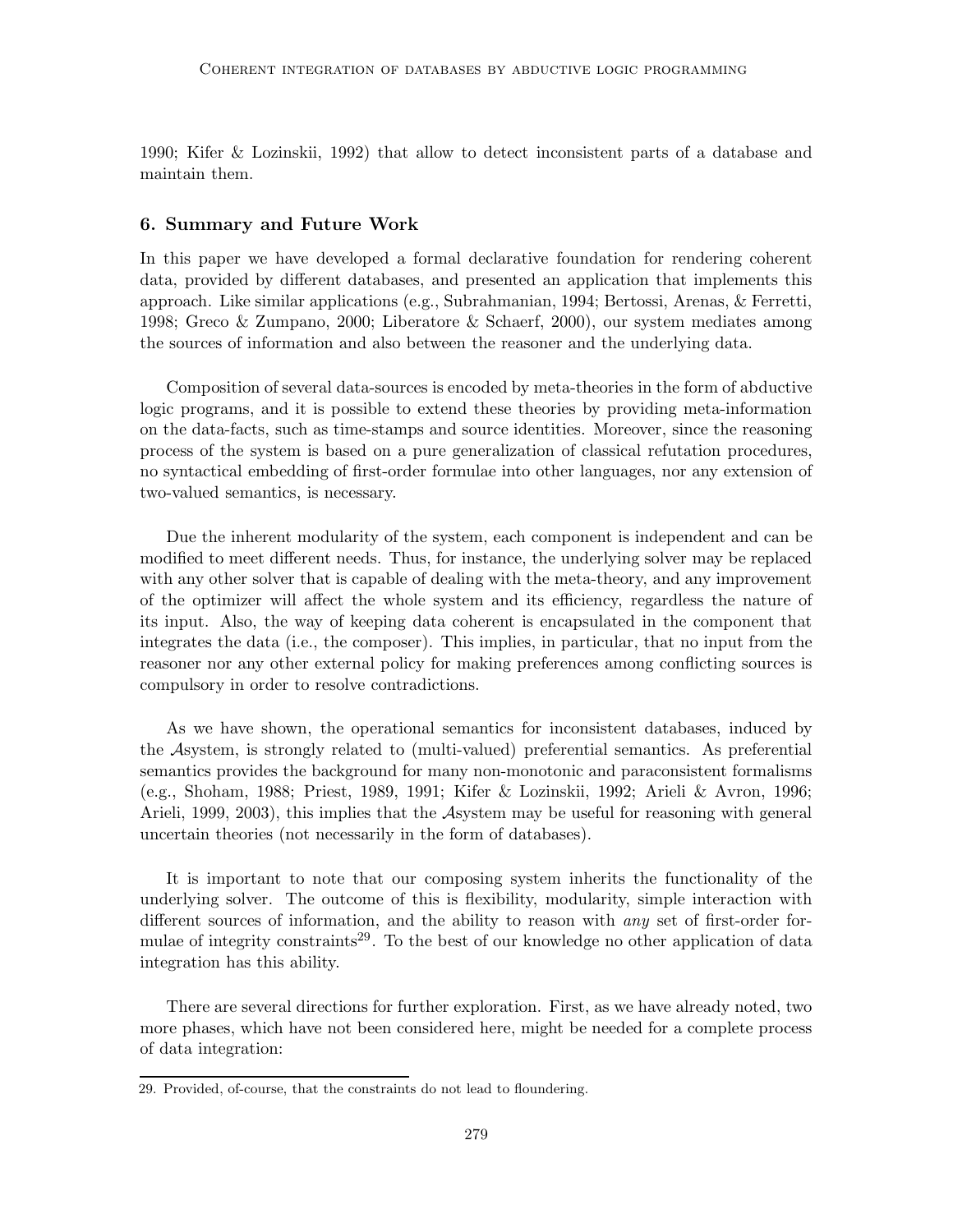- a) translation of difference concepts to a unified ontology, and
- b) integration of integrity constraints.

So far, formalisms for dealing with the first item (e.g., Lenzerini, 2001, 2002; Van Nuffelen et al., 2004) mainly focus on the mutual relations between the global schema and the source (local) schemas, in particular how concepts of each ontology map to each other. On the other hand, formalisms for handling the second item concentrate on nonmonotonic reasoning for dynamically evolving (and mutually inconsistent) worlds. A synthesis of the main ideas behind these approaches, and incorporating them in our system, is a major challenge for future work.

Another important issue that deserves attention is the repair of inconsistency in the context of deductive databases with integrity constraints and definitions of predicates, often called view predicates. We refer to (Denecker, 2000) for a sketch on how this may be done. This kind of data may be further combined with (possibly inconsistent) temporal information, (partial) transactions, and (contradictory) update information.

Finally, since different databases may have different information about the same predicates, it is reasonable to use some weakened version of the closed word assumption as part of the integration process (for instance, an assumption that something is false unless it is in the database, or unless some other database has some information about it).

# Acknowledgements

We would like to thank the anonymous reviewers for many helpful comments and suggestions. This research was supported by the Research Fund K.U.Leuven and by FWO– Vlaanderen.

# References

- Alchourrón, C. E., Gärdenfors, P., & Makinson, D. (1995). On the logic of theory change: Partial meet contraction and revision function. Journal of Symbolic Logic, 50, 510– 530.
- Alferes, J. J., Leite, J. A., Pereira, L. M., & Quaresma, P. (2000). Planning as abductive updating. In Proc. of the Symposium on AI Planning and Intelligent Agents (AISB'00), pp. 1–8.
- Alferes, J. J., Pereira, L. M., Przymusinska, H., & Przymusinski, T. C. (2002). LUPS a language for updating logic programs. Artificial Intelligence,  $138(1-2)$ , 87-116.
- Arenas, M., Bertossi, L., & Chomicki, J. (1999). Consistent query answers in inconsistent databases. In Proc. 18th ACM Symp. on Principles of Database Systems (PODS'99), pp. 68–79.
- Arenas, M., Bertossi, L., & Chomicki, J. (2003). Answer sets for consistent query answering in inconsistent databases. Theory and Practice of Logic Programming, 3(4–5), 393– 424.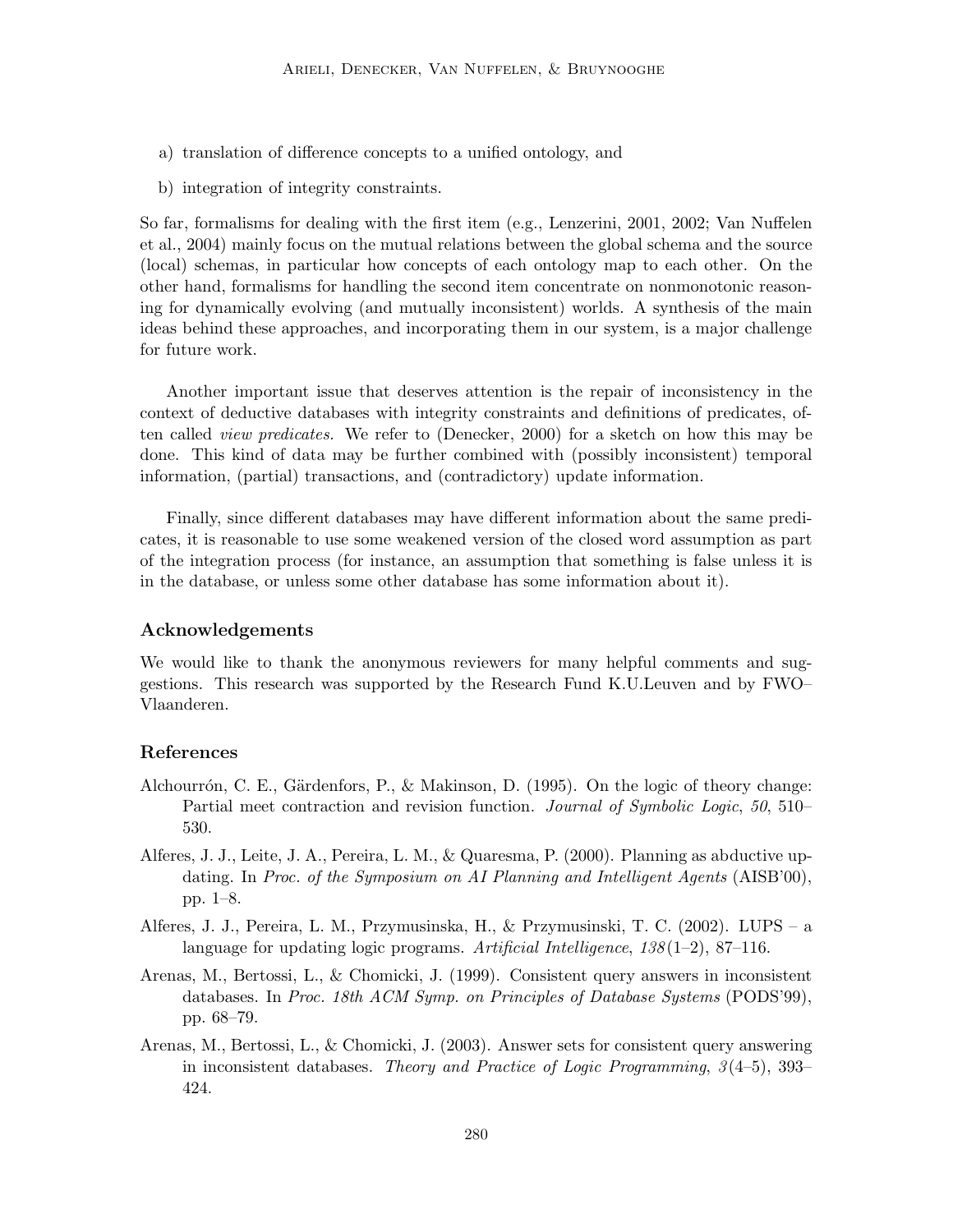- Arenas, M., Bertossi, L., & Kifer, M. (2000). Applications of annotated predicate calculus to querying inconsistent databases. In Lloyd, J., et al. (Eds.), Proc. 1st Int. Conf. on Computational Logic (CL'2000), No. 1861 in LNAI, pp. 926–941. Springer.
- Arieli, O. (1999). Four-valued logics for reasoning with uncertainty in prioritized data. In Bouchon-Meunier, B., Yager, R. R., & Zadeh, L. (Eds.), Information, Uncertainty, Fusion, pp. 263–309. Kluwer.
- Arieli, O. (2003). Reasoning with different levels of uncertainty. *Journal of Applied Non-*Classical Logics, 13(3–4), 317–343.
- Arieli, O., & Avron, A. (1996). Reasoning with logical bilattices. Journal of Logic, Language, and Information,  $5(1)$ ,  $25-63$ .
- Arieli, O., & Avron, A. (1999). A model theoretic approach to recover consistent data from inconsistent knowledge-bases. Journal of Automated Reasoning, 22(3), 263–309.
- Arieli, O., Denecker, M., Van Nuffelen, B., & Bruynooghe, M. (2002). Repairing inconsistent databases: A model-theoretic approach and abductive reasoning. In Proc. ICLP'02 Workshop on Paraconsistent Computational Logic (PCL'02), Federated Logic Conference (FLOC'02), pp. 51–65.
- Arieli, O., Denecker, M., Van Nuffelen, B., & Bruynooghe, M. (2004). Database repair by signed formulae. In Seipel, D., & Turell-Torres, J. (Eds.), Proc. 3rd Int. Symp. on Foundations of Information and Knowledge Systems (FoIKS'04), No. 2942 in LNCS, pp. 14–30. Springer.
- Arieli, O., Van Nuffelen, B., Denecker, M., & Bruynooghe, M. (2001). Coherent composition of distributed knowledge-bases through abduction. In Nieuwenhuis, A., & Voronkov, A. (Eds.), Proc. 8th Int. Conf. on Logic Programming, Artificial Intelligence and Reasoning (LPAR'01), No. 2250 in LNCS, pp. 620–635. Springer.
- Avron, A. (2002). Classical gentzen-type methods in propositional many-valued logics. In Fitting, M., & Orlowska, E. (Eds.), Theory and Applications in Multiple-Valued Logics, pp. 113–151. Springer.
- Baral, C., Kraus, S., & Minker, J. (1991). Combining multiple knowledge bases. IEEE Trans. on Knowledge and Data Enginnering, 3(2), 208–220.
- Baral, C., Kraus, S., Minker, J., & Subrahmanain, V. S. (1992). Combining multiple knowledge bases consisting of first order theories. Computational Intelligence, 8, 45–71.
- Batini, C., Lenzerini, M., & Navathe, S. B. (1986). A comparative analysis of methodologies for database schema integration. ACM Computing Surveys, 18(4), 323–364.
- Belnap, N. D. (1977). How a computer should think. In Ryle, G. (Ed.), Contemporary Aspects of Philosophy, pp. 30–56. Oriel Press.
- Benferhat, S., Cayrol, C., Dubois, D., Lang, J., & Prade, H. (1993). Inconsistency management and prioritized syntax-based entailment. In Proc. 13th Int. Joint Conf. on Artificial Intelligence (IJCAI'93), pp. 640–645.
- Benferhat, S., Dubois, D., & Prade, H. (1995). How to infer from inconsistent beliefs without revising?. In Proc. 14th Int. Joint Conf. on Artificial Intelligence (IJCAI'95), pp. 1449–1455.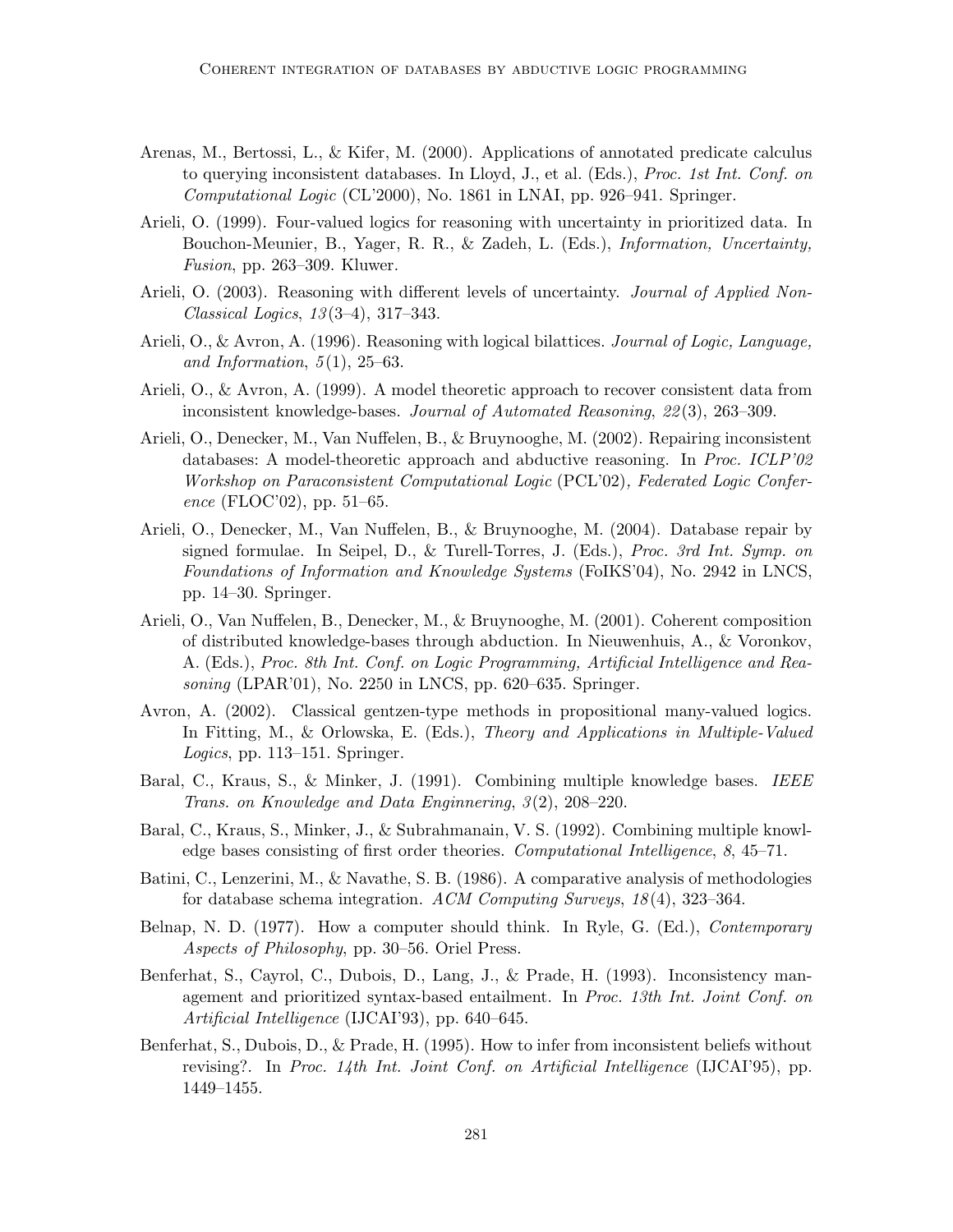- Bertossi, L., Arenas, M., & Ferretti, C. (1998). SCDBR: An automated reasoner for specifications of database updates. Intelligent Information Systems, 10(3), 253–280.
- Bertossi, L., Chomicki, J., Cortés, A., & Gutierrez, C. (2002). Consistent answers from integrated data sources. In Andreasen, A., et al. (Eds.), Proc. Flexible Query Answering Systems (FQAS'2002), No. 2522 in LNCS, pp. 71–85. Springer.
- Bertossi, L., & Schwind, C. (2002). Analytic tableau and database repairs: Foundations. In Proc. 2nd Int. Symp. on Foundations of Information and Knowledge Systems (FoIKS'02), No. 2284 in LNCS, pp. 32–48. Springer.
- Bravo, L., & Bertossi, L. (2003). Logic programming for consistently querying data integration systems. In Gottlob, G., & Walsh, T. (Eds.), Proc. Int. Jont Conf. on Artificial Intelligence (IJCAI'03), pp. 10–15.
- Bry, F. (1997). Query answering in information systems with integrity constraints. In *Proc.* Int. Conf. on Integrity and Control in Information Systems (IICIS'97), pp. 113–130.
- Cali, A., Calvanese, D., De Giacomo, G., & Lenzerini, M. (2002). Data integration under integrity constraints. In Proc. 14th Conf. on Advanced Information Systems Engineering (CAiSE 2002), pp. 262–279.
- Cali, A., Lembo, D., & Rosati, R. (2003). Query rewriting and answering under constraints in data integration systems. In Gottlob, G., & Walsh, T. (Eds.), Proc. Int. Jont Conf. on Artificial Intelligence (IJCAI'03), pp. 16–21.
- Carnielli, W. A., & Marcos, J. (2001). Tableau systems for logics of formal inconsistency. In Proc. Int. Conf. on Artificial Intelligence (IC-AI'01), Vol. II, pp. 848–852. CSREA Press.
- Carnielli, W. A., & Marcos, J. (2002). A taxonomy of C-systems. In Carnielli, W. A., Coniglio, M. E., & D'Ottaviano, I. M. (Eds.), Paraconsistency – The Logical Way to the Inconsistent, No. 228 in Lecture Notes in Pure and Applied Mathematics, pp. 1–94. Marcel Dekker.
- Console, L., Theseider Dupre, D., & Torasso, P. (1991). On the relationship between abduction and deduction. Journal of Logic and Computation, 1(5), 661–690.
- Dalal, M. (1988). Investigations into a theory of knowledge base revision. In *Proc. National* Conference on Artificial Intelligence (AAAI'98), pp. 475–479. AAAI Press.
- de Amo, S., Carnielli, W. A., & Marcos, J. (2002). A logical framework for integrating inconsistent information in multiple databases. In Proc. 2nd Int. Symp. on Foundations of Information and Knowledge Systems (FoIKS'02), No. 2284 in LNCS, pp. 67–84. Springer.
- Decker, H. (2003). Historical and computational aspects of paraconsistency in view of the logic foundations of databases. In Proc. Semantics in Databases, No. 2582 in LNCS, pp. 63–81. Springer.
- Denecker, M. (2000). Extending classical logic with inductive definitions. In Lloyd, J., et al. (Eds.), Proc. 1st Int. Conf. on Computational Logic (CL'2000), No. 1861 in LNAI, pp. 703–717. Springer.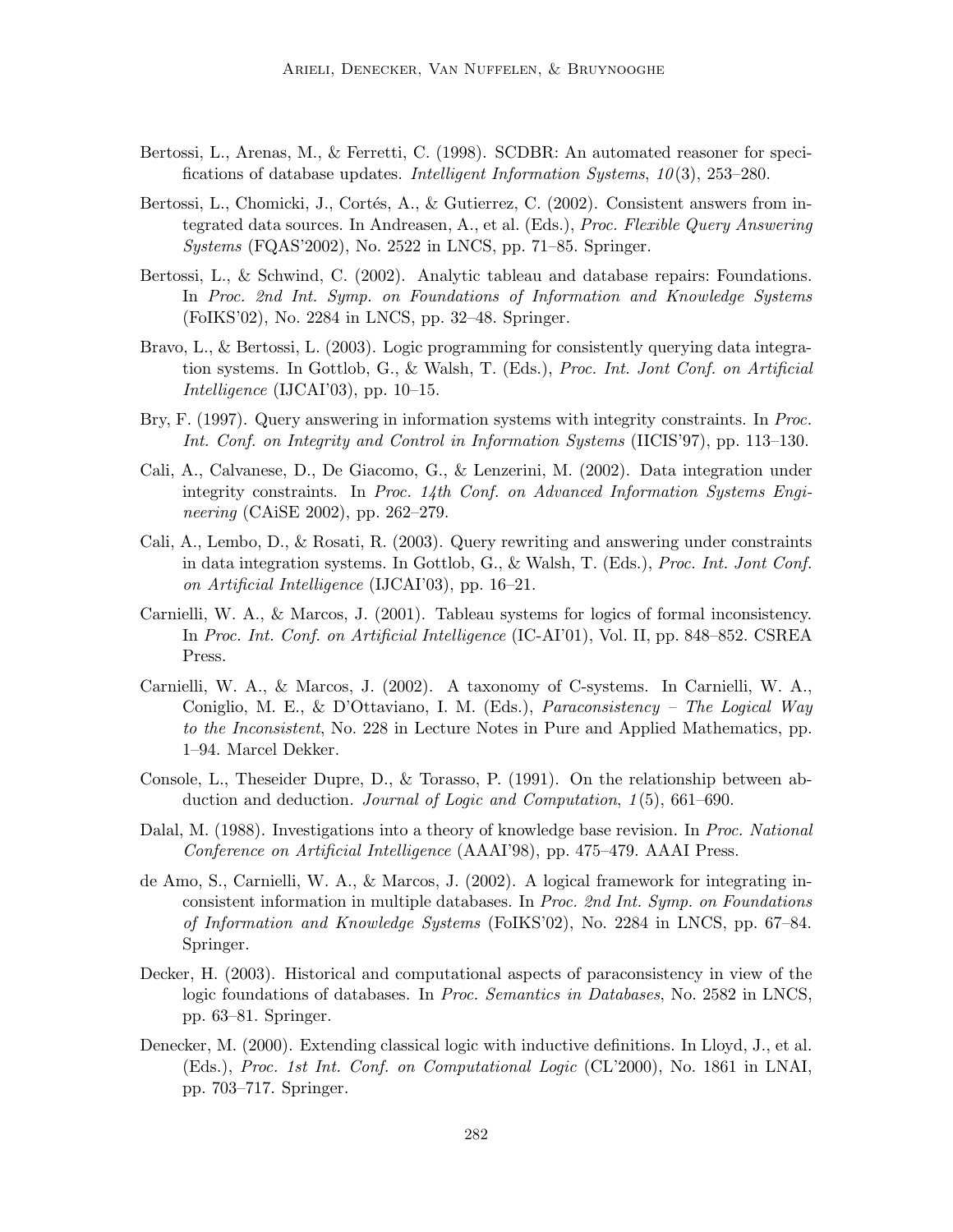- Denecker, M., & De Schreye, D. (1992). SLDNFA an abductive procedure for normal abductive programs. In Apt, K. R. (Ed.), Proc. Int. Joint Conf. and Symp. on Logic Programming, pp. 686–700. MIT Press.
- Denecker, M., & De Schreye, D. (1993). Justification semantics: a unifying framework for the semantics of logic programs. In Proc. of the Logic Programming and Nonmonotonic Reasoning Workshop, pp. 365–379. MIT Press.
- Denecker, M., & De Schreye, D. (1998). SLDNFA an abductive procedure for abductive logic programs. Journal of Logic Programming,  $34(2)$ , 111–167.
- Denecker, M., & Kakas, A. C. (2000). Abductive Logic Programming. A special issue of the Journal of Logic Programming, Vol.44(1–3).
- Fitting, M. (1989). Negation as refutation. In Proc. 4th Annual Symp. on Logic in Computer Science (LICS'89), pp. 63–70. IEEE Press.
- Fitting, M. (1990). Kleene's logic, generalized. Journal of Logic and Computation, 1, 797– 810.
- Fitting, M. (1991). Bilattices and the semantics of logic programming. *Journal of Logic Programming, 11(2), 91–116.*
- Franconi, E., Palma, A. L., Leone, N., Perri, D., & Scarcello, F. (2001). Census data repair: A challenging application of disjunctive logic programming. In Nieuwenhius, A., & Voronkov, A. (Eds.), Proc. 8th Int. Conf. on Logic Programming, Artificial Intelligence and Reasoning (LPAR'01), No. 2250 in LNCS, pp. 561–578. Springer.
- Gärdenfors, P., & Rott, H. (1995). Belief revision. In Gabbay, D. M., Hogger, J., & Robinson, J. A. (Eds.), Handbook of Logic in Artificial Intelligence and Logic Programming, pp. 35–132. Oxford University Press.
- Gertz, M., & Lipeck, U. W. (1997). An extensible framework for repairing constraint violations. In Proc. Int. Conf. on Integrity and Control in Information Systems (IICIS'97), pp. 89–111.
- Ginsberg, M. L. (1988). Multi-valued logics: A uniform approach to reasoning in AI. Computer Intelligence, 4, 256–316.
- Greco, G., Greco, S., & Zumpano, E. (2001). A logic programming approach to the integration, repairing and querying of inconsistent databases. In Proc. 17th Int. Conf. on Logic Programming (ICLP'01), No. 2237 in LNCS, pp. 348–363. Springer.
- Greco, S., & Zumpano, E. (2000). Querying inconsistent databases. In Proc. Int. Conf. on Logic Programming and Automated Reasoning (LPAR'2000), No. 1955 in LNAI, pp. 308–325. Springer.
- Inoue, K., & Sakama, C. (1995). Abductive framework for nonmonotonic theory change. In Proc. 14th Int. Joint Conf. on Artificial Intelligence (IJCAI'95), pp. 204–210.
- Kakas, A., Kowalski, R. A., & Toni, F. (1992). Abductive logic programming. Journal of Logic and Computation, 2(6), 719–770.
- Kakas, A., & Mancarella, P. (1990a). Database updates through abduction. In Proc. 16th Int. Conf. on Very Large Data Bases (VLDB'90), pp. 650–661.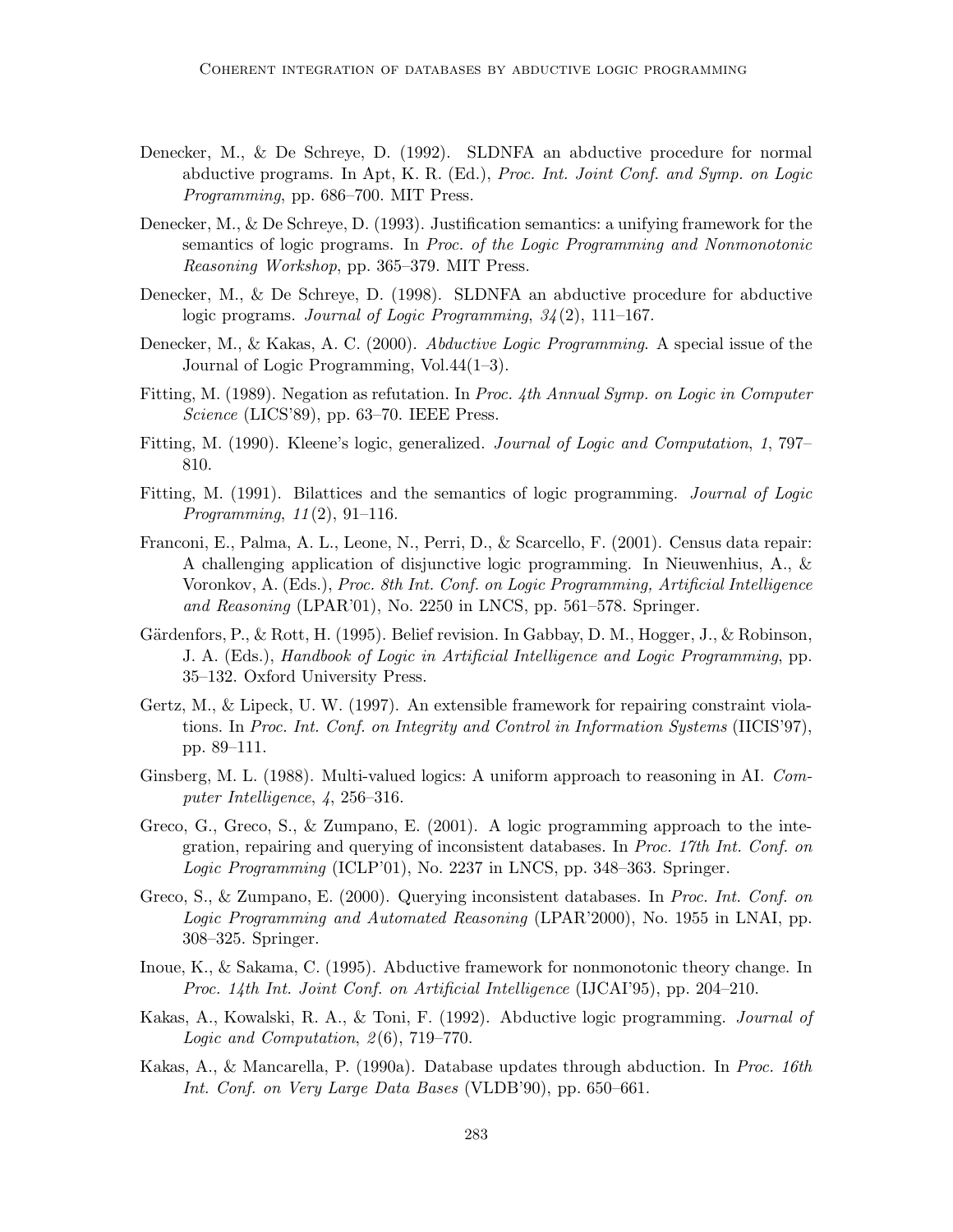- Kakas, A., & Mancarella, P. (1990b). Generalised stable models: A semantics for abduction. In Proc. of the European Conference on Artificial Intelligence (ECAI'90), pp. 385–391. John Wiley and sons.
- Kakas, A., Michael, A., & Mourlas, C. (2000). ACLP: Abductive constraint logic programming. Journal of Logic Programming,  $\frac{1}{4}(1-3)$ , 129-177.
- Kakas, A., Van Nuffelen, B., & Denecker, M. (2001). A-System: Problem solving through abduction. In Proc. 17th Int. Joint Conf. on Artificial Intelligence (IJCAI'01), pp. 591–596. Morgan Kaufmann Publishers.
- Kifer, M., & Lozinskii, E. L. (1992). A logic for reasoning with inconsistency. *Journal of* Automated Reasoning, 9(2), 179–215.
- Konieczny, S., & Pino Pérez, R. (2002). Merging information under constraints: A logical farmework. Journal of Logic and Computation, 12(5), 773–808.
- Kowalski, R. A., & Sergot, M. J. (1986). A logic-based calculus of events. New Generation Computing,  $4(1)$ , 67–95. Reprinted in Foundations of Knowledge Base Management Systems (1989), pp. 23–53. Springer-Verlag.
- Lenzerini, M. (2001). Data integration needs reasoning. In Eiter, T., Faber, W., & Truszczyński, T. (Eds.), Proc Int. Conf. on Logic Programming and Non-Monotonic Reasoning (LPNMR'01), No. 2173 in LNAI, pp. 54–61. Springer.
- Lenzerini, M. (2002). Data integration: A theoretical perspective. In Proc. ACM Symp. on Principles of Database Systems (PODS'02), pp. 233–246.
- Liberatore, P., & Schaerf, M. (2000). BReLS: A system for the integration of knowledge bases. In Proc Int. Conf. on Principles of Knowledge Representation and Reasoning (KR'2000), pp. 145–152. Morgan Kaufmann Publishers.
- Lin, J. (1996). A semantics for reasoning consistently in the presence of inconsistency. Artificial Intelligence, 86(1), 75–95.
- Lin, J., & Mendelzon, A. (1998). Merging databases under constraints. Int. Journal of Cooperative Information Systems, 7(1), 55–76.
- Lloyd, J. W. (1987). Foundations of Logic Programming. Springer-Verlag.
- Lloyd, J. W., & Topor, R. W. (1984). Making Prolog more expressive. Journal of Logic Programming, 1(3), 225–240.
- Mareco, C. A., & Bertossi, L. (1999). Specification and implementation of temporal databases in a bitemporal event calculus. In Advance in Conceptual Modeling, No. 1727 in LNCS, pp. 74–85. Springer.
- Martelli, A., & Montanari, U. (1982). An efficient unification algorithm. ACM Trans. on Programming Languages and Systems, 4(2), 258–282.
- Messing, B. (1997). Combining knowledge with many-valued logics. Data and Knowledge Engineering, 23, 297–315.
- Olivé, A. (1991). Integrity checking in deductive databases. In Proc. 17th Int. Conf. on Very Large Data Bases (VLDB'91), pp. 513–523.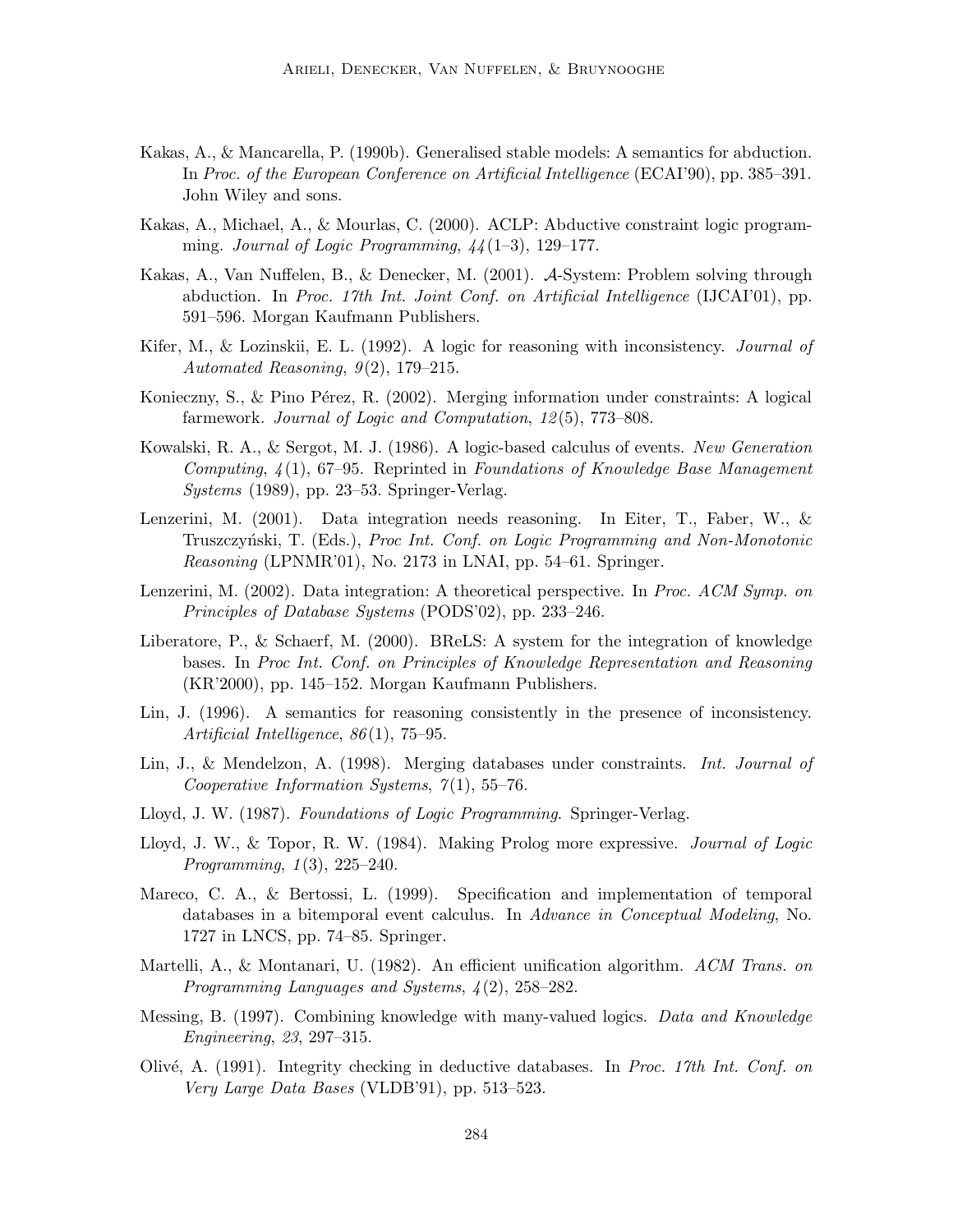- Pereira, L. M., Aparicio, J. N., & Alferes, J. J. (1991). Hypothetical reasoning with well founded semantics. In Proc. 3th Scandinavian Conference on AI, pp. 289–300. IOS Press.
- Priest, G. (1989). Reasoning about truth. Artificial Intelligence, 39, 231–244.
- Priest, G. (1991). Minimally inconsistent LP. Studia Logica, 50, 321–331.
- Rahm, E., & Bernstein, P. (2001). A survey of approaches to automatic schema matching. VLDB Journal, 10(4), 334–350.
- Reiter, R. (1995). On specifying database updates. Journal of Logic Programming,  $25(1)$ , 53–91.
- Revesz, P. Z. (1993). On the semantics of theory change: Arbitration between old and new information. In Proc. 12th ACM Symp. on Principles of Database Systems (PODS'93), pp. 71–82.
- Sakama, C., & Inoue, K. (1999). Updating extended logic programs through abduction. In Proc 5th Int. Conf. on Logic Programming and Non-Monotonic Reasoning (LP-NMR'99), pp. 147–161.
- Sakama, C., & Inoue, K. (2000). Abductive logic programming and disjunctive logic programming: their relationship and transferability. Journal of Logic Programming,  $44(1-$ 3), 75–100.
- Shoham, Y. (1988). Reasoning about change: time and causation from the standpoint of artificial intelligence. MIT Press.
- Sripada, S. M. (1995). Efficient implementation of the event calculus for temporal database applications. In Proc. Int. Conf. on Logic Programming (ICLP'95), pp. 99–113.
- Subrahmanian, V. S. (1990). Mechanical proof procedures for many valued lattice-based logic programming. Journal of Non-Classical Logic, 7, 7–41.
- Subrahmanian, V. S. (1994). Amalgamating knowledge-bases. ACM Trans. on Database Systems, 19(2), 291–331.
- Ullman, J. (2000). Information integration using logical views. Theoretical Computer Science,  $239(2)$ , 189-210.
- Van Nuffelen, B., Cortés, A., Denecker, M., Arieli, O., & Bruynooghe, M. (2004). Data integration using ID-logic. In Proc. 16th Int. Conf. on Advanced Information Systems Engineering (CAiSE'04), LNCS. Springer. To appear.
- Van Nuffelen, B., & Kakas, A. (2001). A-system: Declarative programming with abduction. In Proc. Int. Conf. on Logic Programming and Non-Monotonic Reasoning (LP-NMR'01), No. 2173 in LNAI, pp. 393–396. Springer.
- Verbaeten, S. (1999). Termination analysis for abductive general logic programs. In De Schreye, D. (Ed.), Proc. Int. Conf. on Logic Programming (ICLP'99), pp. 365–379. MIT Press.
- Verbaeten, S., Denecker, M., & De Schreye, D. (1997). Compositionality of normal open logic programs. In Maluszynski, J. (Ed.), Proc. Int. Logic Programming Symp. (ILPS'97), pp. 371–386. MIT Press.